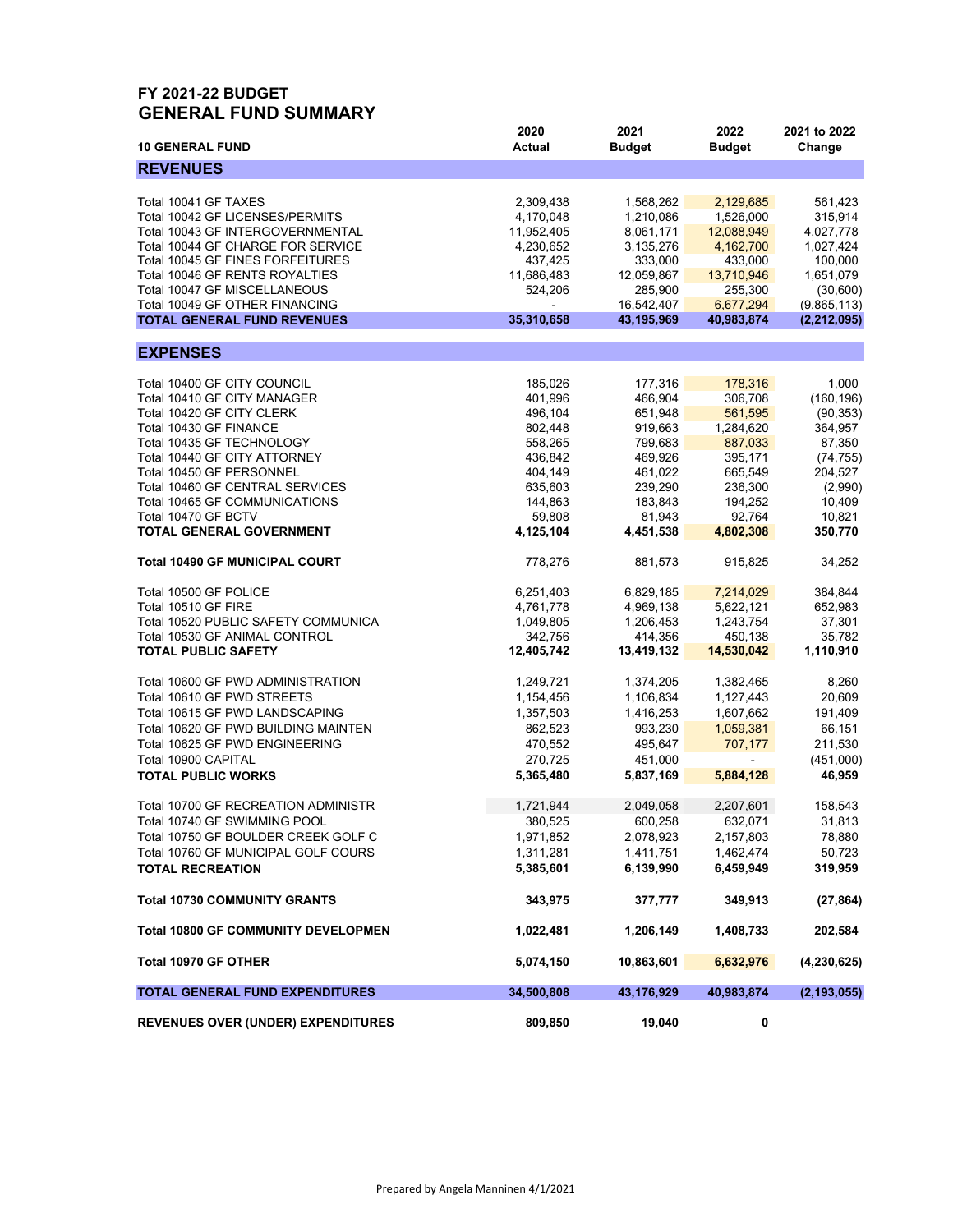|                       |                                         |                       |                       |                       |                       | FY 2021 as of               |                       |                       |  |
|-----------------------|-----------------------------------------|-----------------------|-----------------------|-----------------------|-----------------------|-----------------------------|-----------------------|-----------------------|--|
|                       | FY 2021-2022 BUDGET<br><b>REVENUES</b>  | 2018<br><b>ACTUAL</b> | 2019<br><b>ACTUAL</b> | 2020<br><b>ACTUAL</b> | 2020<br><b>BUDGET</b> | 12/31/2020<br><b>ACTUAL</b> | 2021<br><b>BUDGET</b> | 2022<br><b>BUDGET</b> |  |
|                       | <b>10 GENERAL FUND</b>                  |                       |                       |                       |                       |                             |                       |                       |  |
| <b>10041 GF TAXES</b> |                                         |                       |                       |                       |                       |                             |                       |                       |  |
| 4101                  | <b>AD VALOREM</b>                       | 1,733,374             | 1,668,611             | 1,772,934             | 1,720,178             | 1,199,229                   | 1,376,142             | 1,929,685             |  |
| 4102                  | AD VALOREM DELINQUENT                   | $\Omega$              | 0                     | 7,960                 | 0                     | 22,255                      | $\Omega$              | $\Omega$              |  |
| 4115                  | ROOM TAX                                | 514,366               | 537,276               | 528,543               | 527,878               | 60,470                      | 192,120               | 200,000               |  |
|                       | Total 10041 GF TAXES                    | 2,247,740             | 2,205,887             | 2,309,438             | 2,248,056             | 1,281,954                   | 1,568,262             | 2,129,685             |  |
|                       | <b>10042 GF LICENSES/PERMITS</b>        |                       |                       |                       |                       |                             |                       |                       |  |
| 4201                  | <b>BUSINESS LICENSES</b>                | 299,450               | 303,094               | 228,148               | 295,000               | 106,892                     | 177,000               | 220,000               |  |
| 4203                  | <b>LIQUOR LICENSES</b>                  | 26,295                | 34,038                | 21,890                | 27,000                | 16,850                      | 16,200                | 20,000                |  |
| 4206                  | <b>OTHER LICENSES</b>                   | 2,929                 | 3,287                 | 3,179                 | 3,500                 | 1,008                       | 2,100                 | 3,000                 |  |
| 4207                  | <b>FRANCHISE FEES - GAS</b>             | 470,363               | 512,104               | 550,416               | 454,680               | 96,015                      | 272,808               | 500,000               |  |
| 4208                  | <b>FRANCHISE FEES - PHONE</b>           | 145,797               | 108,687               | 167,222               | 145,000               | 33,889                      | 66,000                | 100,000               |  |
| 4209                  | <b>FRANCHISE FEES-CABLE TV</b>          | 176,282               | 183,600               | 134,597               | 175,630               | 44,091                      | 105,378               | 125,000               |  |
| 4215                  | <b>BUILDING PERMITS</b>                 | 970,520               | 1,357,143             | 2,662,679             | 150,000               | 1,321,265                   | 240,000               | 240,000               |  |
| 4217                  | <b>OTHER PERMITS</b>                    | 153,250               | 219,092               | 111,764               | 50,000                | 69,795                      | 72,000                | 120,000               |  |
| 4220                  | <b>TRAILER PARK-OCCUPANT FEE</b>        | 11.898                | 17.306                | 20.543                | 12,500                | 7,483                       | 8,400                 | 15,000                |  |
| 4225                  | BLDG PERMIT PLAN CHECK FE               | 90,105                | 80,179                | 154,855               | 35,000                | 79,696                      | 21,000                | 80,000                |  |
| 4230                  | MISC BUILDING PERMIT FEES               | 5,500                 | 3,682                 | 4,995                 | 5,000                 | 2,132                       | 3,000                 | 3,000                 |  |
| 4235                  | MISC SOLAR PERMIT FEE                   | $\Omega$              | 0                     | 109,760               | 72,000                | 47,040                      | 226,200               | 100,000               |  |
|                       | <b>Total 10042 GF LICENSES/PERMITS</b>  | 2,352,389             | 2,822,212             | 4,170,048             | 1,425,310             | 1,826,156                   | 1,210,086             | 1,526,000             |  |
|                       | <b>10043 GF INTERGOVERNMENTAL</b>       |                       |                       |                       |                       |                             |                       |                       |  |
| 4302                  | <b>FEDERAL GRANTS</b>                   | $\Omega$              | $\Omega$              | 39,869                | $\mathbf{0}$          | 1,512,354                   | $\Omega$              | $\Omega$              |  |
| 4306                  | CDBG-HUD                                | 669,826               | 27,871                | 69,138                | $\Omega$              | 0                           | 36,198                | $\Omega$              |  |
| 4312                  | US JUSTICE DEPARTMENT                   | $\Omega$              | 737                   | 0                     | $\mathbf 0$           | $\mathbf 0$                 | $\Omega$              | $\Omega$              |  |
| 4314                  | DEPT. OF TRANSPORTATION                 | $-927$                | $-23$                 | $\Omega$              | $\Omega$              | $\Omega$                    | $\Omega$              | $\Omega$              |  |
| 4332                  | <b>MOTOR VEHICLE FUEL TAX</b>           | 415,648               | 482,007               | 379,302               | 390,860               | 112,999                     | 240,000               | 303,639               |  |
| 4333                  | OPTIONAL MOTOR FUEL TAX                 | 76,104                | 86,353                | 67,714                | 74,494                | 38,020                      | 44,696                | 54,334                |  |
| 4336                  | <b>CONSOLIDATED TAX</b>                 | 11,104,261            | 11,730,051            | 11,172,736            | 12,070,462            | 3,659,999                   | 7,242,277             | 11,730,976            |  |
| 4340                  | ST. OF NV - DEPT.OF TRAN.               | $\Omega$              | 66,778                | $\Omega$              | $\mathbf{0}$          | 0                           | 0                     | $\Omega$              |  |
| 4342                  | OFFICE OF TRAFFIC SAFETY                | 0                     | 32,930                | 1,016                 | 46,600                | $\mathbf 0$                 | $\mathbf 0$           | $\Omega$              |  |
| 4342 P1402            | OFFICE OF TRAFFIC SAFETY                | $\Omega$              | 0                     | 34,622                | 0                     | 17,935                      | 47,000                | $\Omega$              |  |
| 4356                  | ST OF NV - OTHER                        | $\Omega$              | $\Omega$              | 23,000                | $\Omega$              | $\Omega$                    |                       |                       |  |
| 4370                  | OTHER LOCAL GOVERNMENT                  | $\Omega$              | $\mathbf{0}$          | 0                     | $\Omega$              | $\Omega$                    | $\Omega$              |                       |  |
| 4372                  | <b>CLARK COUNTY - GRANTS</b>            | 248,456               | 64,831                | $\Omega$              | $\Omega$              | $\Omega$                    | $\Omega$              |                       |  |
| 4374                  | CLK.CNTY.FLD.CNTRL.DIST.                | 151,212               | 119,097               | 165,009               | $\mathbf{0}$          | 63,540                      | $\Omega$              |                       |  |
| 4374 C2001            | CLK.CNTY.FLD.CNTRL.ANNUAL.MAIN          | 0                     | 0                     | $\Omega$              | 400,000               | 0                           | $\Omega$              |                       |  |
| 4374 C2101            | CLK.CNTY.FLD.CNTRL.ANNUAL.MAIN          | $\Omega$              | $\Omega$              |                       | $\Omega$              | O                           | 451,000               | O                     |  |
| 4378                  | R.T.C.                                  | 1,732,463             | ŋ                     |                       | O                     | $\Omega$                    | $\Omega$              | $\Omega$              |  |
|                       | <b>Total 10043 GF INTERGOVERNMENTAL</b> | 14,397,044            | 12,610,632            | 11,952,405            | 12,982,416            | 5,404,848                   | 8,061,171             | 12,088,949            |  |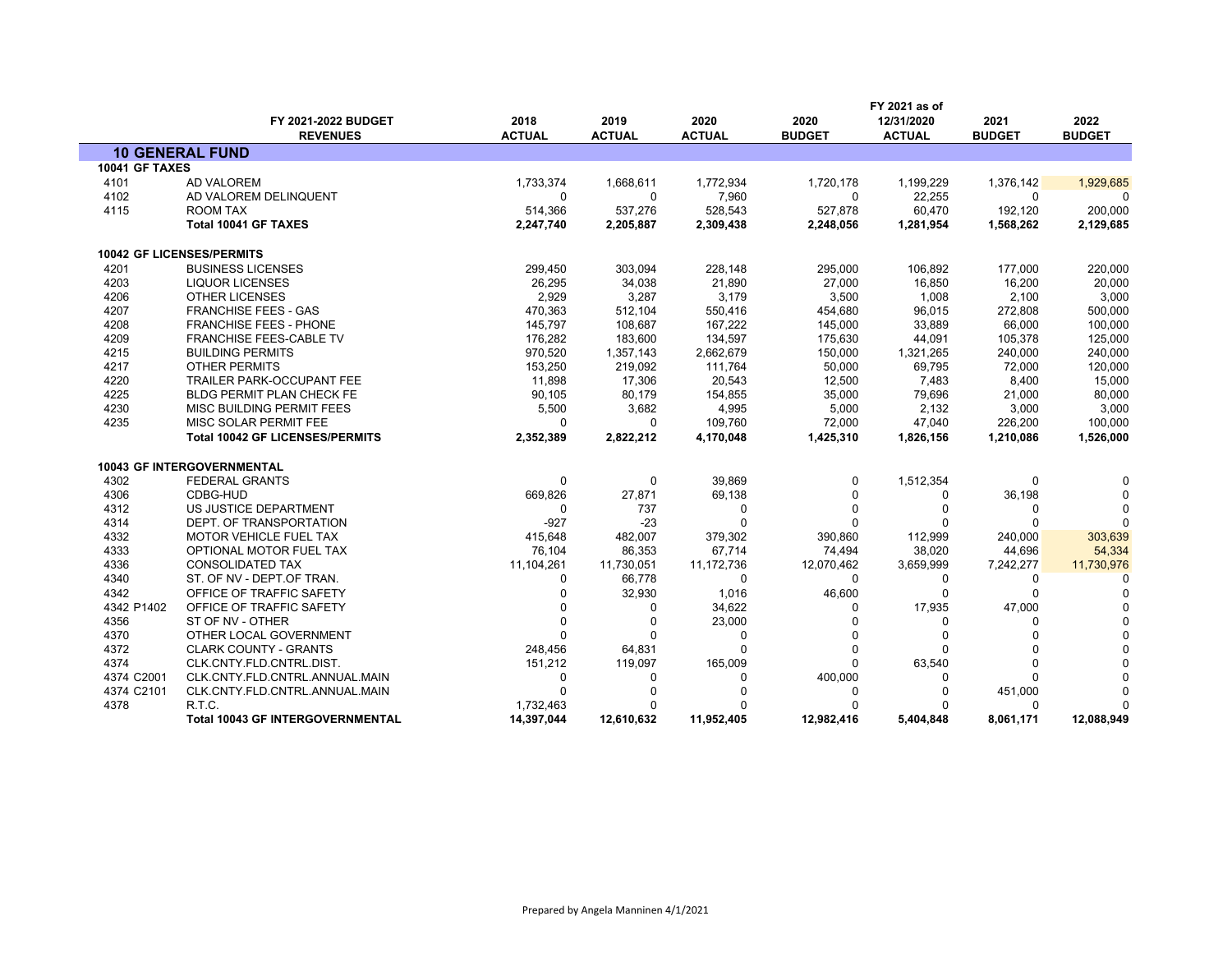|            | FY 2021-2022 BUDGET                      | 2018          | 2019          | 2020          | 2020          | FY 2021 as of<br>12/31/2020 | 2021          | 2022          |
|------------|------------------------------------------|---------------|---------------|---------------|---------------|-----------------------------|---------------|---------------|
|            | <b>REVENUES</b>                          | <b>ACTUAL</b> | <b>ACTUAL</b> | <b>ACTUAL</b> | <b>BUDGET</b> | <b>ACTUAL</b>               | <b>BUDGET</b> | <b>BUDGET</b> |
|            | <b>10044 GF CHARGE FOR SERVICE</b>       |               |               |               |               |                             |               |               |
| 4400       | <b>LOCAL REVENUE</b>                     | $\mathbf 0$   | $\mathbf 0$   | $-97$         | $\mathbf 0$   | $\mathbf 0$                 | $\mathbf 0$   |               |
| 4401 Z4900 | <b>COURT ATTORNEY FEES</b>               | 0             | $\mathbf 0$   | 10,234        | $\mathbf 0$   | 2,732                       | 0             |               |
| 4402       | AMBULANCE FEES                           | 458,626       | 970,537       | 980,579       | 855,000       | 541,034                     | 600,000       | 1,000,000     |
| 4404       | <b>FIRE PERMITS</b>                      | $\Omega$      | $\Omega$      | 0             | $\mathbf{0}$  | $\mathbf 0$                 | $\Omega$      |               |
| 4406       | FIRE - MISCELLANEOUS                     | 49,239        | 61,201        | 53,361        | 50,000        | 16,097                      | 36,000        | 50,000        |
| 4408       | <b>OUTSIDE FIRE DETAILS</b>              | 4,390         | 5,016         | 5,571         | 5,000         | $\mathbf 0$                 | 3,000         | 3,000         |
| 4412       | <b>OUTSIDE POLICE DETAILS</b>            | 273,635       | 24,463        | 206,815       | 255,000       | 49,296                      | 153,000       | 100,000       |
| 4413       | POLICE - MISCELLANEOUS                   | 6,104         | 4,499         | 3,838         | $\mathbf{0}$  | 1,332                       | 0             | ∩             |
| 4414       | POLICE-TOWING FEES                       | 16,300        | 15,100        | 13,700        | 16,000        | 6,100                       | 9,600         | 12,000        |
| 4417       | <b>OUTSIDE BLDG INSP DETAIL</b>          | 47,040        | 101,229       | $-25,219$     | 100,000       | 0                           | 60,000        |               |
| 4418       | <b>PLANNING FEES</b>                     | 192           | 90            | 3,542         | 0             | 274                         | 0             | $\Omega$      |
| 4420       | ZONING APPLICATION FEES                  | 1,000         | 950           | 2,050         | $\mathbf 0$   | 350                         | 0             |               |
| 4422       | ENG., INSP.AND PLAN CHECK                | 132,765       | 80,223        | 4,293         | 18,360        | 489                         | 11,016        | 5,000         |
| 4424       | <b>TORTOISE APPLICATION FEE</b>          | 175           | 275           | 450           | $\Omega$      | 100                         | $\Omega$      | ∩             |
| 4450       | <b>CULTURE &amp; RECREATION</b>          | $\mathbf 0$   | $\mathbf 0$   | $-70$         | $\mathbf 0$   | $\mathbf 0$                 | 0             |               |
| 4451       | SWIMMING POOL FEES                       | 92,128        | 79,386        | 64,609        | 70,000        | 22,388                      | 42,000        | 50,000        |
| 4453       | SPECIAL CLASSES                          | 83,875        | 79,361        | 50,895        | 100,000       | 13,098                      | 60,000        | 60,000        |
| 4454       | <b>TINY TOTS</b>                         | 49,720        | 45,279        | 30,750        | 42,000        | 23,285                      | 40,000        | 40,000        |
| 4456       | <b>SAFEKEY</b>                           | 106,438       | 117,532       | 116,664       | 130,000       | 19,240                      | 130,000       | 130,000       |
| 4457       | <b>FITNESS CENTER</b>                    | 46,009        | 44,893        | 32,194        | 55,000        | 13,677                      | 33,000        | 33,000        |
| 4458       | <b>ADULT SPORTS</b>                      | 10,820        | 5,755         | 6,900         | 10,000        | $-120$                      | 10,000        | 10,000        |
| 4459       | YOUTH SPORTS                             | 28,479        | 25,872        | 23,315        | 34,000        | 8,960                       | 30,000        | 30,000        |
| 4460       | FACILITY RENTAL AND TOKEN                | 59,600        | 70,825        | 53,056        | 60,000        | 23,777                      | 36,000        | 36,000        |
| 4461       | <b>ART CENTER</b>                        | 14,232        | 16,076        | 12,399        | 12,500        | 2,391                       | 7,500         | 7,500         |
| 4462       | <b>BOOTLEG CANYON TRL</b>                | 36,655        | 20,300        | 32,910        | 20,000        | 2,385                       | 12,000        | 12,000        |
| 4464       | YOUTH CENTER                             | 40            | 0             | 0             | 0             | $\mathbf 0$                 | 0             | ∩             |
| 4465       | <b>LOCKER REVENUE</b>                    | 2,703         | 2,453         | 1,183         | 2,500         | $\Omega$                    | 1,500         | 1,500         |
| 4466       | RACQUETBALL COURT FEES                   | 5,789         | 5,091         | 2,306         | 6,500         | 932                         | 3,900         | 3,900         |
| 4467       | RACQUETBALL SALES & RENT                 | 95            | 107           | 21            | $\mathbf 0$   | $\mathbf 0$                 | 0             | $\Omega$      |
| 4470       | MUNI GOLF GREEN FEES                     | 425,265       | 531,571       | 709,452       | 550,000       | 577,342                     | 561,000       | 920,000       |
| 4471       | MUNI GOLF CART FEES                      | 356,671       | 399,556       | 139,070       | 375,000       | $\mathbf{0}$                | 0             | ∩             |
| 4472       | <b>MUNI GOLF RANGE BALLS</b>             | 21,647        | 22,752        | 15,532        | 23,000        | 9,235                       | 13,800        | 13,800        |
| 4474       | MUNI GOLF CONCESSION GOLF                | 29,124        | 14,992        | $\mathbf 0$   | 28,000        | $\mathbf 0$                 | 0             | ∩             |
| 4477       | MUNI GOLF MERCHANT SALES                 |               | 6,880         | 5,144         | $\mathbf 0$   | 3,090                       | 1,200         | 5,000         |
| 4480       | <b>BOULDER CREEK GREEN FEES</b>          | 1,850,710     | 1,889,962     | 1,491,623     | 1,900,000     | 878,662                     | 1,140,000     | 1,500,000     |
| 4481       | <b>BOULDER CR-MERCH. SALES</b>           | 173,602       | 99,074        | 9,288         | 13,600        | 5,989                       | 8,160         | 10,000        |
| 4482       | <b>BOULDER CR-PAVILLION RENT</b>         | 11,200        | 11,000        | 17,445        | 15,000        | 15                          | 9,000         | 9,000         |
| 4483       | <b>BOULDER CR-FOOD &amp; BEVERAG</b>     | 61,214        | 37,636        | $-12,541$     | 60,000        | $\mathbf 0$                 | 24,000        | $\Omega$      |
| 4484       | <b>GOLF MEMBERSHIP FEES</b>              | 75,541        | 88,181        | 89,819        | 80,000        | 77,315                      | 60,000        | 75,000        |
| 4485       | <b>BOULDER CREEK RESTAURANT LEASE</b>    | 0             | 30,081        | 48,510        | 0             | 22,091                      | 24,000        | 30,000        |
| 4486       | MUNI GOLF RESTAURANT LEASE               | $\mathbf 0$   | 9,256         | 14,521        | $\Omega$      | 12,942                      | 7,200         | 12,000        |
| 4487       | <b>BOULDER CREEK GOLF LESSONS</b>        | $\Omega$      | 2,391         | 6,085         | $\Omega$      | 4,609                       | 1,200         | 4,000         |
| 4488       | MUNI GOLF LESSONS                        | 0             | $\Omega$      | 200           | $\Omega$      | 305                         | $\Omega$      | ∩             |
| 4489       | <b>BC DISC GOLF</b>                      | 0             | 1475          | 10,256        | $\Omega$      | 1,313                       | 7,200         |               |
|            | <b>Total 10044 GF CHARGE FOR SERVICE</b> | 4,531,022     | 4,921,318     | 4,230,652     | 4,886,460     | 2,340,724                   | 3,135,276     | 4,162,700     |
|            | 10045 GF FINES FORFEITURES               |               |               |               |               |                             |               |               |
| 4501       | <b>COURT FINES</b>                       | 567,836       | 532,607       | 433,650       | 550,000       | 259,981                     | 330,000       | 430,000       |
| 4510       | <b>BOND FEES</b>                         | 3,875         | 4,925         | 3,775         | 5,500         | 3,300                       | 3,000         | 3,000         |
|            | <b>Total 10045 GF FINES FORFEITURES</b>  | 571,711       | 537,532       | 437,425       | 555,500       | 263,281                     | 333,000       | 433,000       |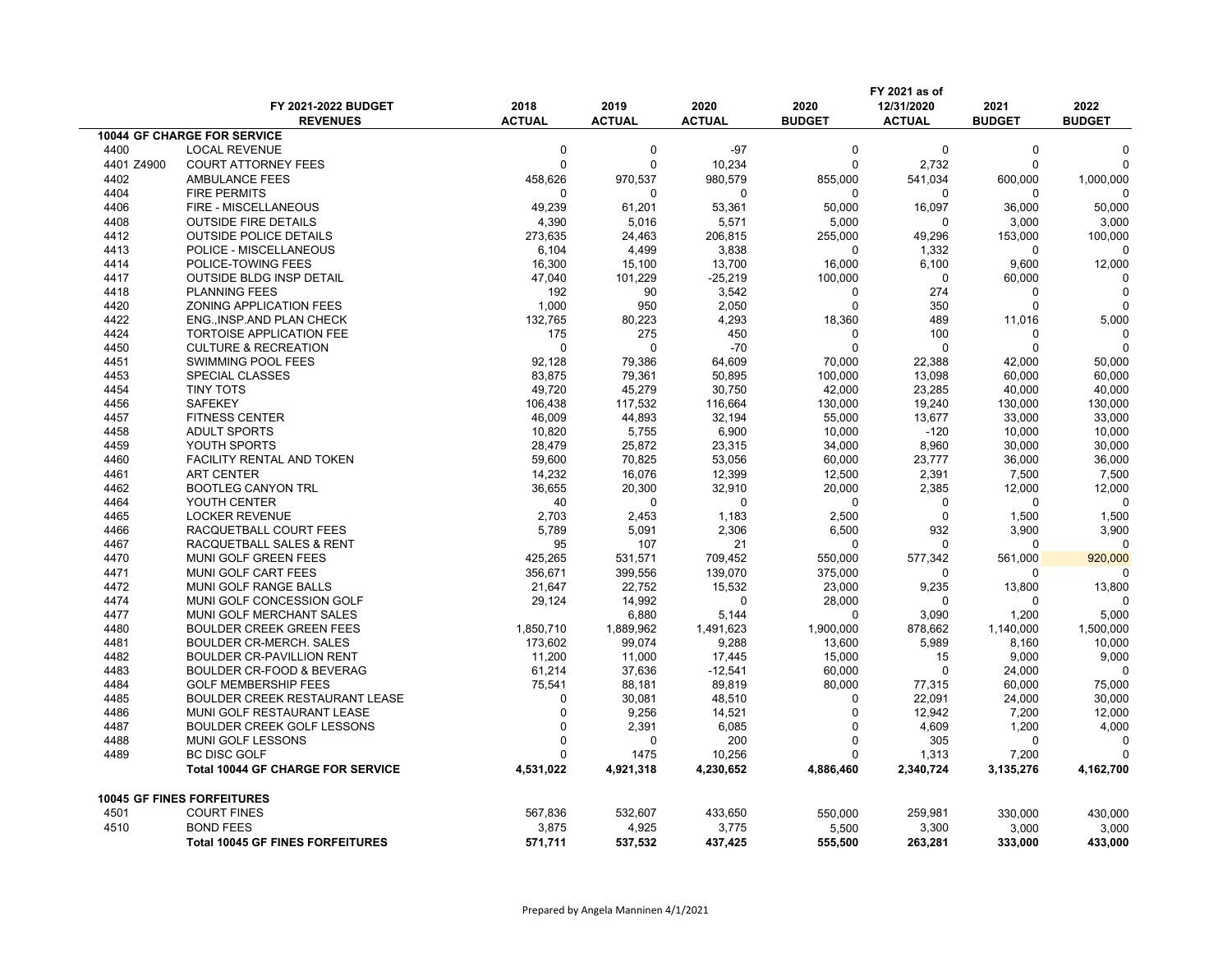|                   |                                       |               |               |               |               | FY 2021 as of |               |               |
|-------------------|---------------------------------------|---------------|---------------|---------------|---------------|---------------|---------------|---------------|
|                   | FY 2021-2022 BUDGET                   | 2018          | 2019          | 2020          | 2020          | 12/31/2020    | 2021          | 2022          |
|                   | <b>REVENUES</b>                       | <b>ACTUAL</b> | <b>ACTUAL</b> | <b>ACTUAL</b> | <b>BUDGET</b> | <b>ACTUAL</b> | <b>BUDGET</b> | <b>BUDGET</b> |
|                   | <b>10046 GF RENTS ROYALTIES</b>       |               |               |               |               |               |               |               |
| 4600              | <b>RENTS &amp; ROYALTIES</b>          | $-2,048,142$  | $-136,425$    | 368,387       | $\mathbf 0$   | $\mathbf 0$   | $\mathbf 0$   | $\Omega$      |
| 4602              | MISC LAND/LEASE FEES                  | 81,383        | 58,484        | 89,191        | 25,000        | 12,518        | 75,243        | 76,405        |
| 4604              | OTHER - BUILDING RENTS                | 20,574        | 20,609        | 20,332        | 20,000        | 10,879        | 20,000        | 20,000        |
| 4606              | <b>COMMUNICATION SITE LEASES</b>      | 320,914       | 349,116       | 112,106       | 302,305       | $\Omega$      | 0             | 7,600         |
| 4606 ATT          | AT&T COMMUNICATION SITE LEASE         | 0             | $\Omega$      | 7,932         | $\mathbf 0$   | 14,873        | $\mathbf 0$   | 34,039        |
| 4606 BROAD        | Broadwind/Level 3 Comm Lease          | 0             | $\Omega$      | 2,161         | $\mathbf 0$   | 41,255        | 20,112        | 20,777        |
| 4606 CRCAS        | Crown Castle Communication Lea        | $\Omega$      | $\Omega$      | 29,498        | $\Omega$      | 616           | 48,197        | 34,993        |
| 4606 FAACL        | FAA - Communication Lease             | $\Omega$      | $\Omega$      | 0             | $\Omega$      | 35,539        | 35,539        | 35,302        |
| 4606 GOGOL        | GOGO LLC - Communication Lease        | 0             | $\Omega$      | 15,687        | $\mathbf 0$   | 10,886        | 22,840        | 23,598        |
| <b>4606 INTOW</b> | Insite Towers Communication Le        | $\Omega$      | $\Omega$      | 46,051        | $\Omega$      | 30,876        | 51,329        | 52,516        |
| 4606 LVMPD        | <b>LVMPD Communication Lease</b>      | $\Omega$      | $\Omega$      | $\mathbf 0$   | $\mathbf 0$   | 0             | 0             | 0             |
| <b>4606 MTNUN</b> | MOUNTAIN UNION COMMUNICATION S        | U             | $\Omega$      | 7,307         | $\Omega$      | 13,371        | $\mathbf{0}$  | $\Omega$      |
| 4606 NOAAA        | Nat. Oceanic & Atmos Comm Leas        | $\Omega$      | $\Omega$      | 6,214         | $\Omega$      | 4,370         | 8,739         | 8,681         |
| 4606 PAPAR        | Papillon Airways Communication        | $\Omega$      | $\Omega$      | 13,805        | $\Omega$      | 9,801         | 10,193        | 22,341        |
| 4606 SOCAE        | So Cal Edison Comm Lease              | $\Omega$      | $\Omega$      | $\mathbf 0$   | $\Omega$      | $\Omega$      | 258           | 256           |
| 4606 SPRNT        | <b>Sprint Communication Lease</b>     |               | $\Omega$      | 16,415        | $\Omega$      | 11,543        | 0             | 24,642        |
| 4606 TMOB         | T-MOBILE COMMUNICATION SITE LE        | $\Omega$      | $\Omega$      | 2,460         | $\Omega$      | 4,612         | $\mathbf{0}$  | 9,162         |
| 4606 VERTB        | Vertical Bridge Comm Lease            | $\Omega$      | $\Omega$      | 15,098        | $\Omega$      | 10,616        | 21,764        | 22,268        |
| 4606 VERZN        | Verizon Communication Lease           | $\Omega$      | $\Omega$      | 30,557        | $\Omega$      | 21,686        | 17,711        | 44,590        |
| 4615 L1000        | <b>BOULDER SOLAR LLC - 1</b>          | 743,668       | 802,153       | 757,576       | 759,133       | 177,997       | 701,153       | 703,443       |
| 4615 L1001        | <b>BOULDER SOLAR LLC - 2</b>          | 339,697       | 256,788       | 345,237       | 346,953       | 162,635       | 320,454       | 321,501       |
| 4615 L1002        | <b>BOULDER SOLAR LLC - 3</b>          | 0             | 0             | 20,831        | 20,831        | 0             | 9,765         | 19,399        |
| 4615 L1010        | CASCATA LAND LEASE                    | 695,757       | 530,063       | 716,940       | 723,032       | 341,082       | 695,807       | 704,991       |
| 4615 L1020        | <b>COPPER MOUNTAIN 1</b>              | 697,073       | 700,577       | 869,701       | 661,608       | $\mathbf 0$   | 491,564       | 495,808       |
| 4615 L1021        | <b>COPPER MOUNTAIN 2</b>              | 1,930,720     | 1,930,720     | 1,928,960     | 1,930,720     | 879,175       | 1,806,750     | 1,794,705     |
| 4615 L1022        | <b>COPPER MOUNTAIN 3</b>              | 1,774,160     | 1,774,160     | 1,330,620     | 1,774,160     | 831,638       | 1,663,275     | 1,652,187     |
| 4615 L1023        | <b>COPPER MOUNTAIN 4</b>              | 613,800       | 682,000       | 954,800       | 818,400       | 383,625       | 767,250       | 762,135       |
| 4615 L1024        | <b>COPPER MOUNTAIN 5</b>              | $\mathbf 0$   | 40,288        | 292,643       | 55,328        | 255,373       | 510,746       | 1,183,795     |
| 4615 L1030        | ELDORADO PEAKER (SEMPRA)              | 41,326        | 41,326        | 41,326        | 45,000        | 37,500        | 38,744        | 38,908        |
| 4615 L1035        | DESERT STAR (SDG&E)                   | 902,633       | 949,091       | 965,226       | 904,751       | $\Omega$      | 884,003       | 886,920       |
| 4615 L1036        | DESERT STAR ADMIN (SDG&E)             | 150,000       | 150,000       | 0             | $\mathbf 0$   | 150,000       | 150,000       | 150,000       |
| 4615 L1040        | <b>FLIGHTLINEZ</b>                    | 58,336        | 44,256        | 25,590        | 40,632        | 0             | 20,000        | 20,000        |
| 4615 L1050        | <b>GRIDLIANCE WEST TRANSCO SLOAN</b>  | 38,750        | 155,002       | 161,985       | 164,441       | 83,686        | 156,476       | 161,279       |
| 4615 L1060        | NV SOLAR ONE (NSO/TWO ACCIONA)        | 416,066       | 440,000       | 440,000       | 440,000       | $\Omega$      | 412,500       | 409,750       |
| 4615 L1070        | SILVER PEAK SOLAR (174 POWER GLOBAL   | 0             | 52,000        | 53,560        | 0             | 7,750         | 50,965        | 76,278        |
| 4615 L1080        | <b>SKYLAR - TOWNSITE</b>              | 340,491       | 401,640       | 330,951       | 321,311       | 3,327,181     | 305,748       | 1,000,599     |
| 4615 L1090        | TECHREN SOLAR 1 (CLENERA)             | 847,988       | 774,392       | 475,966       | 787,368       | 365,226       | 757,173       | 751,657       |
| 4615 L1091        | TECHREN SOLAR 2 (CLENERA)             | $\Omega$      | 1,192,557     | 110,708       | 1,224,492     | 573,981       | 1,147,961     | 1,140,308     |
| 4615 L1092        | TECHREN SOLAR 3 (CLENERA)             | 1,271,304     | $\Omega$      | 234,120       | 15,764        | 0             | 175,590       | 218,024       |
| 4615 L1093        | <b>TECHREN SOLAR 4 (CLENERA)</b>      | 0             | 0             | 246,270       | 0             | $\mathbf 0$   | 184,703       | 183,471       |
| 4615 L1094        | TECHREN SOLAR 5 (CLENERA)             | $\Omega$      | $\Omega$      | 402,836       | $\Omega$      | $\mathbf 0$   | 323,708       | 321,549       |
| 4615 L1100        | <b>TRANSWEST EXPRESS LLC</b>          | $\Omega$      | 26,928        | 26,928        | 33,660        | 31,556        | 31,556        | 31,346        |
| 4615 L1110        | SO CAL EDISON SUBSTATION LEASE        | U             | $\Omega$      | 170,510       | 150,000       | 57,686        | 122,055       | 114,602       |
| 4615 L1120        | <b>BOULDER FLATS SOLAR 1</b>          | $\Omega$      |               | $\mathbf{0}$  | $\mathbf{0}$  | 30,000        | $\Omega$      | 131,120       |
|                   | <b>Total 10046 GF RENTS ROYALTIES</b> | 9,266,499     | 11,235,725    | 11,686,483    | 11,564,889    | 7,929,526     | 12,059,867    | 13,710,946    |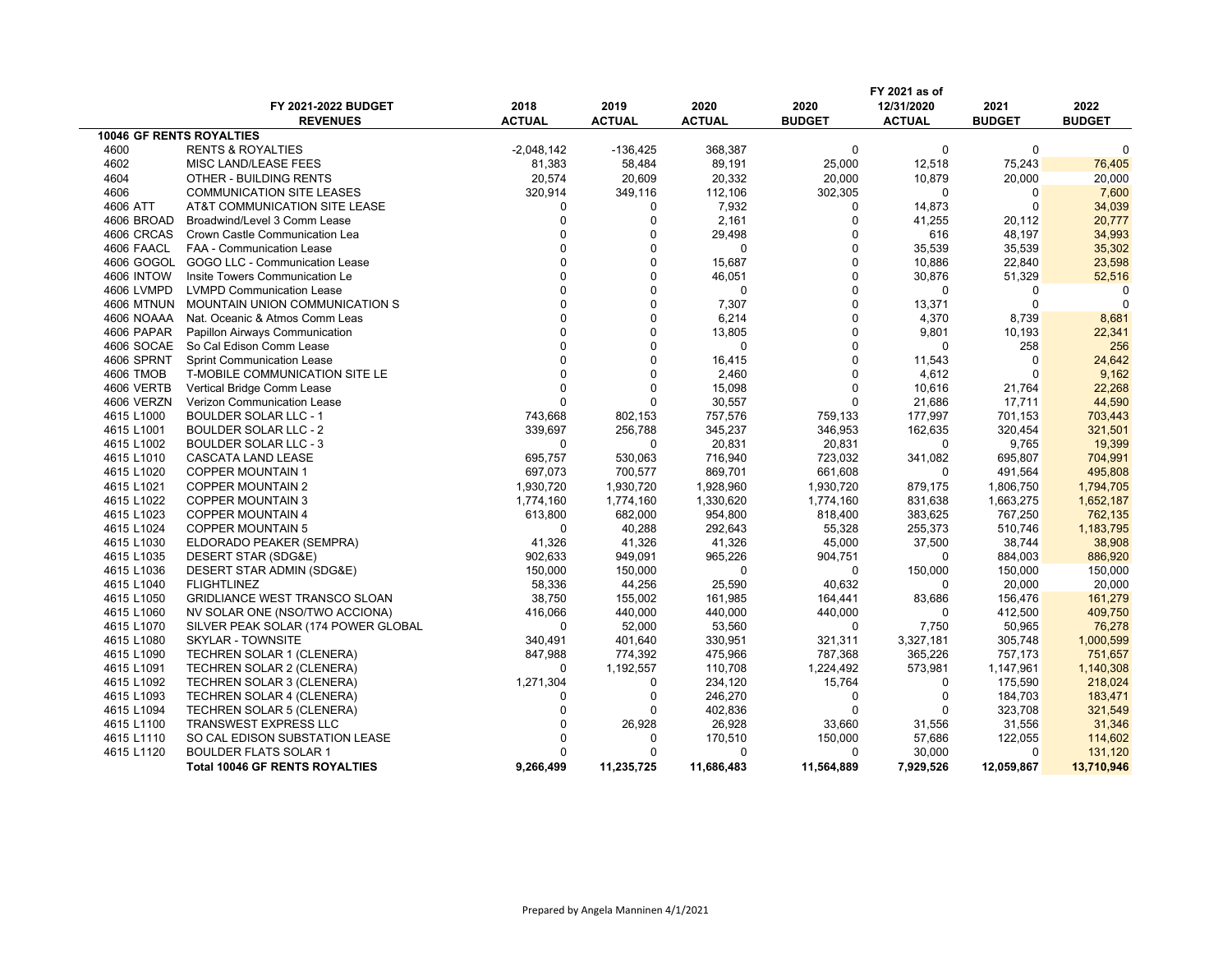|      |                                       |               |               |               |               | FY 2021 as of |               |               |
|------|---------------------------------------|---------------|---------------|---------------|---------------|---------------|---------------|---------------|
|      | FY 2021-2022 BUDGET                   | 2018          | 2019          | 2020          | 2020          | 12/31/2020    | 2021          | 2022          |
|      | <b>REVENUES</b>                       | <b>ACTUAL</b> | <b>ACTUAL</b> | <b>ACTUAL</b> | <b>BUDGET</b> | <b>ACTUAL</b> | <b>BUDGET</b> | <b>BUDGET</b> |
|      | <b>10047 GF MISCELLANEOUS</b>         |               |               |               |               |               |               |               |
| 4700 | MISCELLANEOUS REVENUE                 | 46,015        | 169,196       | 8,459         | 106,580       | 20,719        | 84,000        |               |
| 4702 | <b>INSURANCE CLAIMS</b>               | 1,545         | 4,099         |               | 10,000        |               | 3,000         |               |
| 4703 | <b>RISK MANAGEMENT SUBROGATION</b>    |               | 0             | 7,012         |               | 130           |               | $\Omega$      |
| 4704 | SURPLUS / INTERNET SALES              | 122,259       | 135,465       | 110,143       | 120,000       | 37,983        | 72,000        | 100,000       |
| 4706 | <b>PASSPORT SERVICE FEES</b>          | 10,580        | 11,865        | 4,725         | 6,000         | 415           | 6,600         | 5,000         |
| 4708 | MISCELLANEOUS-COPY FEES               | 852           | 341           | 543           | 500           | 216           | 300           | 300           |
| 4712 | <b>INTEREST INCOME</b>                | $-2,790$      | 259,164       | 284,308       | 90,000        | 43,473        | 120,000       | 150,000       |
| 4713 | FAIR MARKET VALUE ADJUSTMENT          |               | 0             | 104,358       |               | $-16,856$     |               | 0             |
| 4714 | <b>PENALTIES</b>                      | 1,540         | 765           | 1,575         |               | 930           |               |               |
| 4715 | <b>CHEMICAL ANALYSIS FEE</b>          |               | $\Omega$      | 3,070         |               | 1,080         |               |               |
| 4760 | CASH - OVER/SHORT                     | $-33$         | $-1,483$      | 13            |               |               |               |               |
| 4780 | SALES OF FIXED ASSETS                 | 60,967        | 75,064        |               |               |               |               |               |
|      | <b>Total 10047 GF MISCELLANEOUS</b>   | 240,935       | 654,476       | 524,206       | 333,080       | 88,084        | 285,900       | 255,300       |
|      | <b>10049 GF OTHER FINANCING</b>       |               |               |               |               |               |               |               |
| 4902 | <b>TRANSFERS IN</b>                   | 1,083,904     | 2,088,900     | 0             |               | 0             |               |               |
| 4910 | USE OF FUNDS BALANCE                  |               | 0             | $\Omega$      | 3,819,157     | 0             | 16,542,407    | 6,677,294     |
|      | <b>Total 10049 GF OTHER FINANCING</b> | 1,083,904     | 2,088,900     | 0             | 3,819,157     | 0             | 16,542,407    | 6,677,294     |
|      | <b>Total 10 GENERAL FUND REVENUES</b> | 34,691,245    | 37,076,681    | 35,310,658    | 37,814,868    | 19,134,574    | 43,195,969    | 40,983,874    |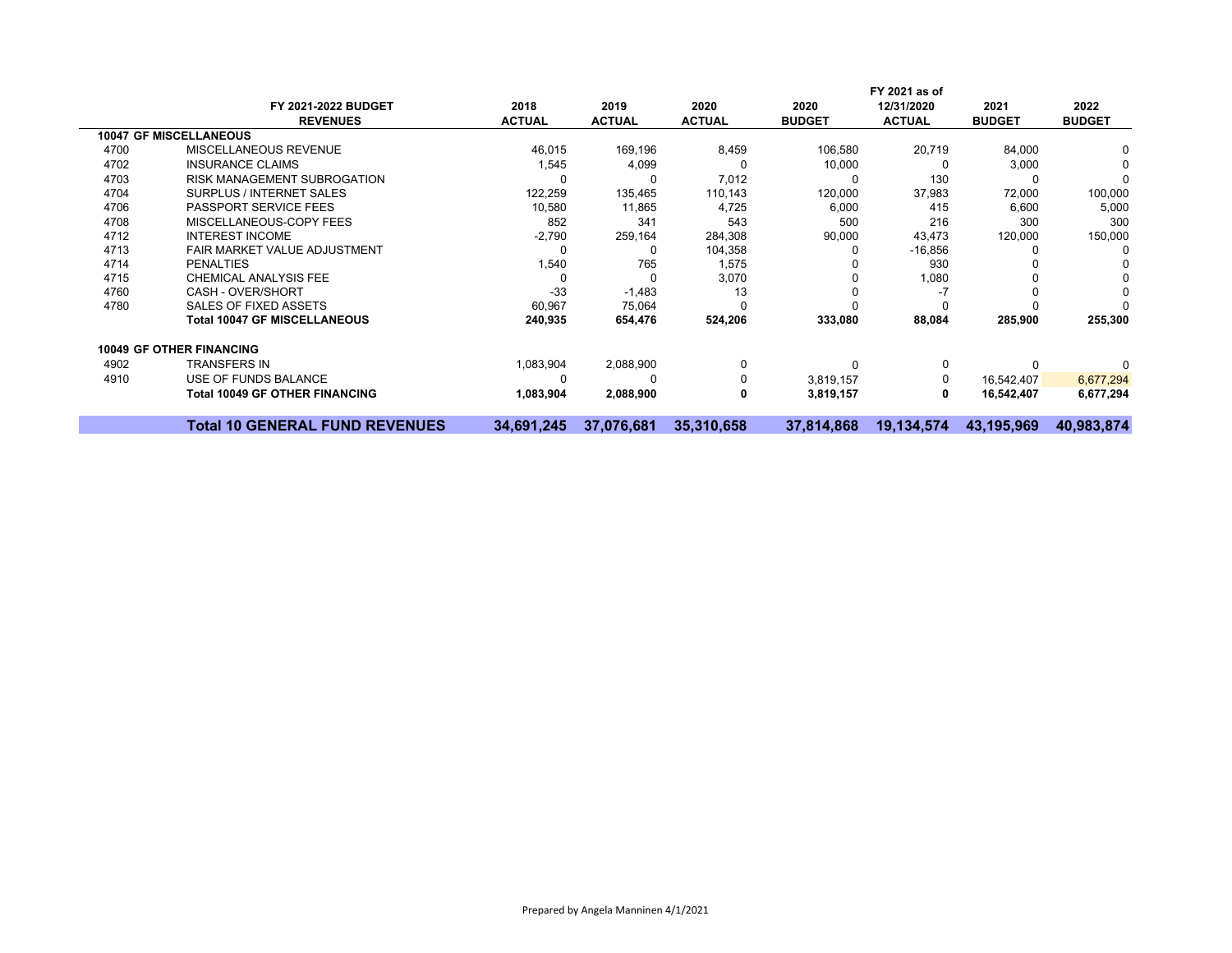|      |                                    |               |               |               |               | FY 2021 as of |               |               |
|------|------------------------------------|---------------|---------------|---------------|---------------|---------------|---------------|---------------|
|      | <b>FY 2021-2022 BUDGET</b>         | 2018          | 2019          | 2020          | 2020          | 12/31/2020    | 2021          | 2022          |
|      | <b>EXPENDITURES</b>                | <b>ACTUAL</b> | <b>ACTUAL</b> | <b>ACTUAL</b> | <b>BUDGET</b> | <b>ACTUAL</b> | <b>BUDGET</b> | <b>BUDGET</b> |
|      | <b>10 GENERAL FUND</b>             |               |               |               |               |               |               |               |
|      | <b>10400 GF CITY COUNCIL</b>       |               |               |               |               |               |               |               |
| 5001 | <b>REGULAR</b>                     | 106,000       | 106,000       | 103,681       | 106,000       | 52,669        | 106,000       | 106,000       |
| 5020 | <b>EMPLOYEES RETIREMENT</b>        | 24,080        | 24,080        | 30,217        | 26,305        | 15,406        | 31,005        | 31,005        |
| 5022 | <b>SIIS PREMIUMS</b>               | 4,201         | 2,931         | 3,131         | 4,134         | 1,866         | 3.774         | 3,774         |
| 5024 | <b>MEDICARE</b>                    | 1,537         | 1,537         | 1,503         | 1,537         | 764           | 1,537         | 1,537         |
| 5026 | <b>SOCIAL SECURITY</b>             | 1,240         | 1,240         | 0             | 2,051         | 0             | $\Omega$      | $\Omega$      |
| 5102 | <b>PROFESSIONAL</b>                |               | 69,995        | 578           |               | ŋ             |               | O             |
| 5401 | <b>RENTAL EQUIPMENT</b>            | 150           | 0             | 0             |               |               |               | $\Omega$      |
| 5502 | <b>COMMUNICATIONS</b>              | 7,318         | 8,162         | 8,973         | 4,000         | 2,964         | 7,000         | 7,000         |
| 5503 | ADVERTISING MARKETING              | 5,482         | 8,715         | 10,614        | 10,000        | 4,092         | 7,000         | 7,000         |
| 5506 | POSTAGE/SHIPPING                   |               | 35            |               |               | O             |               | 0             |
| 5507 | <b>PRINTING</b>                    | 83            | 400           | 0             |               |               |               | ∩             |
| 5508 | PUBS SUBS DUES FEES                | 10,100        | 6,713         | 6,236         | 7,700         | 6,182         | 7,700         | 8,700         |
| 5509 | <b>TRAVEL &amp; TRAINING</b>       | 4,789         | 5,107         | 8,881         | 10,000        | 33            | 5,000         | 5,000         |
| 5510 | SOFTWARE LICENSES                  | 25            | 0             | 245           |               | 0             | -C            | 0             |
| 5603 | <b>EQUIPMENT</b>                   | 4,395         | 1,263         | 2,211         | 6,500         | 0             | 2,500         | 2,500         |
| 5610 | OFFICE SUPPLIES                    | 44            | 194           | 2,932         | 1,200         | 0             | 800           | 800           |
| 5611 | <b>OTHER SUPPLIES</b>              | 6,861         | 11,155        | 5,824         | 7,000         | 303           | 5,000         | 5,000         |
|      | <b>Total 10400 GF CITY COUNCIL</b> | 176,306       | 247,527       | 185,026       | 186,427       | 84,277        | 177,316       | 178,316       |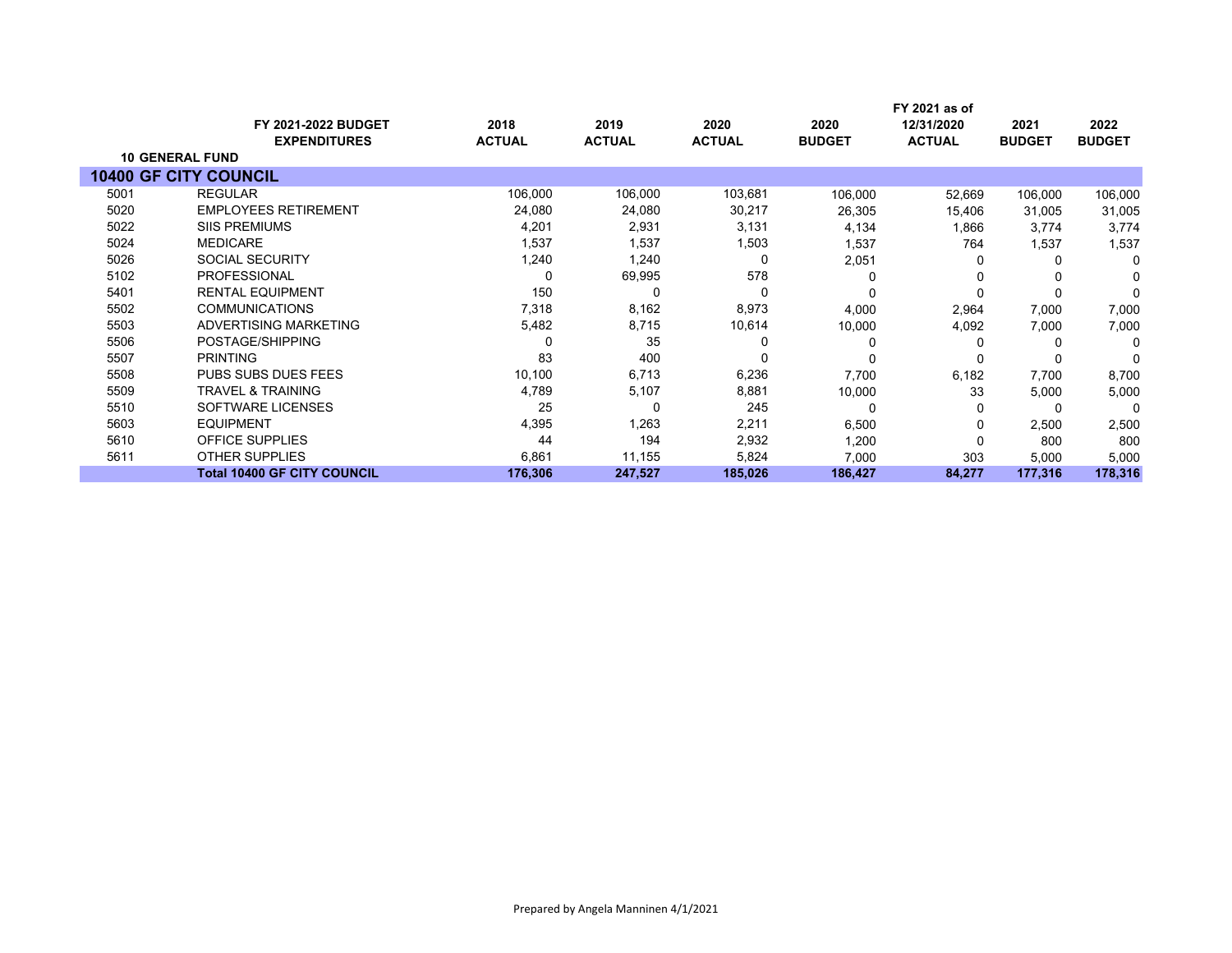|      |                                     |               |               |               |               | FY 2021 as of |               |               |
|------|-------------------------------------|---------------|---------------|---------------|---------------|---------------|---------------|---------------|
|      | FY 2021-2022 BUDGET                 | 2018          | 2019          | 2020          | 2020          | 12/31/2020    | 2021          | 2022          |
|      | <b>EXPENDITURES</b>                 | <b>ACTUAL</b> | <b>ACTUAL</b> | <b>ACTUAL</b> | <b>BUDGET</b> | <b>ACTUAL</b> | <b>BUDGET</b> | <b>BUDGET</b> |
|      | <b>10 GENERAL FUND</b>              |               |               |               |               |               |               |               |
|      | <b>10410 GF CITY MANAGER</b>        |               |               |               |               |               |               |               |
| 5001 | <b>REGULAR</b>                      | 330,488       | 360,444       | 262,200       | 317,487       | 109,911       | 269,941       | 225,323       |
| 5002 | <b>TEMPORARY</b>                    |               | 2,567         | 343           |               |               |               |               |
| 5018 | <b>COMPENSATED ABSENCES</b>         |               |               |               |               |               |               |               |
| 5020 | <b>EMPLOYEES RETIREMENT</b>         | 88,251        | 101,298       | 77,509        | 106,272       | 32,149        | 78,957        | 67,034        |
| 5022 | <b>SIIS PREMIUMS</b>                | 4,360         | 4,027         | 2,561         | 3,200         | 193           | 2,563         | 2,563         |
| 5024 | <b>MEDICARE</b>                     | 4,907         | 5,937         | 3,895         | 5,000         | 2,079         | 3,914         | 3,267         |
| 5026 | <b>SOCIAL SECURITY</b>              |               | 151           | 30            |               | 0             |               | $\Omega$      |
| 5028 | <b>GROUP HEALTH INSURANCE</b>       | 30,875        | 39,950        | 23,100        | 37,800        | 10,277        | 26,400        | 27,600        |
| 5032 | OTHER EMPLOYEE BENEFITS             | 1,273         | 4,795         | 6,047         | 9,658         | 1,918         | 9,658         | 9,658         |
| 5099 | Interfund Salary Reimbursement      | n             |               | $-75,000$     | $-75,000$     | $-37,500$     | $-75,000$     | $-80,000$     |
| 5102 | <b>PROFESSIONAL</b>                 | 1,490         | 78,790        | 59,219        | 165,000       | 33            | 100,000       | 10,000        |
| 5304 | <b>MAINTENANCE OFFICE EQUIPMENT</b> | 0             |               | U             | 500           |               |               |               |
| 5502 | <b>COMMUNICATIONS</b>               | 450           | 3,477         | 4,026         | 3,000         | 1,645         | 1,770         | 3,000         |
| 5506 | POSTAGE/SHIPPING                    | 306           | 498           | 220           | 1,501         | 175           | 1,001         | 550           |
| 5507 | <b>PRINTING</b>                     | 117           | 53            | 3,713         | 3,600         | 1,814         | 3,500         | 3,713         |
| 5508 | PUBS SUBS DUES FEES                 | 1,207         | 3,135         | 3,635         | 3,000         | 43            | 4,200         | 4,000         |
| 5509 | <b>TRAVEL &amp; TRAINING</b>        | 11,263        | 26,580        | 16,250        | 30,000        | 1,750         | 25,000        | 17,000        |
| 5510 | <b>SOFTWARE LICENSES</b>            |               |               | 734           |               | 2,513         |               | 500           |
| 5603 | <b>EQUIPMENT</b>                    |               |               |               | 8,000         | 0             | 2,000         | 2,500         |
| 5605 | <b>GENERAL</b>                      |               | 467           |               |               |               | $\Omega$      | $\Omega$      |
| 5610 | <b>OFFICE SUPPLIES</b>              | 2,435         | 5,524         | 3,732         | 5,500         | 309           | 5,500         | 5,000         |
| 5611 | <b>OTHER SUPPLIES</b>               | 13,820        | 14,684        | 9,782         | 15,000        | 1,677         | 7,500         | 5,000         |
|      | <b>Total 10410 GF CITY MANAGER</b>  | 491,241       | 652,376       | 401,996       | 639,518       | 128,986       | 466,904       | 306,708       |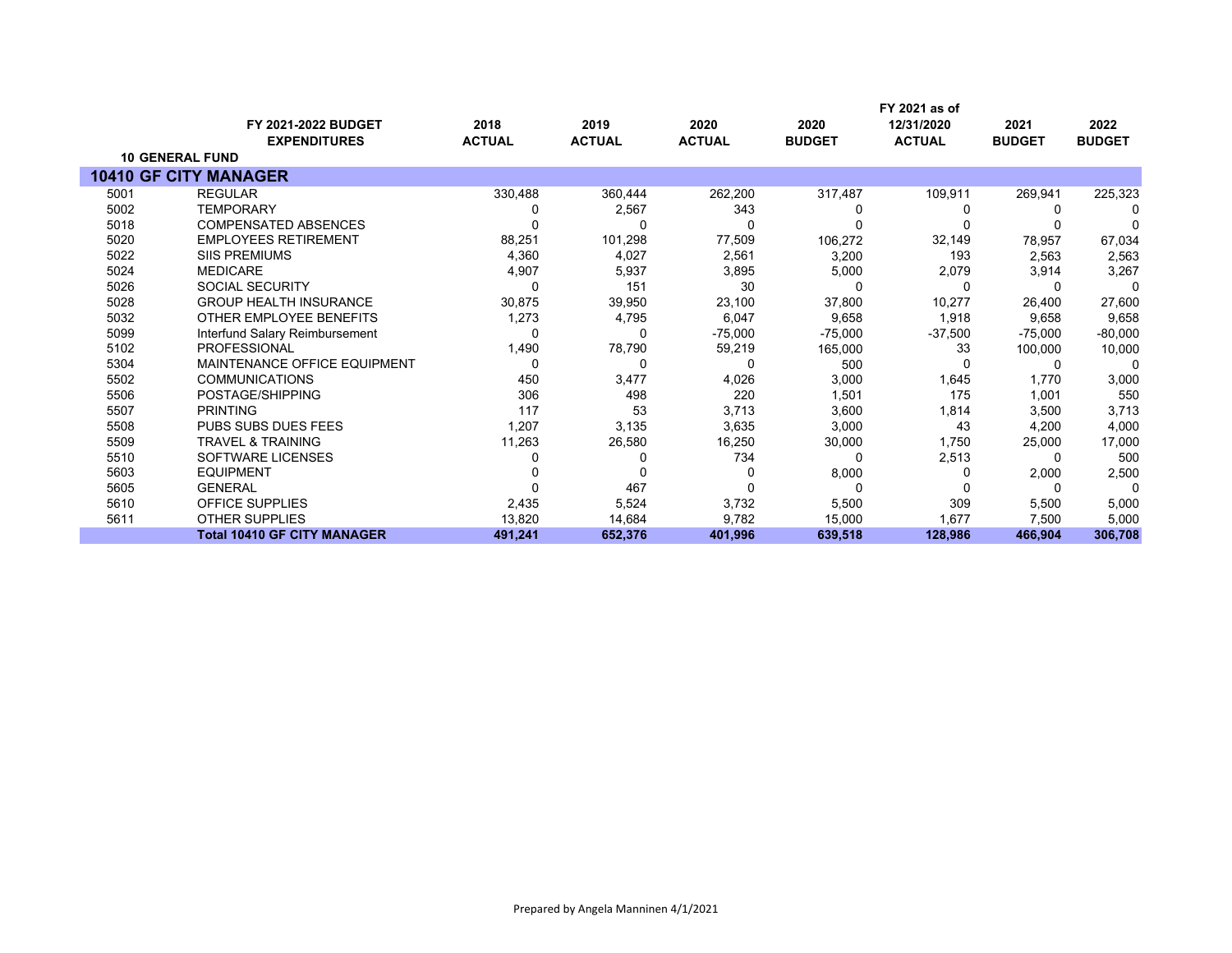|      |                                  |               |               |               |               | FY 2021 as of |               |               |
|------|----------------------------------|---------------|---------------|---------------|---------------|---------------|---------------|---------------|
|      | <b>FY 2021-2022 BUDGET</b>       | 2018          | 2019          | 2020          | 2020          | 12/31/2020    | 2021          | 2022          |
|      | <b>EXPENDITURES</b>              | <b>ACTUAL</b> | <b>ACTUAL</b> | <b>ACTUAL</b> | <b>BUDGET</b> | <b>ACTUAL</b> | <b>BUDGET</b> | <b>BUDGET</b> |
|      | <b>10 GENERAL FUND</b>           |               |               |               |               |               |               |               |
|      | <b>10420 GF CITY CLERK</b>       |               |               |               |               |               |               |               |
| 5001 | <b>REGULAR</b>                   | 274,293       | 287,585       | 292,261       | 287,767       | 147,287       | 302,084       | 333,208       |
| 5002 | <b>TEMPORARY</b>                 | 9,281         | 13,088        | 7,203         | 14,420        | 1,029         | 17,605        | 0             |
| 5018 | <b>COMPENSATED ABSENCES</b>      | 0             | 0             | 0             | $\Omega$      | $\Omega$      | 0             | 0             |
| 5020 | <b>EMPLOYEES RETIREMENT</b>      | 72,006        | 83,103        | 85,455        | 84,172        | 41,895        | 88,360        | 99,129        |
| 5022 | <b>SIIS PREMIUMS</b>             | 4,521         | 3,214         | 4,039         | 4,787         | 253           | 4,472         | 5,126         |
| 5024 | <b>MEDICARE</b>                  | 3,853         | 4,450         | 4,267         | 4,000         | 2,049         | 4,635         | 4,832         |
| 5026 | <b>SOCIAL SECURITY</b>           | 575           | 801           | 457           | 862           | 64            | 1,092         | 0             |
| 5028 | <b>GROUP HEALTH INSURANCE</b>    | 31,350        | 39,150        | 31,500        | 37,800        | 22,950        | 39,600        | 55,200        |
| 5032 | OTHER EMPLOYEE BENEFITS          | 2,034         | 2,448         | 2,097         | 2,300         | 1.159         | 2,500         | 2,500         |
| 5099 | Interfund Salary Reimbursement   | 0             | 0             | $-30,000$     | $-30,000$     | $-15,000$     | $-30.000$     | $-50,000$     |
| 5101 | <b>OFFICIAL ADMINISTRATIVE</b>   | 0             | 162,548       | 0             | 30,000        | 0             | 150,000       | 30,000        |
| 5102 | <b>PROFESSIONAL</b>              | 3,227         | 17,239        | 19,944        | 6,500         | 3,057         | 10,000        | 10,000        |
| 5103 | <b>OTHER</b>                     | 2,642         | 1,990         | 2,223         |               | 912           | 0             | 0             |
| 5104 | <b>TECHNICAL</b>                 | 24,259        | 24,631        | 61,314        | 82,000        | 25,807        | 40,000        | 50,000        |
| 5502 | <b>COMMUNICATIONS</b>            | 1,137         | $\Omega$      | 673           | 1,000         | 698           | 2,000         | 2,000         |
| 5506 | POSTAGE/SHIPPING                 | 1,386         | 1,487         | 1,018         | 2,095         | 900           | 1,000         | 1,000         |
| 5507 | <b>PRINTING</b>                  | 0             | 71            | 7,256         | 7,200         | 3,560         | 7,200         | 7,200         |
| 5508 | <b>PUBS SUBS DUES FEES</b>       | 1,400         | 1,802         | 1,627         | 2,000         | 860           | 2,000         | 2,000         |
| 5509 | <b>TRAVEL &amp; TRAINING</b>     | 4,247         | 835           | 1,882         | 5,000         | 90            | 2,000         | 2,000         |
| 5510 | <b>SOFTWARE LICENSES</b>         | $-633$        | 112           | 734           |               | 534           | $\Omega$      | $\Omega$      |
| 5603 | <b>EQUIPMENT</b>                 | 834           | 0             | 0             | 1,500         | 1,588         | 1,500         | 1,500         |
| 5610 | <b>OFFICE SUPPLIES</b>           | 2,694         | 1,490         | 1,335         | 3,900         | 418           | 3,400         | 3,400         |
| 5611 | <b>OTHER SUPPLIES</b>            | 254           | 134           | 819           | 3,000         | 420           | 2,500         | 2,500         |
|      | <b>Total 10420 GF CITY CLERK</b> | 439,359       | 646,178       | 496,104       | 550,303       | 240,529       | 651,948       | 561,595       |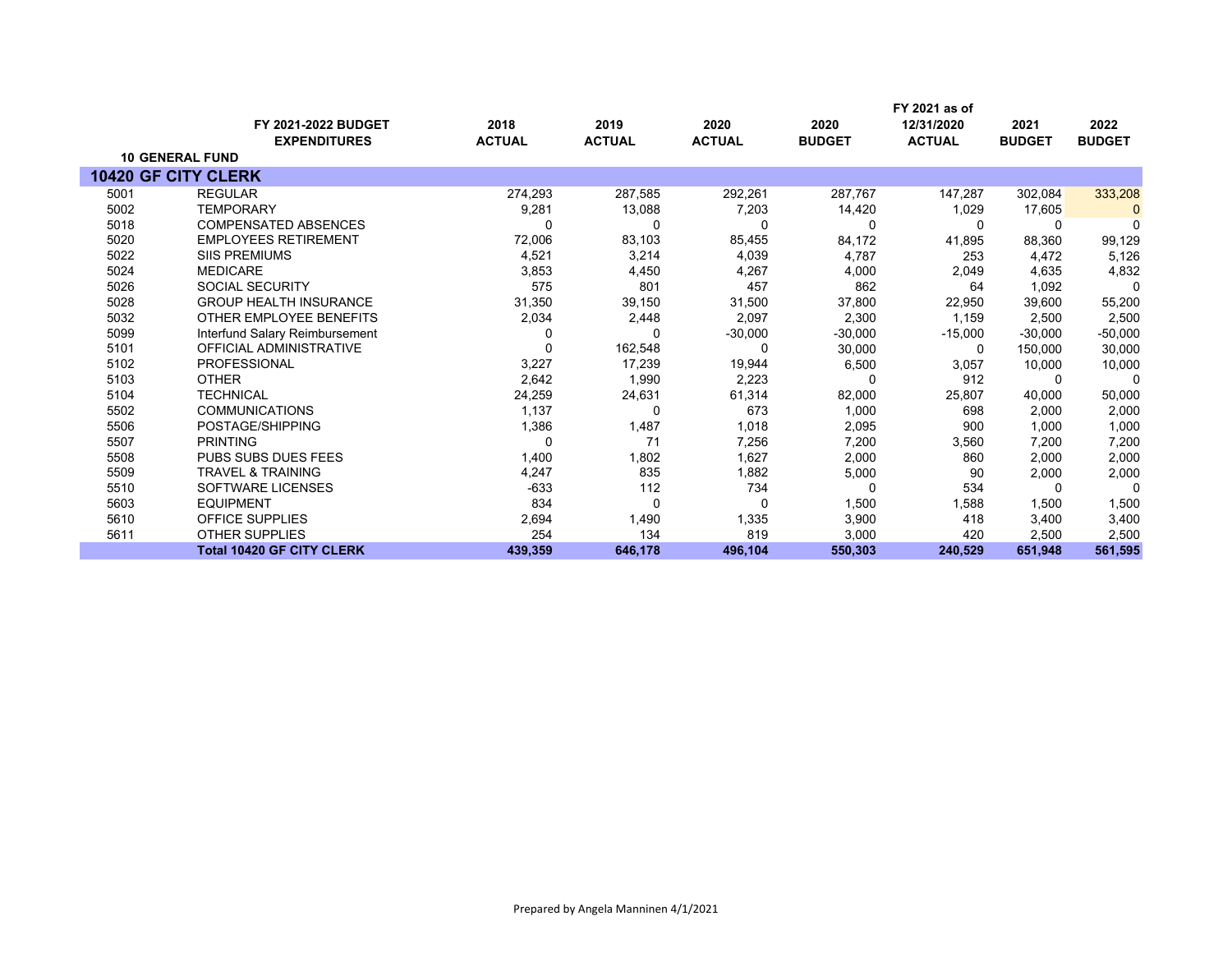|      | <b>FY 2021-2022 BUDGET</b>     | 2018          | 2019          | 2020          | 2020          | FY 2021 as of<br>12/31/2020 | 2021          | 2022          |
|------|--------------------------------|---------------|---------------|---------------|---------------|-----------------------------|---------------|---------------|
|      | <b>EXPENDITURES</b>            | <b>ACTUAL</b> | <b>ACTUAL</b> | <b>ACTUAL</b> | <b>BUDGET</b> | <b>ACTUAL</b>               | <b>BUDGET</b> | <b>BUDGET</b> |
|      | <b>10 GENERAL FUND</b>         |               |               |               |               |                             |               |               |
|      | <b>10430 GF FINANCE</b>        |               |               |               |               |                             |               |               |
| 5001 | <b>REGULAR</b>                 | 326,655       | 737,461       | 778,432       | 809,006       | 359,252                     | 794,346       | 876,551       |
| 5018 | <b>COMPENSATED ABSENCES</b>    | 0             | 8,942         | 0             |               | $\Omega$                    |               |               |
| 5020 | <b>EMPLOYEES RETIREMENT</b>    | 84,607        | 173,358       | 228,394       | 236,634       | 104,096                     | 232,346       | 260,774       |
| 5022 | <b>SIIS PREMIUMS</b>           | 6,385         | 9,099         | 12,059        | 7,477         | 429                         | 10,253        | 11,534        |
| 5024 | <b>MEDICARE</b>                | 4,535         | 10,860        | 11,024        | 6,968         | 4,973                       | 11,518        | 12,710        |
| 5028 | <b>GROUP HEALTH INSURANCE</b>  | 37,288        | 88,527        | 88,200        | 113,400       | 57,900                      | 105,600       | 124,200       |
| 5032 | OTHER EMPLOYEE BENEFITS        | 1,961         | 4,284         | 5,661         | 3,990         | 3,100                       | 6,000         | 6,000         |
| 5099 | Interfund Salary Reimbursement | 0             | 0             | -434,500      | $-434,500$    | $-217,250$                  | -434,500      | $-223,250$    |
| 5102 | <b>PROFESSIONAL</b>            | 99,435        | 72,097        | 69,902        | 130,000       | 65,881                      | 133,000       | 135,000       |
| 5502 | <b>COMMUNICATIONS</b>          | 2,578         | 4,598         | 4,647         | 1,400         | 2,567                       | 5,000         | 5,000         |
| 5503 | ADVERTISING MARKETING          | 177           | 206           | 168           | 1,200         | 0                           | 1,200         | 1,200         |
| 5506 | POSTAGE/SHIPPING               | 2,912         | 2,764         | 2,402         | 3,748         | 2,200                       | 3,600         | 3,600         |
| 5507 | <b>PRINTING</b>                | 38            | 6             | 14,194        | 14,300        | 7,051                       | 14,500        | 14,500        |
| 5508 | <b>PUBS SUBS DUES FEES</b>     | 1,582         | 4,116         | 3,376         | 2,500         | 2,965                       | 10,400        | 10,400        |
| 5509 | <b>TRAVEL &amp; TRAINING</b>   | 5,127         | 8,172         | 7,308         | 20,000        | 835                         | 17,500        | 20,000        |
| 5510 | SOFTWARE LICENSES              |               | 30            | 2,076         |               | 720                         | 1,400         | 11,400        |
| 5513 | <b>OTHER</b>                   |               | 0             | $-190$        |               | 0                           | $\Omega$      | $\Omega$      |
| 5603 | <b>EQUIPMENT</b>               |               |               | 1,073         | $\Omega$      | 0                           |               | 7,500         |
| 5610 | <b>OFFICE SUPPLIES</b>         | 1,609         | 1,385         | 3,186         | 7,500         | 344                         | 6,000         | 6,000         |
| 5611 | <b>OTHER SUPPLIES</b>          | 858           | 2,513         | 5,036         | 1,500         | 403                         | 1,500         | 1,500         |
|      | <b>Total 10430 GF FINANCE</b>  | 575,745       | 1,128,425     | 802,448       | 925,123       | 395,465                     | 919,663       | 1,284,620     |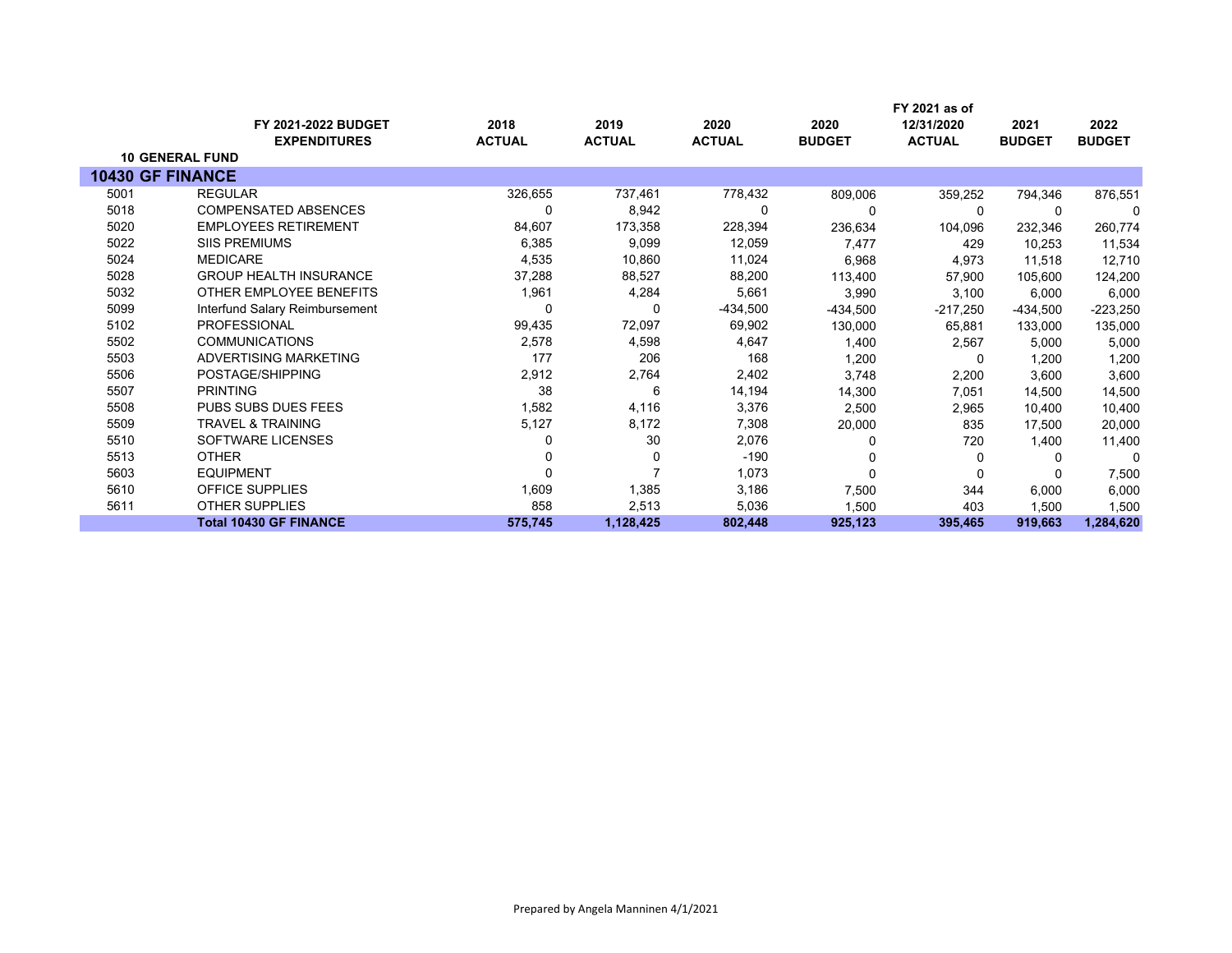|      |                                    |               |               |               |               | FY 2021 as of |               |               |
|------|------------------------------------|---------------|---------------|---------------|---------------|---------------|---------------|---------------|
|      | FY 2021-2022 BUDGET                | 2018          | 2019          | 2020          | 2020          | 12/31/2020    | 2021          | 2022          |
|      | <b>EXPENDITURES</b>                | <b>ACTUAL</b> | <b>ACTUAL</b> | <b>ACTUAL</b> | <b>BUDGET</b> | <b>ACTUAL</b> | <b>BUDGET</b> | <b>BUDGET</b> |
|      | <b>10 GENERAL FUND</b>             |               |               |               |               |               |               |               |
|      | <b>10435 GF TECHNOLOGY</b>         |               |               |               |               |               |               |               |
| 5001 | <b>REGULAR</b>                     | 68,173        | 70,855        | 74,449        | 71,952        | 37,237        | 75,530        | 77,608        |
| 5012 | <b>OVERTIME NON PERS</b>           | 0             | 0             | 3,061         | 0             | 0             | 5,000         | 0             |
| 5018 | <b>COMPENSATED ABSENCES</b>        | O             | ŋ             | 0             | $\Omega$      | O             | $\Omega$      | $\Omega$      |
| 5020 | <b>EMPLOYEES RETIREMENT</b>        | 17,889        | 20,779        | 21,367        | 21,046        | 10,475        | 22,093        | 23,088        |
| 5022 | <b>SIIS PREMIUMS</b>               | 1,116         | 961           | 1,287         | 1,406         | 55            | 1.282         | 1,282         |
| 5024 | <b>MEDICARE</b>                    | 926           | 1,078         | 1,135         | 955           | 540           | 1,168         | 1,125         |
| 5028 | <b>GROUP HEALTH INSURANCE</b>      | 10,450        | 13,050        | 10,500        | 12,600        | 7,650         | 13,200        | 13,800        |
| 5032 | OTHER EMPLOYEE BENEFITS            | 576           | 741           | 650           | 625           | 362           | 800           | 800           |
| 5099 | Interfund Salary Reimbursement     | 0             | 0             | $-10,000$     | $-10,000$     | $-5,000$      | $-10,000$     | $-17,000$     |
| 5102 | <b>PROFESSIONAL</b>                | 520,566       | 552,552       | 568,633       | 574,000       | 384,335       | 621,112       | 674,800       |
| 5103 | OTHER PROFESSIONAL SERVICES        | 673           | 14,954        | 0             | $\Omega$      | 0             | $\Omega$      | $\mathbf{0}$  |
| 5104 | <b>TECHNICAL</b>                   | 116,928       | 204,281       | 137,156       | 205,723       | 67,990        | 242,368       | 245,000       |
| 5302 | <b>MAINTENANCE EQUIPMENT</b>       | 29,874        | 0             | 8,397         | 10,000        | 3,594         | 44,600        | 34,000        |
| 5304 | MAINTENANCE OFFICE EQUIPMENT       | 0             | 0             | 0             | 1,000         | 0             | $\Omega$      | $\Omega$      |
| 5502 | <b>COMMUNICATIONS</b>              | 14,819        | 2,230         | 476           | 3,880         | 227           | 3,880         | 3,880         |
| 5506 | POSTAGE/SHIPPING                   | 155           | 0             | 0             | 0             | O             | $\Omega$      | $\Omega$      |
| 5507 | <b>PRINTING</b>                    | $\Omega$      | 0             | 0             | 800           |               |               | $\Omega$      |
| 5508 | PUBS SUBS DUES FEES                | 140           | 0             | 8,000         | 200           | 8,000         | 8,850         | 8,850         |
| 5509 | <b>TRAVEL &amp; TRAINING</b>       | 3,295         | 1,573         | $\Omega$      | 2,000         | $\Omega$      | 1.800         | 1,800         |
| 5510 | <b>SOFTWARE LICENSES</b>           | 28,110        | 875           | 32,535        | 27,065        | 31,081        | 40,000        | 40,000        |
| 5511 | <b>INTERFUND EXPENSE REIMBURSE</b> | 0             | 0             | $-300,000$    | $-300,000$    | $-150,000$    | $-300,000$    | $-250,000$    |
| 5603 | <b>EQUIPMENT</b>                   | 1,369         | 1,058         | 604           | 25,000        | 0             | 25,000        | 25,000        |
| 5610 | <b>OFFICE SUPPLIES</b>             | 1,021         | $\Omega$      | 18            | 3,500         |               | 3,000         | 3,000         |
| 5611 | <b>OTHER SUPPLIES</b>              | 12,142        | 62            | $\Omega$      |               |               | $\Omega$      | n             |
|      | <b>Total 10435 GF TECHNOLOGY</b>   | 828,221       | 885,050       | 558,265       | 651,752       | 396,546       | 799,683       | 887,033       |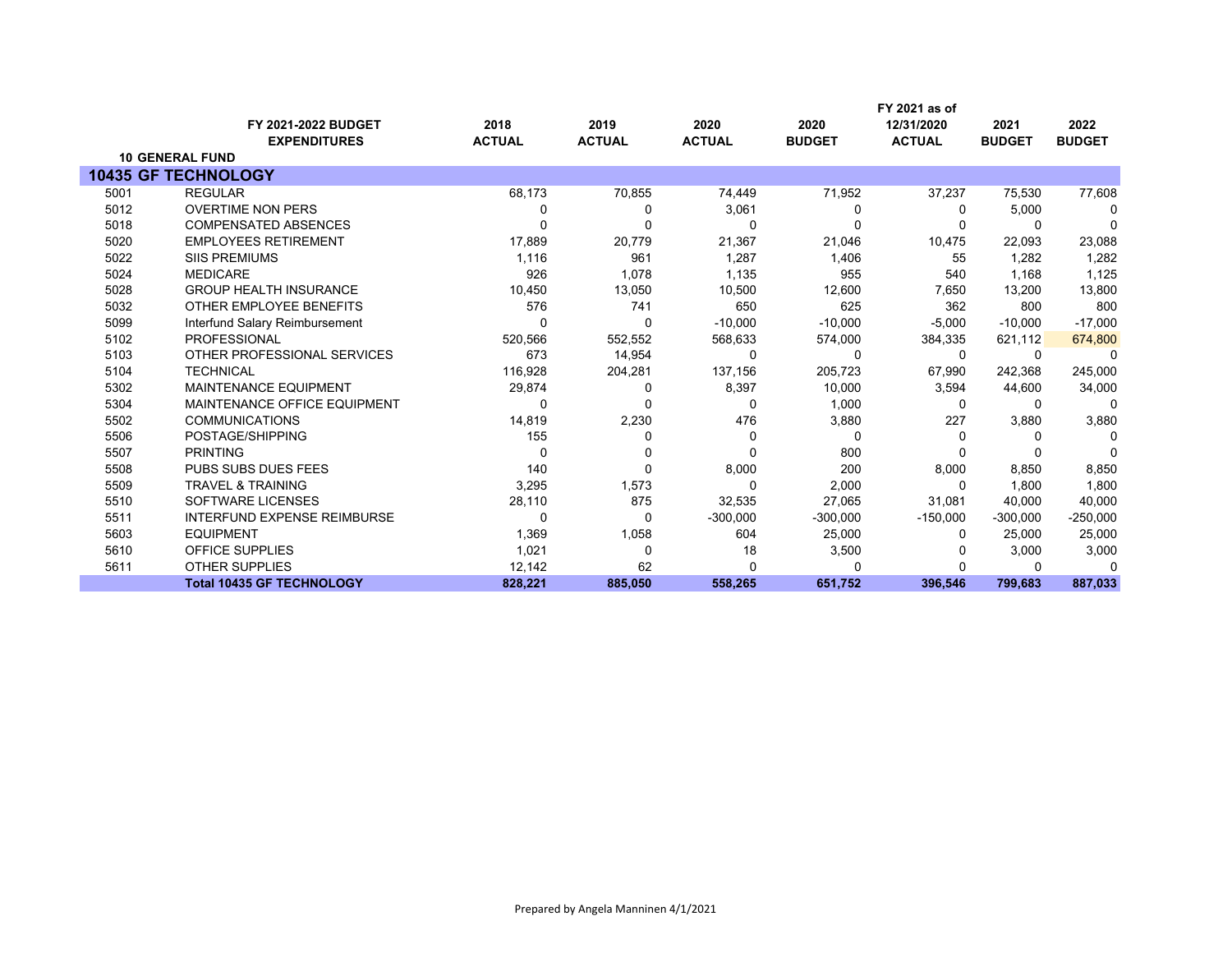|      | <b>FY 2021-2022 BUDGET</b><br><b>EXPENDITURES</b> | 2018<br><b>ACTUAL</b> | 2019<br><b>ACTUAL</b> | 2020<br><b>ACTUAL</b> | 2020<br><b>BUDGET</b> | FY 2021 as of<br>12/31/2020<br><b>ACTUAL</b> | 2021<br><b>BUDGET</b> | 2022<br><b>BUDGET</b> |
|------|---------------------------------------------------|-----------------------|-----------------------|-----------------------|-----------------------|----------------------------------------------|-----------------------|-----------------------|
|      | <b>10 GENERAL FUND</b>                            |                       |                       |                       |                       |                                              |                       |                       |
|      | <b>10440 GF CITY ATTORNEY</b>                     |                       |                       |                       |                       |                                              |                       |                       |
| 5001 | <b>REGULAR</b>                                    | 68,313                | 236,526               | 246,208               | 240,649               | 117,009                                      | 259,787               | 230,333               |
| 5018 | <b>COMPENSATED ABSENCES</b>                       |                       | 0                     | 0                     |                       | 0                                            |                       | $\Omega$              |
| 5020 | <b>EMPLOYEES RETIREMENT</b>                       | 14,389                | 69,496                | 72,639                | 70,390                | 34,162                                       | 75,988                | 68,524                |
| 5022 | <b>SIIS PREMIUMS</b>                              | 2,233                 | 2,486                 | 2,670                 | 2,811                 | 1,183                                        | 2,563                 | 2,563                 |
| 5024 | <b>MEDICARE</b>                                   | 822                   | 3,709                 | 3,749                 | 3,030                 | 2,239                                        | 3,767                 | 3,340                 |
| 5028 | <b>GROUP HEALTH INSURANCE</b>                     | 3,339                 | 26,100                | 21,000                | 25,200                | 14,200                                       | 25.740                | 40,710                |
| 5032 | OTHER EMPLOYEE BENEFITS                           | 21                    | 2,202                 | 4,440                 | 8,700                 | 1,525                                        | 8,700                 | 5,000                 |
| 5099 | REGULAR - INTERFUND EXPENSE                       |                       | 0                     | $-20,000$             | $-20,000$             | $-10,000$                                    | $-20,000$             | $-75,000$             |
| 5102 | <b>PROFESSIONAL</b>                               | 284,334               | 80,347                | 80,169                | 185,281               | 33,809                                       | 85,281                | 85,000                |
| 5103 | <b>OTHER</b>                                      | 42                    | 0                     | 0                     | 0                     | 0                                            |                       | $\Omega$              |
| 5502 | <b>COMMUNICATIONS</b>                             | 430                   | 2,728                 | 2,983                 | 2,500                 | 1,496                                        | 2,500                 | 3,000                 |
| 5603 | <b>EQUIPMENT</b>                                  | 1,657                 | 24,550                | 1,738                 | 0                     | 0                                            | $\Omega$              | $\Omega$              |
| 5506 | POSTAGE/SHIPPING                                  | 140                   | 321                   | 394                   | 1,122                 | 175                                          | 1,100                 | 1,100                 |
| 5507 | <b>PRINTING</b>                                   | 0                     | 0                     | 10,201                | 7,200                 | 5,305                                        | 9,000                 | 10,500                |
| 5508 | <b>PUBS SUBS DUES FEES</b>                        | 532                   | 655                   | 1,341                 | 4,000                 | 924                                          | 2,000                 | 6,000                 |
| 5509 | <b>TRAVEL &amp; TRAINING</b>                      | 3,426                 | 14,579                | 8,035                 | 14,000                | 1,750                                        | 12,000                | 12,000                |
| 5510 | SOFTWARE LICENSES                                 |                       | 0                     | 579                   | $\Omega$              | 0                                            |                       | 600                   |
| 5610 | <b>OFFICE SUPPLIES</b>                            | 1,192                 | 3,605                 | 696                   | 1,500                 | 337                                          | 1,500                 | 1,500                 |
| 5611 | <b>OTHER SUPPLIES</b>                             |                       |                       | ŋ                     |                       | 56                                           |                       |                       |
|      | <b>Total 10440 GF CITY ATTORNEY</b>               | 380,869               | 467,303               | 436,842               | 546,383               | 204,172                                      | 469,926               | 395,171               |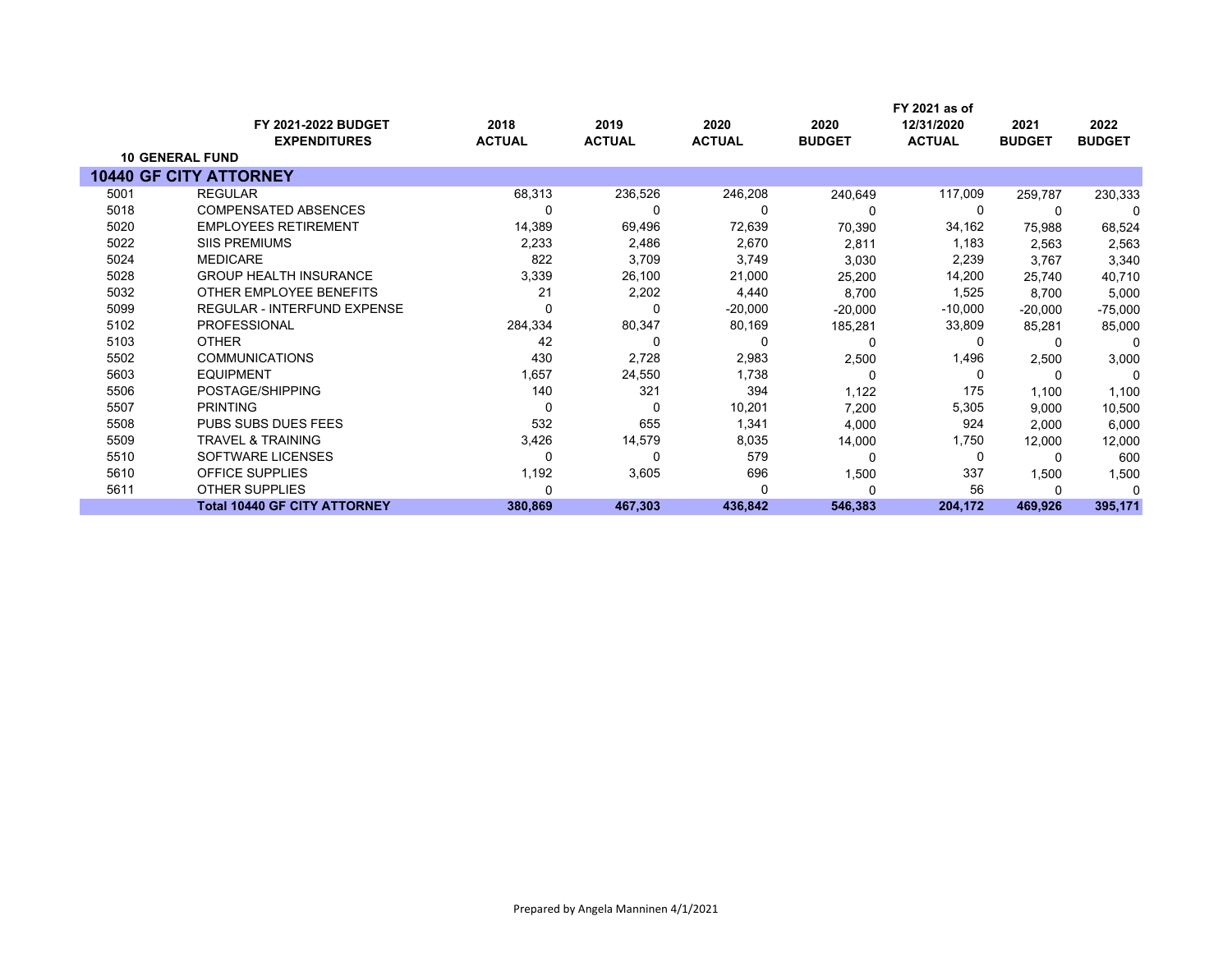|      | FY 2021-2022 BUDGET             | 2018          | 2019          | 2020          | 2020          | FY 2021 as of<br>12/31/2020 | 2021          | 2022          |
|------|---------------------------------|---------------|---------------|---------------|---------------|-----------------------------|---------------|---------------|
|      | <b>EXPENDITURES</b>             | <b>ACTUAL</b> | <b>ACTUAL</b> | <b>ACTUAL</b> | <b>BUDGET</b> | <b>ACTUAL</b>               | <b>BUDGET</b> | <b>BUDGET</b> |
|      | <b>10 GENERAL FUND</b>          |               |               |               |               |                             |               |               |
|      | <b>10450 GF PERSONNEL</b>       |               |               |               |               |                             |               |               |
| 5001 | <b>REGULAR</b>                  | 213,790       | 218,293       | 214,584       | 212,085       | 107,183                     | 222,648       | 280,478       |
| 5002 | <b>TEMPORARY</b>                | 160           | 11,761        | 53,487        | 78,000        | 9,582                       | 33.092        | 2,200         |
| 5018 | <b>COMPENSATED ABSENCES</b>     | 0             | 0             | 0             | $\Omega$      | 0                           | 0             | $\Omega$      |
| 5020 | <b>EMPLOYEES RETIREMENT</b>     | 54,617        | 64,039        | 62,984        | 62,035        | 30,870                      | 65,125        | 83,442        |
| 5022 | <b>SIIS PREMIUMS</b>            | 3,168         | 2,145         | 4,127         | 6,300         | 392                         | 3,677         | 3,859         |
| 5024 | <b>MEDICARE</b>                 | 2,824         | 3,500         | 3,983         | 3,700         | 1,693                       | 3,708         | 4,099         |
| 5026 | <b>SOCIAL SECURITY</b>          | 10            | 679           | 3,366         | 4,836         | 594                         | 2,052         | 136           |
| 5028 | <b>GROUP HEALTH INSURANCE</b>   | 19,950        | 26,748        | 20,475        | 25,200        | 14,918                      | 25,740        | 40,710        |
| 5032 | OTHER EMPLOYEE BENEFITS         | 2,298         | 1,838         | 12,289        | 11,650        | 821                         | 2,000         | 20,895        |
| 5099 | Interfund Salary Reimbursement  | $\Omega$      | 0             | $-60,000$     | $-60,000$     | $-30,000$                   | $-60,000$     | -48,250       |
| 5102 | <b>PROFESSIONAL</b>             | 78,317        | 133,350       | 54,330        | 60,000        | 7,135                       | 98.700        | 156,200       |
| 5502 | <b>COMMUNICATIONS</b>           | 1,068         | 712           | 1,108         | 1,080         | 811                         | 1.080         | 1,080         |
| 5503 | ADVERTISING MARKETING           | 2,733         | 5,390         | 1,504         | 5,000         | 845                         | 5,000         | 5,000         |
| 5506 | POSTAGE/SHIPPING                | 18            | 22            | 64            | 207           | 70                          | 200           | 200           |
| 5507 | <b>PRINTING</b>                 | 17            | 20            | 10,707        | 11,000        | 5,305                       | 11,000        | 11,000        |
| 5508 | PUBS SUBS DUES FEES             | 1,572         | 1,987         | 692           | 2,500         | 1,250                       | 2,500         | 2,500         |
| 5509 | <b>TRAVEL &amp; TRAINING</b>    | 13,783        | 10,200        | 5,729         | 10,000        | 0                           | 5,000         | 15,000        |
| 5510 | SOFTWARE LICENSES               | $\Omega$      | 0             | 489           | $\Omega$      | 178                         | $\Omega$      | 500           |
| 5512 | <b>RECRUITMENT</b>              | 45            | 1,062         | 6,200         | 5,000         | 13,151                      | 15,000        | 62,000        |
| 5605 | <b>GENERAL</b>                  | 0             | 0             | 39            | 0             | 0                           | 0             | 0             |
| 5610 | <b>OFFICE SUPPLIES</b>          | 1,543         | 1,220         | 749           | 4,000         | 202                         | 2,000         | 2,000         |
| 5611 | <b>OTHER SUPPLIES</b>           | 7,596         | 8,356         | 7,243         | 12,500        | 477                         | 22,500        | 22,500        |
|      | <b>Total 10450 GF PERSONNEL</b> | 403,511       | 491,322       | 404,149       | 455,093       | 165,476                     | 461,022       | 665,549       |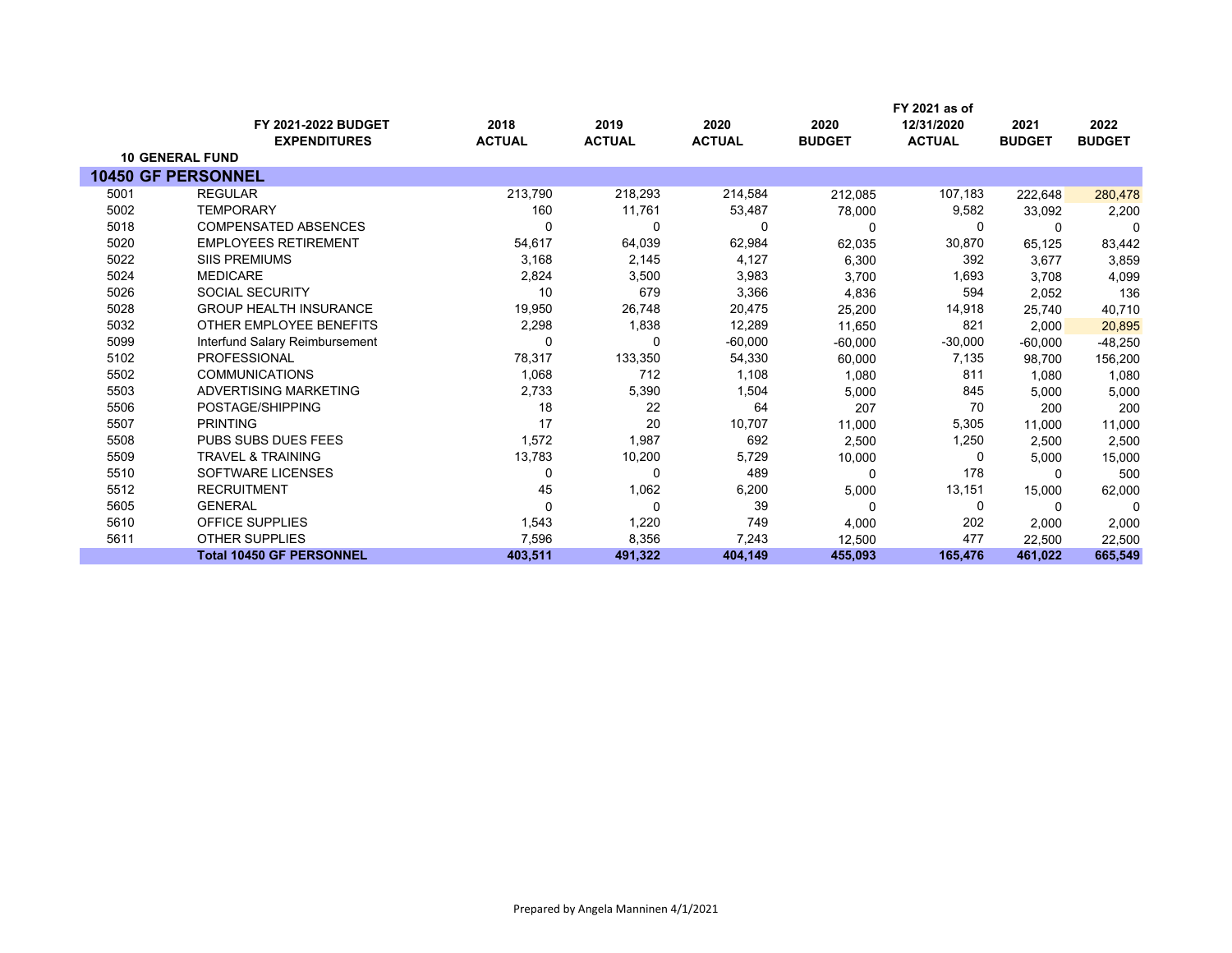|      |                                        |               |               |               | FY 2021 as of |               |               |               |
|------|----------------------------------------|---------------|---------------|---------------|---------------|---------------|---------------|---------------|
|      | <b>FY 2021-2022 BUDGET</b>             | 2018          | 2019          | 2020          | 2020          | 12/31/2020    | 2021          | 2022          |
|      | <b>EXPENDITURES</b>                    | <b>ACTUAL</b> | <b>ACTUAL</b> | <b>ACTUAL</b> | <b>BUDGET</b> | <b>ACTUAL</b> | <b>BUDGET</b> | <b>BUDGET</b> |
|      | <b>10 GENERAL FUND</b>                 |               |               |               |               |               |               |               |
|      | <b>10460 GF CENTRAL SERVICES</b>       |               |               |               |               |               |               |               |
| 5018 | <b>COMPENSATED ABSENCES</b>            | 632,910       | 0             | 0             | 173,000       | $\Omega$      | 0             |               |
| 5024 | <b>MEDICARE</b>                        |               | 1,119         |               | 0             | $\Omega$      |               | $\Omega$      |
| 5028 | <b>GROUP HEALTH INSURANCE</b>          | 90,874        | 105,203       | 89,875        | 98,000        | 37,887        | 110,000       | 100,000       |
| 5030 | <b>UNEMPLOYMENT</b>                    | 13,305        | 1,219         | 2,684         | 25,000        | 13            | 20,000        | 20,000        |
| 5032 | OTHER EMPLOYEE BENEFITS                | 502           | 390           | 88            | 1,000         | 174           | 750           | 500           |
| 5102 | <b>PROFESSIONAL</b>                    | 153,120       | 8,000         | 150           | 20,000        | 0             | 8,200         | 10,000        |
| 5103 | OTHER PROFESSIONAL SERVICES            | 126,524       | 14,616        | 124,486       | 20,000        | 2,391         | 20,000        | 20,000        |
| 5104 | <b>TECHNICAL</b>                       | 49,491        | 15,160        | 165           | 35,040        | 0             | 2.040         | 2,000         |
| 5401 | <b>RENTAL EQUIPMENT</b>                |               | 0             | 5,006         |               | 3,080         | 5,000         | 6,500         |
| 5501 | <b>INSURANCE</b>                       | 262,955       | 319,463       | 346,081       | 355,000       | 0             | 376,000       | 0             |
| 5502 | <b>COMMUNICATIONS</b>                  |               |               | 760           | 650           | 652           | 1,800         | 1,800         |
| 5503 | ADVERTISING MARKETING                  | 696           | 0             | 0             | 0             | $\Omega$      | 0             | 0             |
| 5506 | POSTAGE/SHIPPING                       | 5,512         | 5,966         | 503           | 9,058         | 442           | 1,000         | 1,000         |
| 5507 | <b>PRINTING</b>                        | 52,574        | 62,282        | 3,765         | 4,000         | 3,230         | 5,500         | 6,500         |
| 5508 | <b>PUBS SUBS DUES FEES</b>             | 15,310        | 23,798        | 1,212         | 15,000        | 1,433         | 10,000        | 11,000        |
| 5510 | SOFTWARE LICENSES                      |               |               | 4,141         |               | 2,520         | 5,000         | 5,000         |
| 5511 | <b>INTERFUND EXPENSE REIMBURSE</b>     |               | 0             | 0             |               | 0             | $-376,000$    | 0             |
| 5610 | <b>OFFICE SUPPLIES</b>                 | 10,968        | 2,856         | 5,291         | 15,000        | 403           | 7,500         | 7,500         |
| 5611 | <b>OTHER SUPPLIES</b>                  | 5,461         | 6,872         | 19,172        | 37,000        | 15,181        | 7,500         | 7,500         |
| 5613 | UTILITY SERVICES (CITY PROVIDE         | 25,934        | 29,629        | 32,224        | 25,000        | 18,329        | 35,000        | 37,000        |
|      | <b>Total 10460 GF CENTRAL SERVICES</b> | 1,446,135     | 596,573       | 635,603       | 832,748       | 85,734        | 239,290       | 236,300       |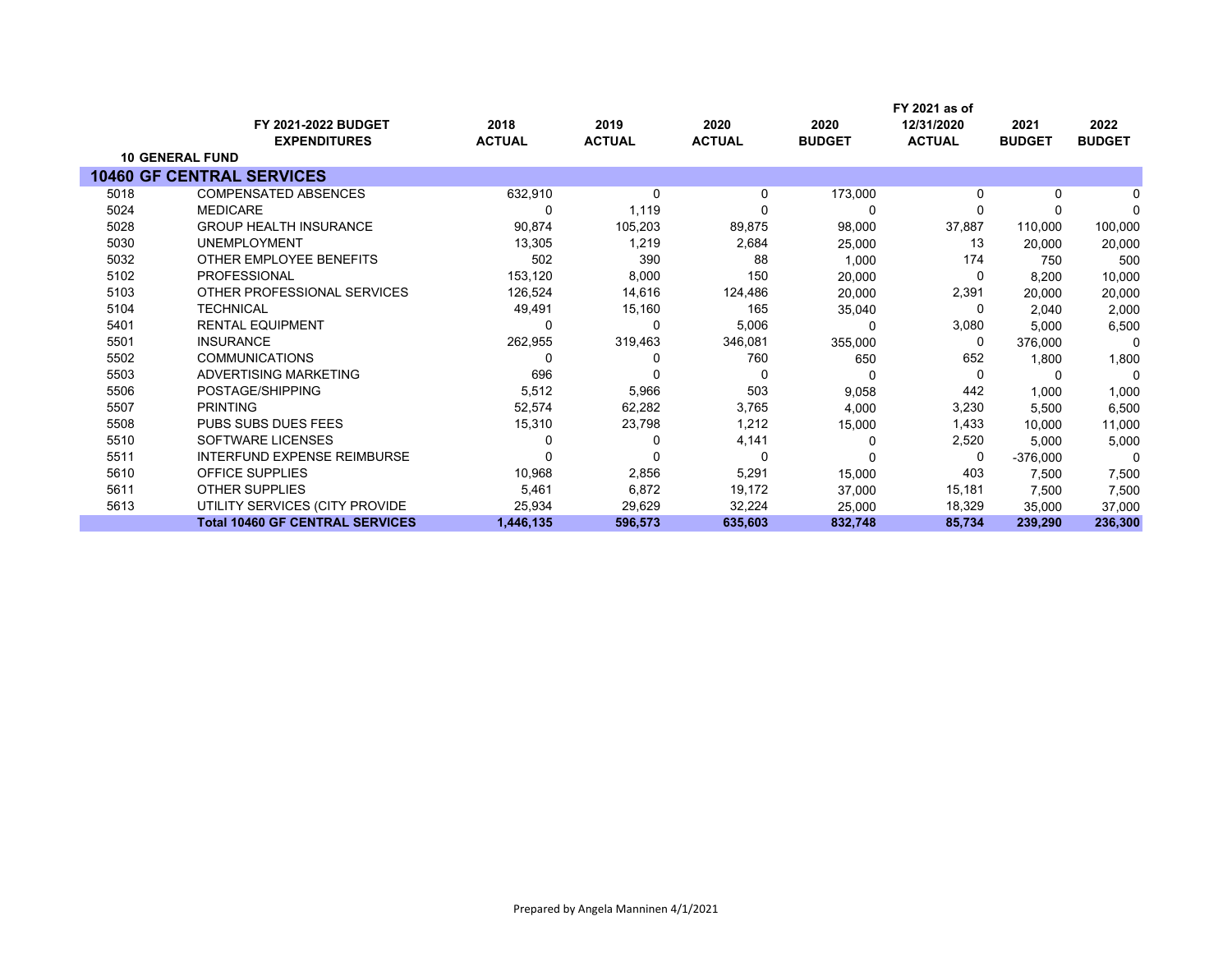|      |                                      |               |               |               |               | FY 2021 as of |               |               |
|------|--------------------------------------|---------------|---------------|---------------|---------------|---------------|---------------|---------------|
|      | <b>FY 2021-2022 BUDGET</b>           | 2018          | 2019          | 2020          | 2020          | 12/31/2020    | 2021          | 2022          |
|      | <b>EXPENDITURES</b>                  | <b>ACTUAL</b> | <b>ACTUAL</b> | <b>ACTUAL</b> | <b>BUDGET</b> | <b>ACTUAL</b> | <b>BUDGET</b> | <b>BUDGET</b> |
|      | <b>10 GENERAL FUND</b>               |               |               |               |               |               |               |               |
|      | <b>10465 GF COMMUNICATIONS</b>       |               |               |               |               |               |               |               |
| 5001 | <b>REGULAR</b>                       | 0             |               | 101,097       | 103,330       | 51,430        | 108,477       | 111,460       |
| 5002 | <b>TEMPORARY</b>                     |               |               | 3,476         | 19,000        |               | 11,570        | 19,081        |
| 5018 | <b>COMPENSATED ABSENCES</b>          |               |               | 0             |               |               |               |               |
| 5020 | <b>EMPLOYEES RETIREMENT</b>          |               |               | 29,571        | 30,224        | 15,043        | 31,730        | 33,159        |
| 5022 | <b>SIIS PREMIUMS</b>                 |               |               | 1,356         | 565           | 30            | 1,693         | 1,961         |
| 5024 | <b>MEDICARE</b>                      |               |               | 1,516         | 136           | 746           | 1,741         | 1,893         |
| 5026 | <b>SOCIAL SECURITY</b>               |               |               | 216           | 581           |               | 717           | 1,183         |
| 5028 | <b>GROUP HEALTH INSURANCE</b>        |               |               | 10,500        | 12,600        | 7,650         | 13,200        | 13,800        |
| 5032 | OTHER EMPLOYEE BENEFITS              |               |               | 587           |               | 320           | 600           | 600           |
| 5099 | Interfund Salary Reimbursement       |               |               | $-10,000$     | $-10,000$     | $-5,000$      | $-10,000$     | $-5,000$      |
| 5102 | <b>PROFESSIONAL</b>                  |               |               | 5,700         | 7,500         | 0             | 3,000         | 3,000         |
| 5502 | <b>COMMUNICATIONS</b>                |               |               | 168           |               | 175           | 615           | 615           |
| 5503 | ADVERTISING MARKETING                |               |               | 0             | 15,000        |               | 7,500         | 7,500         |
| 5509 | <b>TRAVEL &amp; TRAINING</b>         |               |               | 122           | 15,000        |               | 10,000        | 3,500         |
| 5603 | <b>EQUIPMENT</b>                     |               |               | 417           | 5,500         |               | 2,000         | 500           |
| 5610 | <b>OFFICE SUPPLIES</b>               |               |               | 136           | 750           |               | 500           | 500           |
| 5611 | <b>OTHER SUPPLIES</b>                |               |               | 0             | 5,000         |               | 500           | 500           |
|      | <b>Total 10465 GF COMMUNICATIONS</b> | o             | 0             | 144,863       | 205,186       | 70,405        | 183,843       | 194,252       |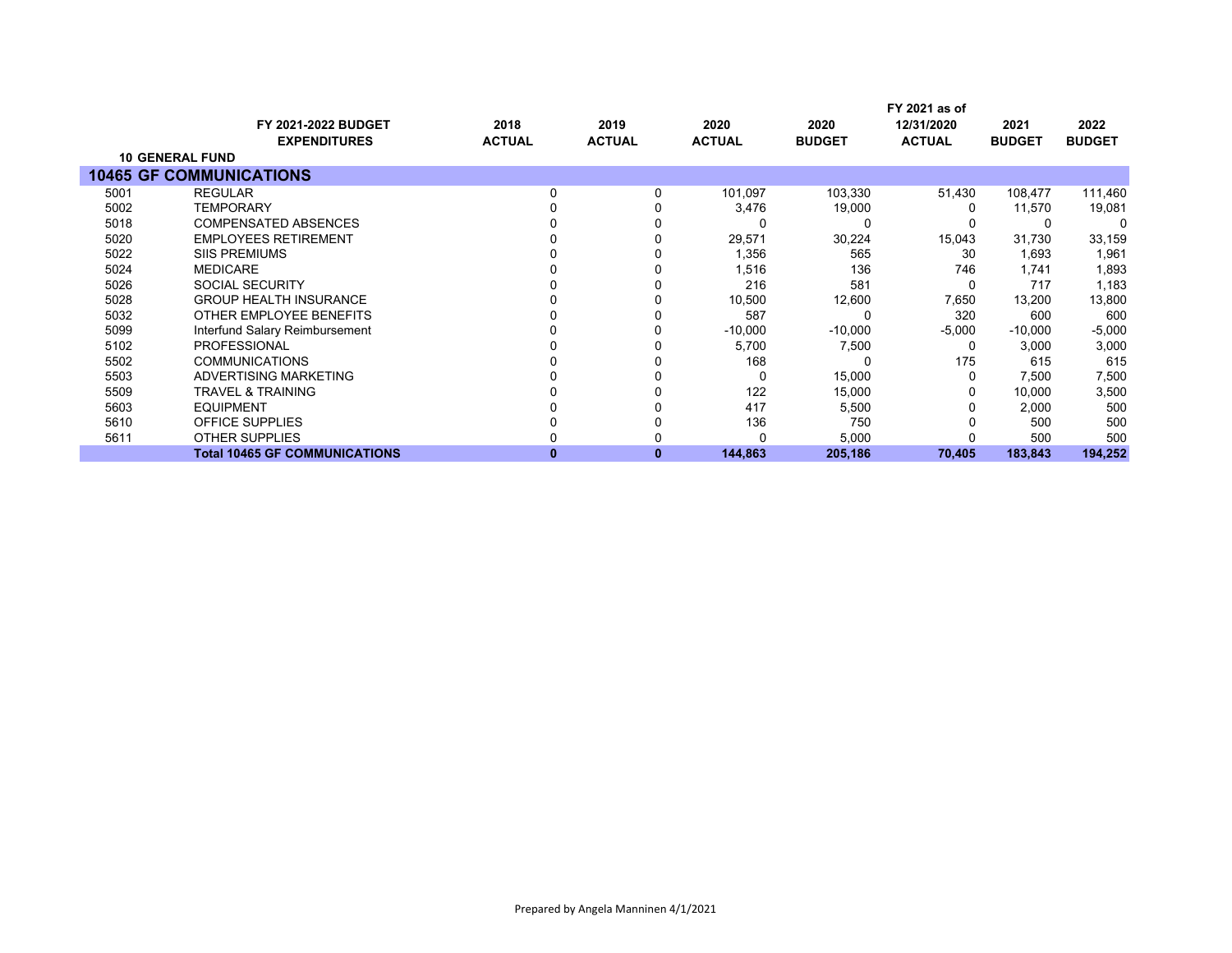|                      | <b>FY 2021-2022 BUDGET</b>     | 2018          | 2019          | 2020          | 2020          | FY 2021 as of<br>12/31/2020 | 2021          | 2022          |
|----------------------|--------------------------------|---------------|---------------|---------------|---------------|-----------------------------|---------------|---------------|
|                      | <b>EXPENDITURES</b>            | <b>ACTUAL</b> | <b>ACTUAL</b> | <b>ACTUAL</b> | <b>BUDGET</b> | <b>ACTUAL</b>               | <b>BUDGET</b> | <b>BUDGET</b> |
|                      | <b>10 GENERAL FUND</b>         |               |               |               |               |                             |               |               |
| <b>10470 GF BCTV</b> |                                |               |               |               |               |                             |               |               |
| 5001                 | <b>REGULAR</b>                 | 0             | 0             | 31,365        | 39,900        | 19,861                      | 41,887        | 43,039        |
| 5002                 | <b>TEMPORARY</b>               | 14,745        | 16,382        | 3,806         |               |                             |               |               |
| 5018                 | <b>COMPENSATED ABSENCES</b>    |               |               | 0             |               |                             |               |               |
| 5020                 | <b>EMPLOYEES RETIREMENT</b>    |               | 0             | 9,174         | 11,670        | 5,809                       | 12,252        | 12,804        |
| 5022                 | <b>SIIS PREMIUMS</b>           | 1,418         | 479           | 1,080         | 1,197         | 600                         | 1,282         | 1,282         |
| 5024                 | <b>MEDICARE</b>                | 201           | 248           | 513           | 579           | 288                         | 607           | 624           |
| 5026                 | <b>SOCIAL SECURITY</b>         | 857           | 1,061         | 247           | 170           |                             | 0             |               |
| 5028                 | <b>GROUP HEALTH INSURANCE</b>  |               | ი             | 8,400         | 12,600        | 7,650                       | 13,200        | 13,800        |
| 5032                 | OTHER EMPLOYEE BENEFITS        |               |               | 345           |               | 233                         | 300           | 300           |
| 5099                 | Interfund Salary Reimbursement |               |               | $-5,000$      | $-5,000$      | $-2,500$                    | $-5,000$      |               |
| 5102                 | <b>PROFESSIONAL</b>            |               |               |               |               |                             |               |               |
| 5104                 | TECHNICAL                      |               | 578           | 0             | 2,000         |                             | 2,000         | 2,000         |
| 5302                 | <b>MAINTENANCE EQUIPMENT</b>   | 6,672         | 5,952         | 6,038         | 10,000        | 5,952                       | 8,000         | 12,000        |
| 5502                 | <b>COMMUNICATIONS</b>          | 0             | o             | 168           |               | 175                         | 615           | 615           |
| 5508                 | PUBS SUBS DUES FEES            | 600           |               | $\Omega$      |               |                             |               |               |
| 5509                 | <b>TRAVEL &amp; TRAINING</b>   | 360           |               | 0             |               |                             | 1,800         | 2,000         |
| 5603                 | <b>EQUIPMENT</b>               | 0             | 0             | 3,445         |               | 229                         | 5,000         | 4,000         |
| 5605                 | <b>GENERAL</b>                 | 924           | 574           | 0             |               | $-21$                       |               | ∩             |
| 5610                 | OFFICE SUPPLIES                | 84            | 0             | 228           |               |                             |               | 300           |
|                      | <b>Total 10470 GF BCTV</b>     | 25,861        | 25,274        | 59,808        | 73,116        | 38,276                      | 81,943        | 92,764        |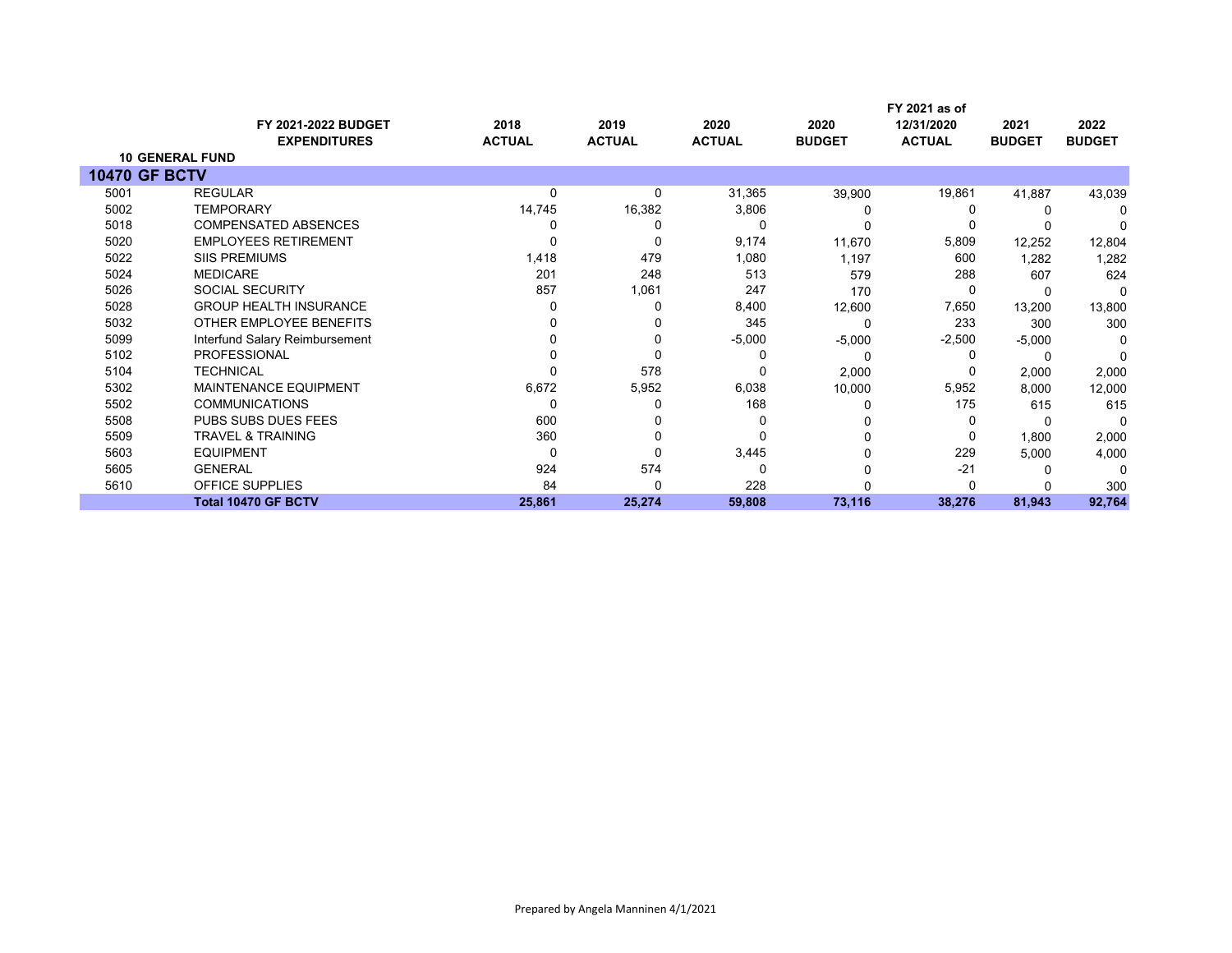|      |                                       |               |               |               |               | FY 2021 as of |               |               |
|------|---------------------------------------|---------------|---------------|---------------|---------------|---------------|---------------|---------------|
|      | FY 2021-2022 BUDGET                   | 2018          | 2019          | 2020          | 2020          | 12/31/2020    | 2021          | 2022          |
|      | <b>EXPENDITURES</b>                   | <b>ACTUAL</b> | <b>ACTUAL</b> | <b>ACTUAL</b> | <b>BUDGET</b> | <b>ACTUAL</b> | <b>BUDGET</b> | <b>BUDGET</b> |
|      | <b>10 GENERAL FUND</b>                |               |               |               |               |               |               |               |
|      | <b>10490 GF MUNICIPAL COURT</b>       |               |               |               |               |               |               |               |
| 5001 | <b>REGULAR</b>                        | 367,325       | 384,650       | 389,877       | 419,918       | 204,301       | 438,238       | 437,635       |
| 5002 | <b>TEMPORARY</b>                      | 45,854        | 51,966        | 50,916        | 31,800        | 24,794        | 57,753        | 59,341        |
| 5010 | <b>OVERTIME PERS</b>                  | 0             | 0             | 0             | 1,200         | 0             | 0             | $\Omega$      |
| 5012 | <b>OVERTIME NON PERS</b>              | 5,051         | 4,872         | 4,457         | 0             | 2,092         | 5,000         | 5,000         |
| 5018 | <b>COMPENSATED ABSENCES</b>           | 0             | $\Omega$      | 0             | $\Omega$      | 0             | $\Omega$      | n             |
| 5020 | <b>EMPLOYEES RETIREMENT</b>           | 97,806        | 116,222       | 117,577       | 131,808       | 63,383        | 138,119       | 141,391       |
| 5022 | <b>SIIS PREMIUMS</b>                  | 6,974         | 12,790        | 18,630        | 8,500         | 5,215         | 23,502        | 23,813        |
| 5024 | <b>MEDICARE</b>                       | 5,904         | 6,864         | 7,967         | 6,200         | 3,477         | 7,192         | 7,206         |
| 5026 | <b>SOCIAL SECURITY</b>                | 2,658         | 3,340         | 3,173         | 3,200         | 1,537         | 3.581         | 3,679         |
| 5028 | <b>GROUP HEALTH INSURANCE</b>         | 46,973        | 58,200        | 47,942        | 75,600        | 37,425        | 59,400        | 62,100        |
| 5032 | OTHER EMPLOYEE BENEFITS               | 1,905         | 2,293         | 1,872         | 1,900         | 1,180         | 2.500         | 2,500         |
| 5102 | <b>PROFESSIONAL</b>                   | 66,254        | 80,080        | 79,969        | 108,500       | 27,988        | 85,500        | 100,500       |
| 5103 | <b>OTHER</b>                          | 1,020         | 2,180         | 11,348        | 1,000         | $\mathbf 0$   | 1.000         | 1,000         |
| 5104 | <b>TECHNICAL</b>                      | 420           | 2,466         | 10,124        | 6,000         | 6,469         | 6,000         | 13,000        |
| 5202 | <b>MONITORING SECURITY SERVICES</b>   | 600           | 861           | 600           | 700           | 150           | 900           | 900           |
| 5203 | PEST CONTROL                          | 231           | 252           | 252           | 3,200         | 105           | 3,200         | 3,200         |
| 5204 | <b>SOLID WASTES SERVICES</b>          | 1,094         | 186           | $\mathbf 0$   | 1,200         | $\mathbf 0$   | $\Omega$      | $\Omega$      |
| 5302 | <b>MAINTENANCE EQUIPMENT</b>          | 263           | 427           | 32            | 2,000         | 28            | 1,600         | 500           |
| 5304 | MAINTENANCE OFFICE EQUIPMENT          | 34            | 15            | $\mathbf 0$   | 250           | $\mathbf 0$   | 200           | 200           |
| 5305 | <b>MAINTENANCE GROUNDS</b>            | $\mathbf 0$   | 0             | $\mathbf 0$   | 200           | $\mathbf 0$   | 160           | $\Omega$      |
| 5401 | <b>RENTAL EQUIPMENT</b>               | 0             | $\mathbf 0$   | 969           | $\Omega$      | 323           | 0             | 1,000         |
| 5502 | <b>COMMUNICATIONS</b>                 | 4,130         | 4,934         | 6,378         | 5,000         | 4,461         | 5,000         | 9,000         |
| 5506 | POSTAGE/SHIPPING                      | 1,928         | 3,080         | 850           | 2,160         | 559           | 2,160         | 2,160         |
| 5507 | <b>PRINTING</b>                       | 45            | $\mathbf{0}$  | $\mathbf{0}$  | 300           | $\mathbf 0$   | 300           | 300           |
| 5508 | PUBS SUBS DUES FEES                   | 6,699         | 8,744         | 5,596         | 6,000         | 3,357         | 9.000         | 9,000         |
| 5509 | <b>TRAVEL &amp; TRAINING</b>          | 3,938         | 4,416         | 4,710         | 4,200         | 1,925         | 4,200         | 4,200         |
| 5510 | SOFTWARE LICENSES                     | 56            | 0             | 1,468         | 0             | 0             | $\mathbf 0$   | $\Omega$      |
| 5603 | <b>EQUIPMENT</b>                      | $\mathbf 0$   | $\mathbf 0$   | $\mathbf 0$   | $\Omega$      | $\mathbf 0$   | 10,500        | 10,500        |
| 5604 | <b>FUEL</b>                           | 737           | 927           | 1,259         | 2,200         | 642           | 2,200         | 2,200         |
| 5605 | <b>GENERAL</b>                        | 0             | 159           | $\Omega$      | $\Omega$      | $\Omega$      | $\Omega$      | $\Omega$      |
| 5610 | <b>OFFICE SUPPLIES</b>                | 3,348         | 1,383         | 3,221         | 4,000         | 1,598         | 4,000         | 4,000         |
| 5611 | <b>OTHER SUPPLIES</b>                 | 833           | 7,350         | 1,829         | 3,000         | 347           | 3,000         | 3,000         |
| 5613 | UTILITY SERVICES (CITY PROVIDE        | 2,343         | 4,474         | 5,359         | 825           | 3,012         | 6,000         | 6,000         |
| 5614 | UNIFORM (ALLOWANCES BOOT)             | 0             | $\mathbf 0$   | 1,903         | 1,368         | 1,254         | 1,368         | 2,500         |
|      | <b>Total 10490 GF MUNICIPAL COURT</b> | 674,421       | 763,128       | 778,276       | 832,229       | 395,623       | 881,573       | 915,825       |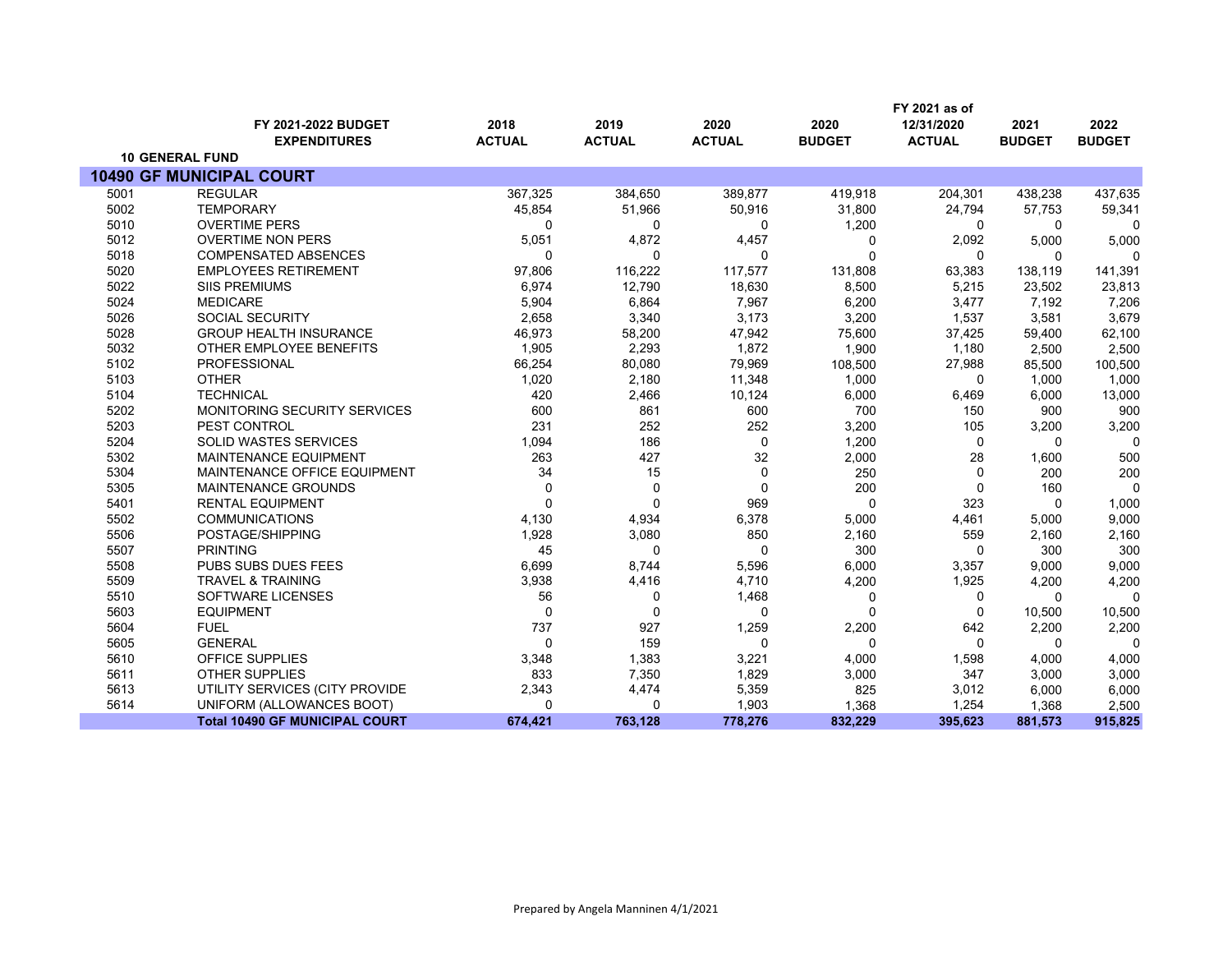|                 |                                |               |               |               |               | FY 2021 as of |               |               |
|-----------------|--------------------------------|---------------|---------------|---------------|---------------|---------------|---------------|---------------|
|                 | FY 2021-2022 BUDGET            | 2018          | 2019          | 2020          | 2020          | 12/31/2020    | 2021          | 2022          |
|                 | <b>EXPENDITURES</b>            | <b>ACTUAL</b> | <b>ACTUAL</b> | <b>ACTUAL</b> | <b>BUDGET</b> | <b>ACTUAL</b> | <b>BUDGET</b> | <b>BUDGET</b> |
|                 | <b>10 GENERAL FUND</b>         |               |               |               |               |               |               |               |
| 10500 GF POLICE |                                |               |               |               |               |               |               |               |
| 5001            | <b>REGULAR</b>                 | 2,767,530     | 2,889,699     | 3,027,850     | 2,995,882     | 1,487,344     | 3,077,938     | 3,309,024     |
| 5002            | <b>TEMPORARY</b>               | 119,137       | 125,406       | 62,858        | 123,600       | 9,425         | 130,060       | 132,824       |
| 5010            | <b>OVERTIME PERS</b>           | 9,373         | 6,418         | 9,003         | 200,000       | 4,872         | 46,600        | 10,000        |
| 5012            | <b>OVERTIME NON PERS</b>       | 187,455       | 112,387       | 228,943       | 46,600        | 86,842        | 200,000       | 230,000       |
| 5015            | <b>OUTSIDE DETAILS</b>         | 0             | 0             | 0             | 42,500        | 0             | 42,500        | 50,000        |
| 5018            | <b>COMPENSATED ABSENCES</b>    | 0             | 45,021        | $\mathbf 0$   | $\Omega$      | $\mathbf 0$   | $\Omega$      | $\mathbf 0$   |
| 5020            | <b>EMPLOYEES RETIREMENT</b>    | 974,788       | 1,133,517     | 1,196,300     | 1,189,993     | 580,040       | 1,253,830     | 1,386,521     |
| 5022            | <b>SIIS PREMIUMS</b>           | 195,822       | 182,099       | 202,615       | 196,500       | 5,482         | 256,458       | 270,524       |
| 5024            | <b>MEDICARE</b>                | 45,434        | 52,577        | 52,375        | 49,042        | 23,629        | 50,708        | 54,112        |
| 5026            | <b>SOCIAL SECURITY</b>         | 8,524         | 7,935         | 3,917         | 8,000         | 584           | 8,064         | 8,235         |
| 5028            | <b>GROUP HEALTH INSURANCE</b>  | 367,675       | 414,151       | 382,377       | 414,540       | 192,688       | 412,440       | 436,590       |
| 5032            | OTHER EMPLOYEE BENEFITS        | 15,795        | 21,484        | 19,571        | 20,400        | 11,010        | 22,000        | 22,000        |
| 5101            | OFFICIAL ADMINISTRATIVE        | $\Omega$      | $\Omega$      | 50            | $\Omega$      | $\Omega$      | $\Omega$      | 0             |
| 5102            | PROFESSIONAL                   | 22,058        | 27,958        | 46,698        | 82,750        | 21,506        | 107,750       | 100,000       |
| 5103            | OTHER PROFESSIONAL SERVICES    | 257,628       | 203,757       | 259,982       | 200,000       | 103,261       | 256,250       | 270,000       |
| 5104            | <b>TECHNICAL</b>               | 7,763         | 10,465        | 10,069        | 18,000        | 5,954         | 22,500        | 42,500        |
| 5203            | PEST CONTROL                   | 231           | 252           | 252           | 1,000         | 105           | 1,000         | 1,000         |
| 5204            | SOLID WASTES SERVICES          | 1,312         | 186           | 432           | 200           | $\Omega$      | $\Omega$      | $\Omega$      |
| 5301            | <b>MAINTENANCE FACILITIES</b>  | 514           | 10,723        | 198           | 7,000         | $\mathbf 0$   | 5,600         | 5,000         |
| 5302            | MAINTENANCE EQUIPMENT          | 667           | 2,656         | 14,148        | 9,000         | 18            | 7,200         | 7,200         |
| 5303            | MAINTENANCE VEHICLES           | 56,447        | 56,626        | 65,348        | 75,000        | 16,424        | 60,000        | 75,000        |
| 5401            | <b>RENTAL EQUIPMENT</b>        | 4,680         | 7,633         | 8,123         | 10,000        | 3,285         | 10,000        | 10,000        |
| 5502            | <b>COMMUNICATIONS</b>          | 61,632        | 378,928       | 143,889       | 192,979       | 148,271       | 235,979       | 160,000       |
| 5506            | POSTAGE/SHIPPING               | 577           | 717           | 1,012         | 953           | 358           | 953           | 1,000         |
| 5507            | <b>PRINTING</b>                | 1,085         | 1,261         | 14,555        | 15,000        | 7,119         | 15,000        | 15,000        |
| 5508            | PUBS SUBS DUES FEES            | 1,956         | 2,000         | 3,386         | 900           | 1,126         | 1,800         | 3,400         |
| 5509            | <b>TRAVEL &amp; TRAINING</b>   | 27,620        | 30,405        | 26,963        | 26,500        | 8,421         | 26,100        | 29,100        |
| 5510            | <b>SOFTWARE LICENSES</b>       | 6,551         | 10,855        | 45,644        | 40.455        | 5,435         | 40.455        | 22,000        |
| 5603            | <b>EQUIPMENT</b>               | 128,527       | 123,602       | 114,277       | 150,000       | 68,009        | 150,000       | 160,000       |
| 5604            | <b>FUEL</b>                    | 75,856        | 92,045        | 84,888        | 100,000       | 37,040        | 100,000       | 100,000       |
| 5610            | OFFICE SUPPLIES                | 5,822         | 12,770        | 16,808        | 17,000        | 2,235         | 17,000        | 17,000        |
| 5611            | <b>OTHER SUPPLIES</b>          | 20,349        | 15,280        | 11,887        | 25,000        | 2,708         | 15,000        | 15,000        |
| 5612            | <b>RANGE</b>                   | 74,730        | 95,881        | 81,938        | 118,750       | 56,870        | 121,000       | 126,000       |
| 5613            | UTILITY SERVICES (CITY PROVIDE | 25,847        | 29,255        | 28,634        | 27,000        | 16,738        | 30,000        | 30,000        |
| 5614            | UNIFORM (ALLOWANCES BOOT)      | 85,317        | 90,951        | 86,414        | 103,000       | 44,067        | 105,000       | 115,000       |
|                 | <b>Total 10500 GF POLICE</b>   | 5,558,700     | 6,194,900     | 6,251,403     | 6,507,544     | 2,950,866     | 6,829,185     | 7,214,029     |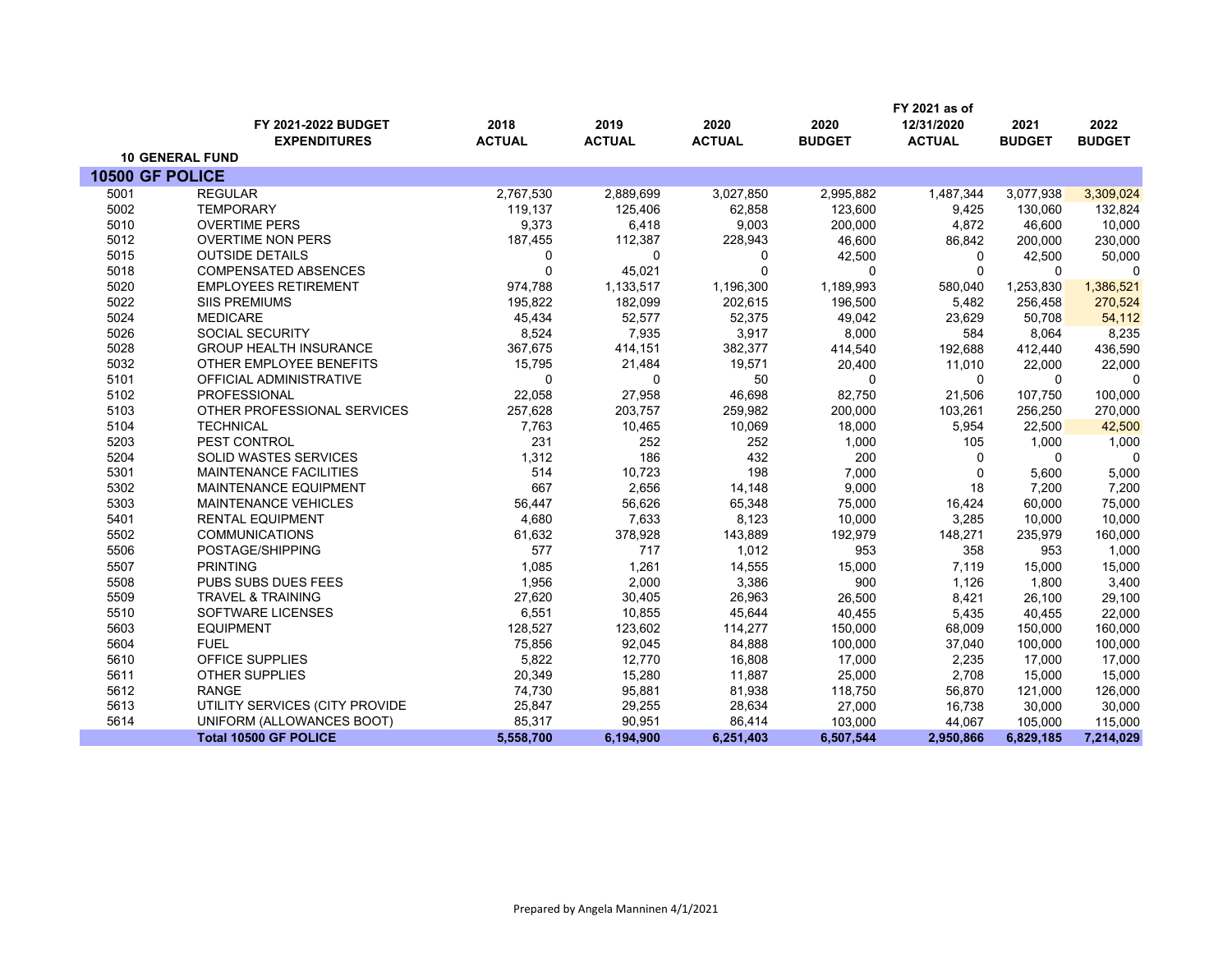|                      |                                 |               |               |               |               | FY 2021 as of |               |               |
|----------------------|---------------------------------|---------------|---------------|---------------|---------------|---------------|---------------|---------------|
|                      | FY 2021-2022 BUDGET             | 2018          | 2019          | 2020          | 2020          | 12/31/2020    | 2021          | 2022          |
|                      | <b>EXPENDITURES</b>             | <b>ACTUAL</b> | <b>ACTUAL</b> | <b>ACTUAL</b> | <b>BUDGET</b> | <b>ACTUAL</b> | <b>BUDGET</b> | <b>BUDGET</b> |
|                      | <b>10 GENERAL FUND</b>          |               |               |               |               |               |               |               |
| <b>10510 GF FIRE</b> |                                 |               |               |               |               |               |               |               |
| 5001                 | <b>REGULAR</b>                  | 2,135,851     | 2,387,071     | 2,259,344     | 2,515,602     | 1,188,775     | 2,352,851     | 2,613,222     |
| 5002                 | <b>TEMPORARY</b>                | 28,354        | 128,768       | 83,233        | 160,268       | 49,409        | 131,076       | 265,000       |
| 5010                 | <b>OVERTIME PERS</b>            | 14,506        | 45,826        | 41,156        | 17,000        | 23,270        | 37,000        | 37,000        |
| 5012                 | <b>OVERTIME NON PERS</b>        | 270,591       | 393,525       | 403,565       | 198,000       | 228,609       | 308,000       | 308,000       |
| 5015                 | <b>OUTSIDE DETAILS</b>          | 0             | 0             | 0             | 15,000        | 0             | 15,000        | 15,000        |
| 5018                 | <b>COMPENSATED ABSENCES</b>     | $\Omega$      | 5,153         | 0             | $\mathbf 0$   | $\mathbf 0$   | $\Omega$      | $\Omega$      |
| 5020                 | <b>EMPLOYEES RETIREMENT</b>     | 726,299       | 881,702       | 884,880       | 932,173       | 461,327       | 953,943       | 1,086,817     |
| 5022                 | <b>SIIS PREMIUMS</b>            | 167,110       | 172,384       | 207,648       | 179,697       | 21,633        | 226,108       | 272,646       |
| 5024                 | <b>MEDICARE</b>                 | 34,058        | 44,914        | 41,707        | 39,280        | 21,117        | 41,019        | 46,737        |
| 5026                 | <b>SOCIAL SECURITY</b>          | 1,646         | 8,025         | 5,262         | 4,216         | 3,063         | 8,127         | 16,430        |
| 5028                 | <b>GROUP HEALTH INSURANCE</b>   | 238,932       | 184,625       | 252,963       | 329,490       | 161,140       | 318,780       | 360,870       |
| 5032                 | OTHER EMPLOYEE BENEFITS         | 3,137         | 3,336         | 1,251         | 3,024         | 934           | 3,024         | 3,024         |
| 5101                 | OFFICIAL ADMINISTRATIVE         | $\Omega$      | $\Omega$      | 0             | $\mathbf 0$   | 13,331        | 60,000        | 60,000        |
| 5102                 | PROFESSIONAL                    | 12,653        | 36,463        | 184,254       | 122,000       | 14,287        | 80,000        | 75,000        |
| 5104                 | <b>TECHNICAL</b>                | 61,879        | 66,218        | 52,028        | 49,507        | 0             | $\mathbf 0$   | $\mathbf 0$   |
| 5203                 | PEST CONTROL                    | 231           | 252           | 352           | 350           | 105           | 350           | 350           |
| 5204                 | <b>SOLID WASTES SERVICES</b>    | 2,479         | 422           | 0             | $\mathbf 0$   | 0             | $\Omega$      | $\mathbf 0$   |
| 5301                 | <b>MAINTENANCE FACILITIES</b>   | 4,174         | 4,652         | 10,795        | 7,700         | 18            | 8,000         | 8,000         |
| 5302                 | MAINTENANCE EQUIPMENT           | 24,384        | 25,909        | 27,915        | 47,700        | 13,428        | 58,160        | 55,000        |
| 5303                 | <b>MAINTENANCE VEHICLES</b>     | 20,669        | 28,427        | 34,111        | 39,247        | 10,017        | 24,000        | 24,000        |
| 5502                 | <b>COMMUNICATIONS</b>           | 14,286        | 10,604        | 13,658        | 14,600        | 6,896         | 14,600        | 15,600        |
| 5506                 | POSTAGE/SHIPPING                | 1,132         | 696           | 288           | 3,013         | 209           | 1,500         | 1,500         |
| 5507                 | <b>PRINTING</b>                 | 44            | 131           | 10,721        | 11,000        | 5,538         | 11,000        | 11,000        |
| 5508                 | PUBS SUBS DUES FEES             | 2,646         | 2,291         | 1,906         | 4,000         | 1,844         | 4,000         | 4,000         |
| 5509                 | <b>TRAVEL &amp; TRAINING</b>    | 6,160         | 9,666         | 11,330        | 13,000        | 1,316         | 13,000        | 13,000        |
| 5510                 | <b>SOFTWARE LICENSES</b>        | 16,590        | 23,934        | 32,827        | 16,100        | 18,032        | 33,900        | 32,000        |
| 5603                 | <b>EQUIPMENT</b>                | 63,197        | 122,025       | 56,637        | 121,844       | 32,962        | 110,000       | 90,000        |
| 5604                 | <b>FUEL</b>                     | 15,602        | 21,047        | 18,756        | 18,000        | 7,708         | 21,000        | 21,000        |
| 5605                 | <b>GENERAL</b>                  | 7,498         | 2,391         | 3,147         | 10,600        | 3,425         | 7,600         | 7,600         |
| 5607                 | <b>JANITORIAL</b>               | 1,818         | 2,469         | 3,710         | 4,000         | 754           | 4,000         | 4,000         |
| 5609                 | <b>NATURAL GAS</b>              | 1,081         | 1,510         | 1,504         | 4,000         | 315           | 2,000         | 2,000         |
| 5610                 | <b>OFFICE</b>                   | 1,526         | 1,327         | 1,799         | 4,000         | 399           | 2,000         | 2,000         |
| 5611                 | <b>OTHER SUPPLIES</b>           | 48,436        | 47,354        | 56,096        | 50,000        | 18,583        | 52,000        | 65,225        |
| 5613                 | UTILITY SERVICES (CITY PROVIDE  | 8,481         | 8,853         | 6,936         | 9,500         | 4,077         | 9,500         | 9,500         |
| 5614                 | UNIFORM (ALLOWANCES BOOT)       | 47,250        | 51,500        | 52,001        | 57,600        | 25,200        | 57,600        | 57,600        |
| 5616                 | <b>COMMUNITY RISK REDUCTION</b> | 0             | 0             | 0             | 0             | $\Omega$      | 0             | 7,000         |
| 5617                 | <b>FIREFIGHTERS RESERVE</b>     | $\Omega$      | $\Omega$      | 0             | $\mathbf{0}$  | $\Omega$      | $\mathbf{0}$  | 32000         |
|                      | <b>Total 10510 GF FIRE</b>      | 3,982,698     | 4,723,467     | 4,761,778     | 5,001,511     | 2,337,721     | 4,969,138     | 5,622,121     |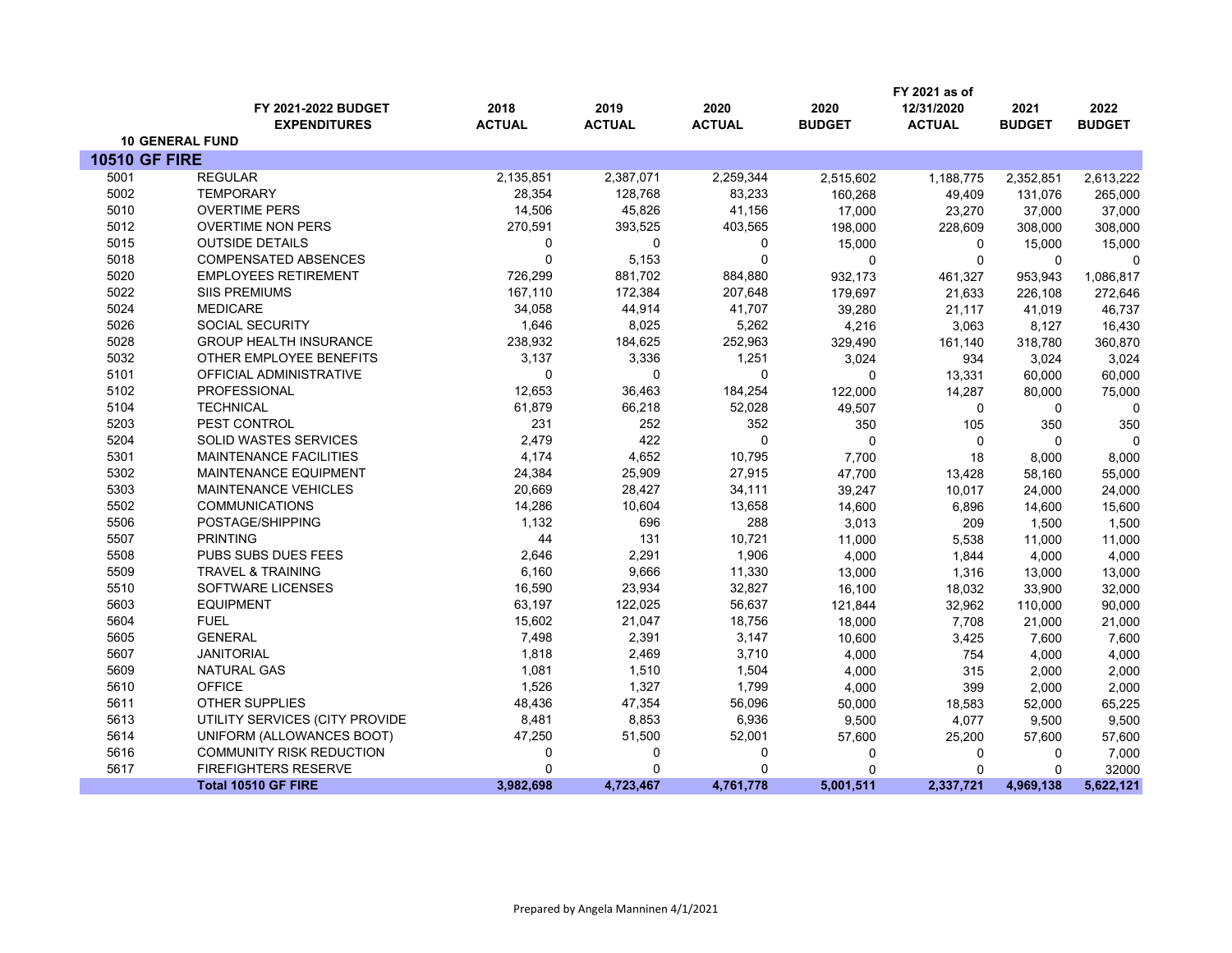|      |                                            |               |               |               |               | FY 2021 as of |               |               |
|------|--------------------------------------------|---------------|---------------|---------------|---------------|---------------|---------------|---------------|
|      | FY 2021-2022 BUDGET                        | 2018          | 2019          | 2020          | 2020          | 12/31/2020    | 2021          | 2022          |
|      | <b>EXPENDITURES</b>                        | <b>ACTUAL</b> | <b>ACTUAL</b> | <b>ACTUAL</b> | <b>BUDGET</b> | <b>ACTUAL</b> | <b>BUDGET</b> | <b>BUDGET</b> |
|      | <b>10 GENERAL FUND</b>                     |               |               |               |               |               |               |               |
|      | <b>10520 PUBLIC SAFETY COMMUNICATIONS</b>  |               |               |               |               |               |               |               |
| 5001 | <b>REGULAR</b>                             | 480,452       | 540,757       | 644,852       | 605,690       | 329,456       | 651,562       | 677,447       |
| 5002 | <b>TEMPORARY</b>                           | 28,108        | 47,702        | 6,067         | 25,324        | $\Omega$      | 28,893        | 29,507        |
| 5010 | <b>OVERTIME PERS</b>                       | 184           | 1,104         | 1,420         | 30,000        | $\Omega$      | $\Omega$      | $\Omega$      |
| 5012 | <b>OVERTIME NON PERS</b>                   | 25,638        | 13,911        | 9,972         | $\Omega$      | 5,264         | 30,000        | 30,000        |
| 5020 | <b>EMPLOYEES RETIREMENT</b>                | 128,454       | 165,593       | 188,303       | 177,164       | 93,019        | 190,582       | 201,540       |
| 5022 | <b>SIIS PREMIUMS</b>                       | 9,338         | 8,970         | 12,085        | 11,639        | 919           | 12,563        | 12,585        |
| 5024 | <b>MEDICARE</b>                            | 7,267         | 9,101         | 9,545         | 8,195         | 4,787         | 10,302        | 10,686        |
| 5026 | <b>SOCIAL SECURITY</b>                     | 627           | 1,152         | 327           | 2,170         | 0             | 1.791         | 1,829         |
| 5028 | <b>GROUP HEALTH INSURANCE</b>              | 73,150        | 99,400        | 94,461        | 113,400       | 68,850        | 118,800       | 124,200       |
| 5032 | OTHER EMPLOYEE BENEFITS                    | $\Omega$      | 0             | 0             | 2,000         | 0             | 2,000         | 2,000         |
| 5099 | Interfund Salary Reimbursement             |               | $\Omega$      | $\Omega$      | $\Omega$      | 0             | 0             | $-5,000$      |
| 5102 | <b>PROFESSIONAL</b>                        | 1,381         | 1,431         | 1,381         | 1,700         | 1,381         | 1,700         | 1,700         |
| 5103 | OTHER PROFESSIONAL SERVICES                | 530           | 170           | 165           | 210           | $\Omega$      | 210           | 210           |
| 5104 | <b>TECHNICAL</b>                           | $\Omega$      | 1,535         | 699           | 3,000         | 448           | 3.000         | 3,000         |
| 5302 | <b>MAINTENANCE EQUIPMENT</b>               | 824           | 0             | 0             | 5,000         | 198           | 4,000         | 2,000         |
| 5401 | <b>RENTAL EQUIPMENT</b>                    | $\Omega$      | 0             | $\Omega$      | 2,000         | $\Omega$      | $\Omega$      | 0             |
| 5502 | <b>COMMUNICATIONS</b>                      | 60,233        | 48,186        | 61,985        | 78,000        | 10,407        | 78,000        | 78,000        |
| 5506 | POSTAGE/SHIPPING                           | 13            | 0             | 0             | 200           | 0             | 200           | 200           |
| 5507 | <b>PRINTING</b>                            | $\Omega$      | $\Omega$      | $\Omega$      | 200           | $\Omega$      | 200           | 200           |
| 5508 | PUBS SUBS DUES FEES                        | 135           | 825           | 100           | 600           | 53            | 600           | 600           |
| 5509 | <b>TRAVEL &amp; TRAINING</b>               | 3,180         | 1,500         | 110           | 4,500         | 922           | 3,000         | 3,000         |
| 5510 | SOFTWARE LICENSES                          | 41,316        | 43,027        | 9,133         | 42,300        | 41,047        | 42,300        | 42,300        |
| 5603 | <b>EQUIPMENT</b>                           | 3,164         | 452           | 3,352         | 10,000        | 3,862         | 16,250        | 16,250        |
| 5610 | <b>OFFICE SUPPLIES</b>                     | 2,164         | 1,307         | 2,619         | 3,000         | 347           | 3,000         | 3,000         |
| 5611 | <b>OTHER SUPPLIES</b>                      | 246           | 719           | 44            | 2,500         | 0             | 2,500         | 2,500         |
| 5614 | UNIFORM (ALLOWANCES BOOT)                  | 3,633         | 2,013         | 3,186         | 5,000         | 2,963         | 5,000         | 6,000         |
|      | <b>Total 10520 PUBLIC SAFETY COMMUNICA</b> | 870,039       | 988,852       | 1,049,805     | 1,133,792     | 563,922       | 1,206,453     | 1,243,754     |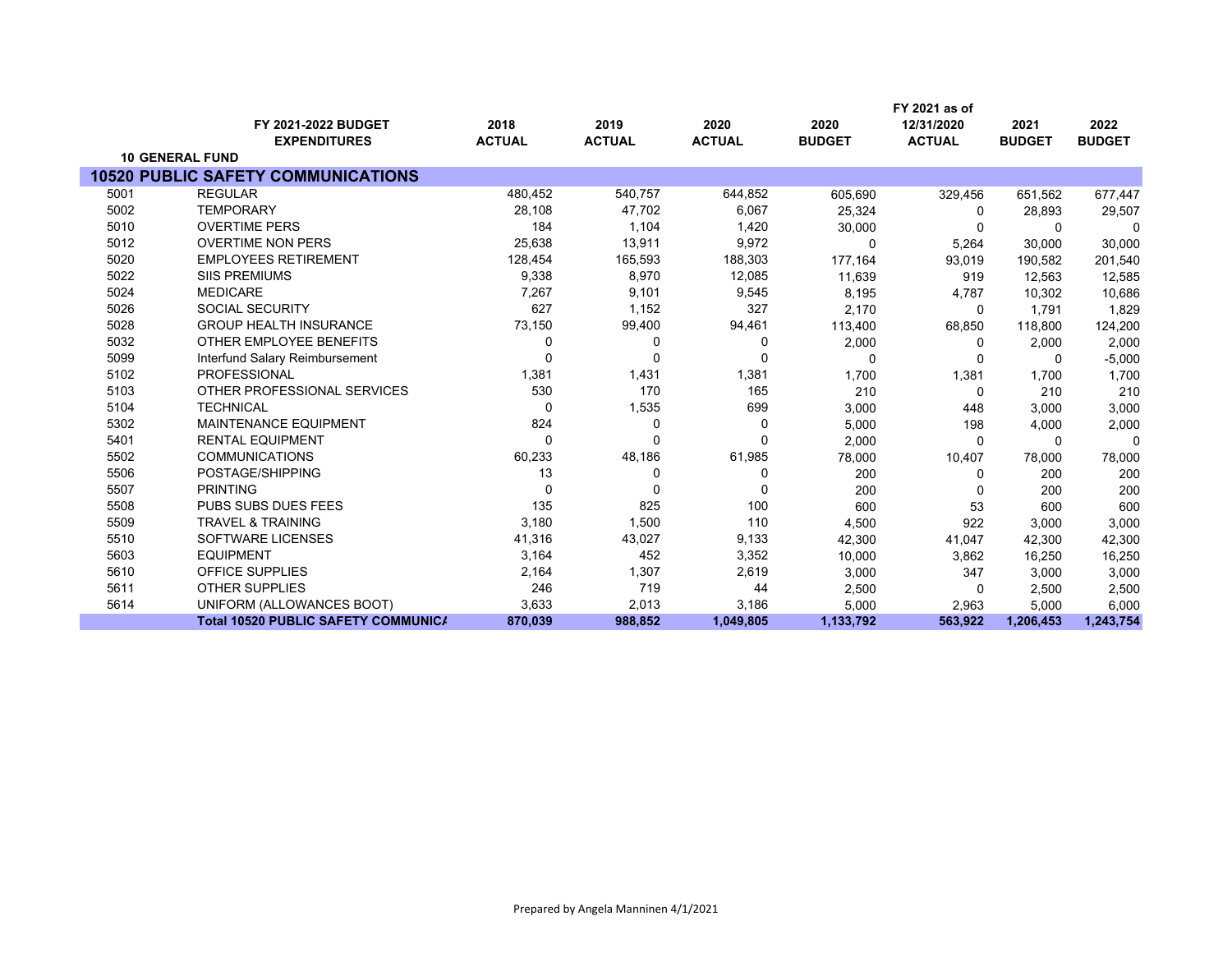|      |                                      |               |               |               |               | FY 2021 as of |               |               |
|------|--------------------------------------|---------------|---------------|---------------|---------------|---------------|---------------|---------------|
|      | FY 2021-2022 BUDGET                  | 2018          | 2019          | 2020          | 2020          | 12/31/2020    | 2021          | 2022          |
|      | <b>EXPENDITURES</b>                  | <b>ACTUAL</b> | <b>ACTUAL</b> | <b>ACTUAL</b> | <b>BUDGET</b> | <b>ACTUAL</b> | <b>BUDGET</b> | <b>BUDGET</b> |
|      | <b>10 GENERAL FUND</b>               |               |               |               |               |               |               |               |
|      | <b>10530 GF ANIMAL CONTROL</b>       |               |               |               |               |               |               |               |
| 5001 | <b>REGULAR</b>                       | 144,891       | 149,595       | 155,960       | 183,535       | 103,545       | 213,250       | 222,953       |
| 5002 | <b>TEMPORARY</b>                     | 15,988        | 14,639        | 47,815        | 52,000        | 9,682         | 25,750        | 26,297        |
| 5010 | <b>OVERTIME PERS</b>                 | 0             | 0             | 0             | 10,000        | 0             | $\Omega$      | 0             |
| 5012 | <b>OVERTIME NON PERS</b>             | 8,145         | 16,905        | 22,019        | 0             | 7,622         | 10,000        | 17,000        |
| 5018 | <b>COMPENSATED ABSENCES</b>          | 0             | 0             | 0             | $\Omega$      | $\mathbf{0}$  | $\Omega$      | $\Omega$      |
| 5020 | <b>EMPLOYEES RETIREMENT</b>          | 31,832        | 41,251        | 53,030        | 39,059        | 30,100        | 69,908        | 74,020        |
| 5022 | <b>SIIS PREMIUMS</b>                 | 3,282         | 2,503         | 3,934         | 3,211         | 1,193         | 4,761         | 4,781         |
| 5024 | <b>MEDICARE</b>                      | 2,309         | 2,766         | 3,346         | 2,047         | 1,765         | 3,610         | 3,861         |
| 5026 | <b>SOCIAL SECURITY</b>               | 937           | 934           | 1,868         | 1,240         | 578           | 1,597         | 1,630         |
| 5028 | <b>GROUP HEALTH INSURANCE</b>        | 20,900        | 26,100        | 21,000        | 25,200        | 20,800        | 39,600        | 41,400        |
| 5032 | OTHER EMPLOYEE BENEFITS              | 0             | 320           | 447           | 0             | 264           | 500           | 500           |
| 5102 | <b>PROFESSIONAL</b>                  | 7,293         | 5,249         | 8,120         | 7,500         | 7,131         | 10,000        | 12,200        |
| 5202 | <b>MONITORING SECURITY SERVICES</b>  | 600           | 600           | 420           | 600           | 120           | 600           | 600           |
| 5203 | PEST CONTROL                         | 209           | 1,628         | 1,597         | 1,500         | 620           | 1,500         | 1,900         |
| 5204 | <b>SOLID WASTES SERVICES</b>         | 1,767         | 1,804         | 1,848         | 2,500         | 784           | 2,500         | 2,500         |
| 5301 | <b>MAINTENANCE FACILITIES</b>        | 320           | 0             | 0             | 1,000         | 0             | 800           | 1,000         |
| 5302 | <b>MAINTENANCE EQUIPMENT</b>         | 0             | $\Omega$      | $\Omega$      | 500           | $\Omega$      | 400           | 500           |
| 5303 | <b>MAINTENANCE VEHICLES</b>          | 2,042         | 3,567         | 1,764         | 1,875         | 426           | 2,460         | 3,075         |
| 5403 | <b>VERF EXPENSE</b>                  | 0             | 0             | 0             | $\Omega$      | $\mathbf 0$   | $\Omega$      | $\Omega$      |
| 5502 | <b>COMMUNICATIONS</b>                | 2,601         | 2,719         | 2,247         | 3,000         | 735           | 3,000         | 3,000         |
| 5506 | POSTAGE/SHIPPING                     | 0             | 356           | 0             | $\Omega$      | $\Omega$      | $\Omega$      | $\Omega$      |
| 5507 | <b>PRINTING</b>                      | $\Omega$      | 0             | 3,517         | 4,000         | 1,746         | 4,000         | 4,000         |
| 5508 | PUBS SUBS DUES FEES                  | 100           | 184           | 100           | 200           | 210           | 200           | 200           |
| 5509 | <b>TRAVEL &amp; TRAINING</b>         | 550           | $-245$        | $\mathbf 0$   | 2,200         | 0             | 1,980         | 1,980         |
| 5510 | <b>SOFTWARE</b>                      | $\Omega$      | $\Omega$      | $\Omega$      | $\Omega$      | $\Omega$      | $\Omega$      | 5,700         |
| 5603 | <b>EQUIPMENT</b>                     | $\Omega$      | 2,009         | 2,375         | 2,400         | 421           | 6,400         | 6,500         |
| 5604 | <b>FUEL</b>                          | 6,872         | 1,348         | 2,121         | 1,000         | 861           | 1,000         | 2,200         |
| 5610 | OFFICE SUPPLIES                      | 804           | 682           | 850           | 1,300         | 15            | 1,300         | 1,300         |
| 5611 | <b>OTHER SUPPLIES</b>                | 6,287         | 4,180         | 5,297         | 6,000         | 2,897         | 6,000         | 6,000         |
| 5614 | UNIFORM (ALLOWANCES BOOT)            | 2,147         | 1,729         | 3,080         | 3,240         | 2,560         | 3,240         | 5,040         |
|      | <b>Total 10530 GF ANIMAL CONTROL</b> | 259,875       | 280,824       | 342,756       | 355,107       | 194,076       | 414,356       | 450,138       |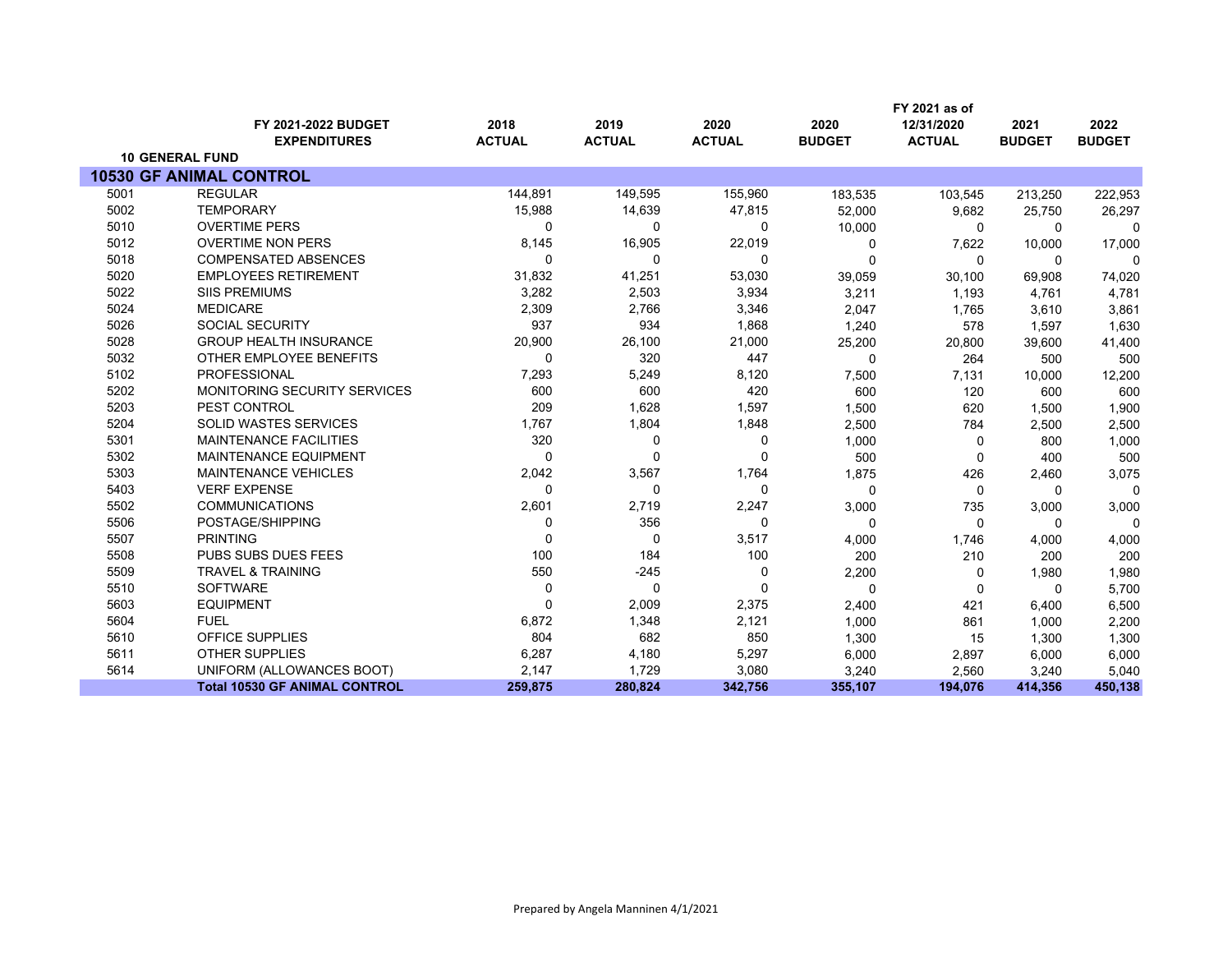|                        |                                            |                       |                       |                       |                       | FY 2021 as of               |                       |                       |
|------------------------|--------------------------------------------|-----------------------|-----------------------|-----------------------|-----------------------|-----------------------------|-----------------------|-----------------------|
|                        | FY 2021-2022 BUDGET<br><b>EXPENDITURES</b> | 2018<br><b>ACTUAL</b> | 2019<br><b>ACTUAL</b> | 2020<br><b>ACTUAL</b> | 2020<br><b>BUDGET</b> | 12/31/2020<br><b>ACTUAL</b> | 2021<br><b>BUDGET</b> | 2022<br><b>BUDGET</b> |
| <b>10 GENERAL FUND</b> |                                            |                       |                       |                       |                       |                             |                       |                       |
|                        | <b>10600 GF PWD ADMINISTRATION</b>         |                       |                       |                       |                       |                             |                       |                       |
| 5001                   | <b>REGULAR</b>                             | 210,270               | 233,871               | 328,537               | 350,746               | 177,047                     | 364,151               | 374,165               |
| 5001 C1908             | <b>REGULAR</b>                             | 0                     | 0                     | -1                    | O                     | 0                           | 0                     | <sup>0</sup>          |
| 5001 E1409             | <b>REGULAR</b>                             | 0                     |                       | 89                    |                       |                             |                       |                       |
| 5002                   | <b>TEMPORARY</b>                           | 736                   |                       | 0                     | 0                     | $\Omega$                    |                       |                       |
| 5018                   | <b>COMPENSATED ABSENCES</b>                |                       | 17,103                | 0                     | O                     | $\Omega$                    | $\Omega$              | C                     |
| 5020                   | <b>EMPLOYEES RETIREMENT</b>                | 53,261                | 67,789                | 95,581                | 102,593               | 50,534                      | 106,514               | 111,314               |
| 5022                   | <b>SIIS PREMIUMS</b>                       | 3,790                 | 3,074                 | 4,682                 | 4,163                 | 327                         | 4,870                 | 4,870                 |
| 5024                   | <b>MEDICARE</b>                            | 2,972                 | 3,746                 | 4,752                 | 3,095                 | 2,463                       | 5,280                 | 5,425                 |
| 5026                   | <b>SOCIAL SECURITY</b>                     | 0                     | 0                     | 0                     | 1,109                 | 0                           | $\Omega$              | 0                     |
| 5028                   | <b>GROUP HEALTH INSURANCE</b>              | 22,681                | 35,362                | 35,175                | 50,400                | 29,081                      | 47,880                | 52,440                |
| 5032                   | OTHER EMPLOYEE BENEFITS                    | 883                   | 1,228                 | 1,264                 | 1,000                 | 816                         | 1,000                 | 1,400                 |
| 5099                   | Interfund Salary Reimbursement             | $\Omega$              | 0                     | 0                     | 0                     | $\Omega$                    | 0                     | $-20,000$             |
| 5102                   | <b>PROFESSIONAL</b>                        | 3,000                 | 3,000                 | U                     | 2,000                 |                             | O                     | $\Omega$              |
| 5302                   | <b>MAINTENANCE EQUIPMENT</b>               | 0                     | 15                    | $\Omega$              | 0                     | $\Omega$                    |                       | $\Omega$              |
| 5303                   | MAINTENANCE VEHICLES                       | 231                   | 40                    | 105                   | 500                   | 0                           | ∩                     | 150                   |
| 5401                   | <b>RENTAL EQUIPMENT</b>                    | 350                   | 0                     | $\Omega$              | 0                     | $\Omega$                    | $\Omega$              | $\Omega$              |
| 5403                   | <b>VERF EXPENSE</b>                        | $\Omega$              | 0                     | 0                     | 0                     | $\Omega$                    | 0                     | $\Omega$              |
| 5502                   | <b>COMMUNICATIONS</b>                      | 4,695                 | 820                   | 4,439                 | 3,000                 | 5,797                       | 5,100                 | 11,950                |
| 5503                   | ADVERTISING MARKETING                      | 180                   | 0                     | 0                     | 500                   | 0                           | 0                     | $\Omega$              |
| 5506                   | POSTAGE/SHIPPING                           | 556                   | 0                     | 55                    | 17                    | $\Omega$                    | 50                    | 50                    |
| 5508                   | <b>PUBS SUBS DUES FEES</b>                 | 1,686                 | 494                   | 1,777                 | 2,000                 | 415                         | 2,000                 | 2,000                 |
| 5509                   | <b>TRAVEL &amp; TRAINING</b>               | 7,072                 | 1,942                 | 4,712                 | 8,000                 | 1,465                       | 6,000                 | 6,000                 |
| 5510                   | SOFTWARE LICENSES                          | 0                     | 0                     | 9,175                 | 0                     | 4,578                       | 3,860                 | 5,200                 |
| 5604                   | <b>FUEL</b>                                | 51                    | 4,202                 | 312                   | 500                   | 154                         | 500                   | 500                   |
| 5605                   | <b>GENERAL</b>                             | $\Omega$              | 176                   | 0                     | $\Omega$              | $\Omega$                    | $\Omega$              | $\Omega$              |
| 5610                   | OFFICE SUPPLIES                            | 4,125                 | 3,107                 | 1,218                 | 3,500                 | 87                          | 2,000                 | 2,000                 |
| 5611                   | <b>OTHER SUPPLIES</b>                      | 16                    | 0                     | 0                     | 0                     | 15                          | 0                     | $\Omega$              |
| 5613                   | UTILITY SERVICES (CITY PROVIDE             | 652,268               | 705,564               | 757,849               | 575,000               | 439,548                     | 825,000               | 825,000               |
|                        | <b>Total 10600 GF PWD ADMINISTRATION</b>   | 968,823               | 1,081,535             | 1,249,721             | 1,108,123             | 712,326                     | 1,374,205             | 1,382,465             |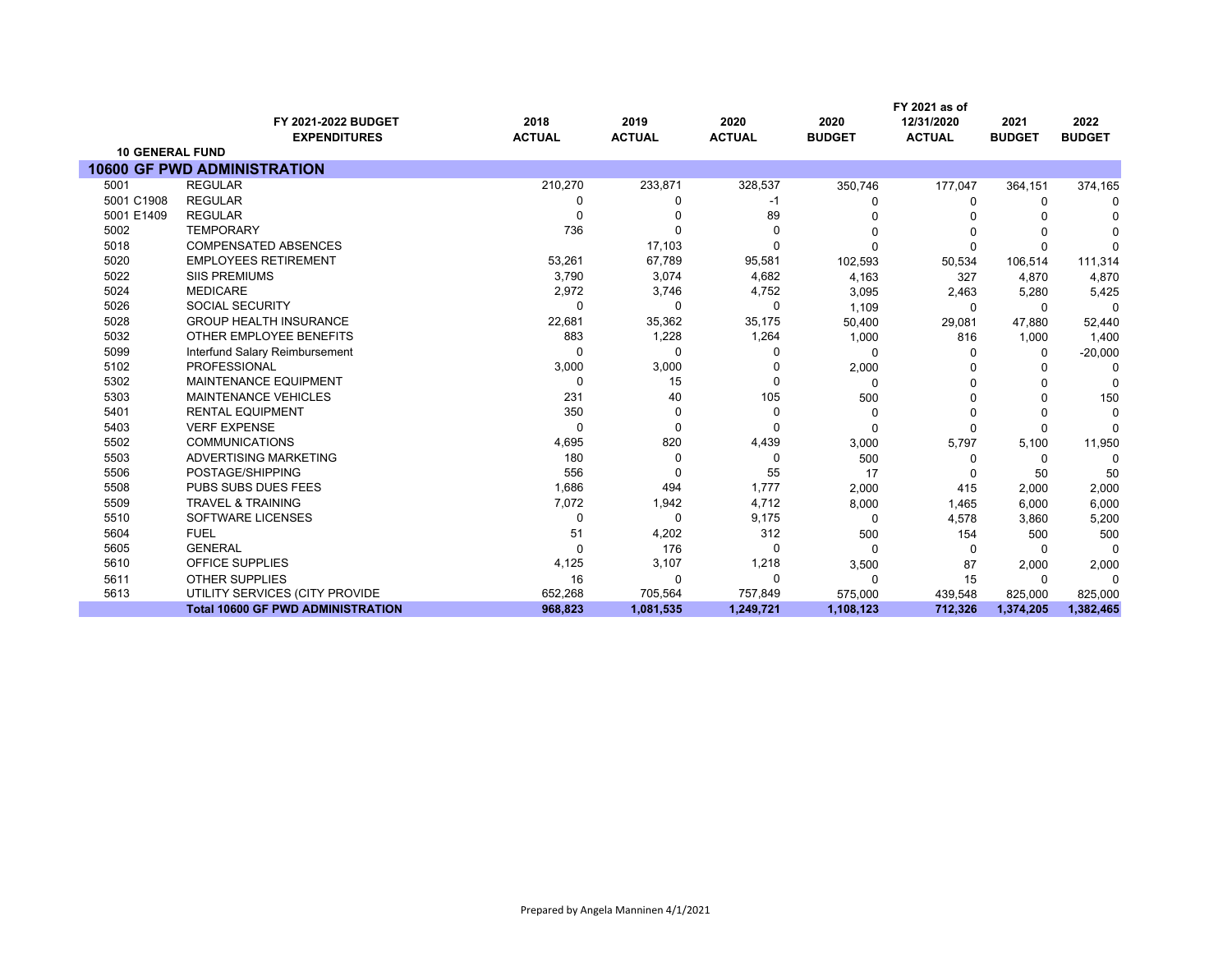|                             |                                   |               |               |               |               | FY 2021 as of |               |               |
|-----------------------------|-----------------------------------|---------------|---------------|---------------|---------------|---------------|---------------|---------------|
|                             | FY 2021-2022 BUDGET               | 2018          | 2019          | 2020          | 2020          | 12/31/2020    | 2021          | 2022          |
|                             | <b>EXPENDITURES</b>               | <b>ACTUAL</b> | <b>ACTUAL</b> | <b>ACTUAL</b> | <b>BUDGET</b> | <b>ACTUAL</b> | <b>BUDGET</b> | <b>BUDGET</b> |
| <b>10 GENERAL FUND</b>      |                                   |               |               |               |               |               |               |               |
| <b>10610 GF PWD STREETS</b> |                                   |               |               |               |               |               |               |               |
| 5001                        | <b>REGULAR</b>                    | 623,465       | 707,007       | 714,649       | 710,859       | 279,075       | 592,549       | 692,248       |
| 5002                        | <b>TEMPORARY</b>                  | O             | 0             | $\Omega$      | $\Omega$      | 0             | $\Omega$      | 0             |
| 5010                        | <b>OVERTIME PERS</b>              | 1,007         | 1,810         | 2,564         | 13,000        | 812           |               | 0             |
| 5012                        | <b>OVERTIME NON PERS</b>          | 6,851         | 8,273         | 12,165        | $\Omega$      | 3,967         | 13,000        | 13,000        |
| 5020                        | <b>EMPLOYEES RETIREMENT</b>       | 162,087       | 201,869       | 198,465       | 207,926       | 81,768        | 173,321       | 204,456       |
| 5022                        | <b>SIIS PREMIUMS</b>              | 12,083        | 9,385         | 12,411        | 12,303        | 840           | 10,317        | 11,534        |
| 5024                        | <b>MEDICARE</b>                   | 8,579         | 10,876        | 10,525        | 9,193         | 3,956         | 8,780         | 10,226        |
| 5026                        | <b>SOCIAL SECURITY</b>            | $\Omega$      | 0             | 0             | $\Omega$      | $\mathbf 0$   | 0             | 0             |
| 5028                        | <b>GROUP HEALTH INSURANCE</b>     | 89,728        | 122,848       | 97,125        | 126,000       | 62,944        | 106,260       | 124,200       |
| 5099                        | Interfund Salary Reimbursement    | $\Omega$      | 0             | $-50,000$     | $-50,000$     | $-25,000$     | $-50,000$     | $-237,000$    |
| 5102                        | PROFESSIONAL                      | 500           | 0             | 0             | 503           | 0             | $\Omega$      | 11,000        |
| 5204                        | SOLID WASTES SERVICES             | 12,493        | 7,280         | 7,868         | 6,600         | 3,162         | 6,800         | 8,000         |
| 5301                        | <b>MAINTENANCE FACILITIES</b>     | 15,782        | 68,434        | 36,180        | 83,172        | 9,257         | 64,000        | 89,000        |
| 5301 SM101                  | <b>STREET MAINT FAC</b>           | 37,490        | 0             | 0             | $\Omega$      | $\Omega$      | $\Omega$      | $\Omega$      |
| 5302                        | MAINTENANCE EQUIPMENT             | 26,914        | 40,341        | 28,054        | 41,699        | 7,326         | 37,529        | 40,000        |
| 5303                        | <b>MAINTENANCE VEHICLES</b>       | 18,224        | 18,786        | 17,019        | 35,000        | 11,334        | 31,500        | 35,000        |
| 5401                        | <b>RENTAL EQUIPMENT</b>           | 6,551         | 4,240         | 0             | 5,500         | 0             | 5,500         | 5,500         |
| 5403                        | <b>VERF EXPENSE</b>               | 0             | 0             | 0             | $\Omega$      | $\Omega$      | $\Omega$      | $\mathbf 0$   |
| 5502                        | <b>COMMUNICATIONS</b>             | 4,354         | 4,252         | 3,915         | 4,200         | 2,373         | 4,700         | 5,700         |
| 5507                        | <b>PRINTING</b>                   | 160           | 24            | 5,315         | 4,000         | 2,636         | 5,400         | 5,400         |
| 5508                        | PUBS SUBS DUES FEES               | 1,085         | 618           | 750           | 500           | 90            | 5,678         | 5,678         |
| 5509                        | <b>TRAVEL &amp; TRAINING</b>      | 2,734         | 2,903         | 4,070         | 3,500         | 787           | 3,500         | 3,500         |
| 5603                        | <b>EQUIPMENT</b>                  | 45,565        | 28,684        | 10,862        | 50,000        | 2,447         | 40,000        | 50,000        |
| 5604                        | <b>FUEL</b>                       | 28,459        | 26,371        | 23,433        | 42,000        | 8,181         | 30,000        | 32,000        |
| 5605                        | <b>GENERAL</b>                    | 30,379        | 37,017        | 1,680         | $\Omega$      | 327           | $\Omega$      | $\Omega$      |
| 5609                        | <b>NATURAL GAS</b>                | 1,442         | 1,216         | 1,577         | 1,200         | 442           | 1,500         | 1,500         |
| 5610                        | OFFICE SUPPLIES                   | 733           | 14            | 1,020         | 500           | $\Omega$      | 500           | 500           |
| 5614                        | UNIFORM (ALLOWANCES BOOT)         | 11,574        | 12,120        | 14,809        | 14,500        | 5,023         | 16,000        | 16,000        |
|                             | <b>Total 10610 GF PWD STREETS</b> | 1,148,236     | 1,314,365     | 1,154,456     | 1,322,154     | 461,748       | 1,106,834     | 1,127,443     |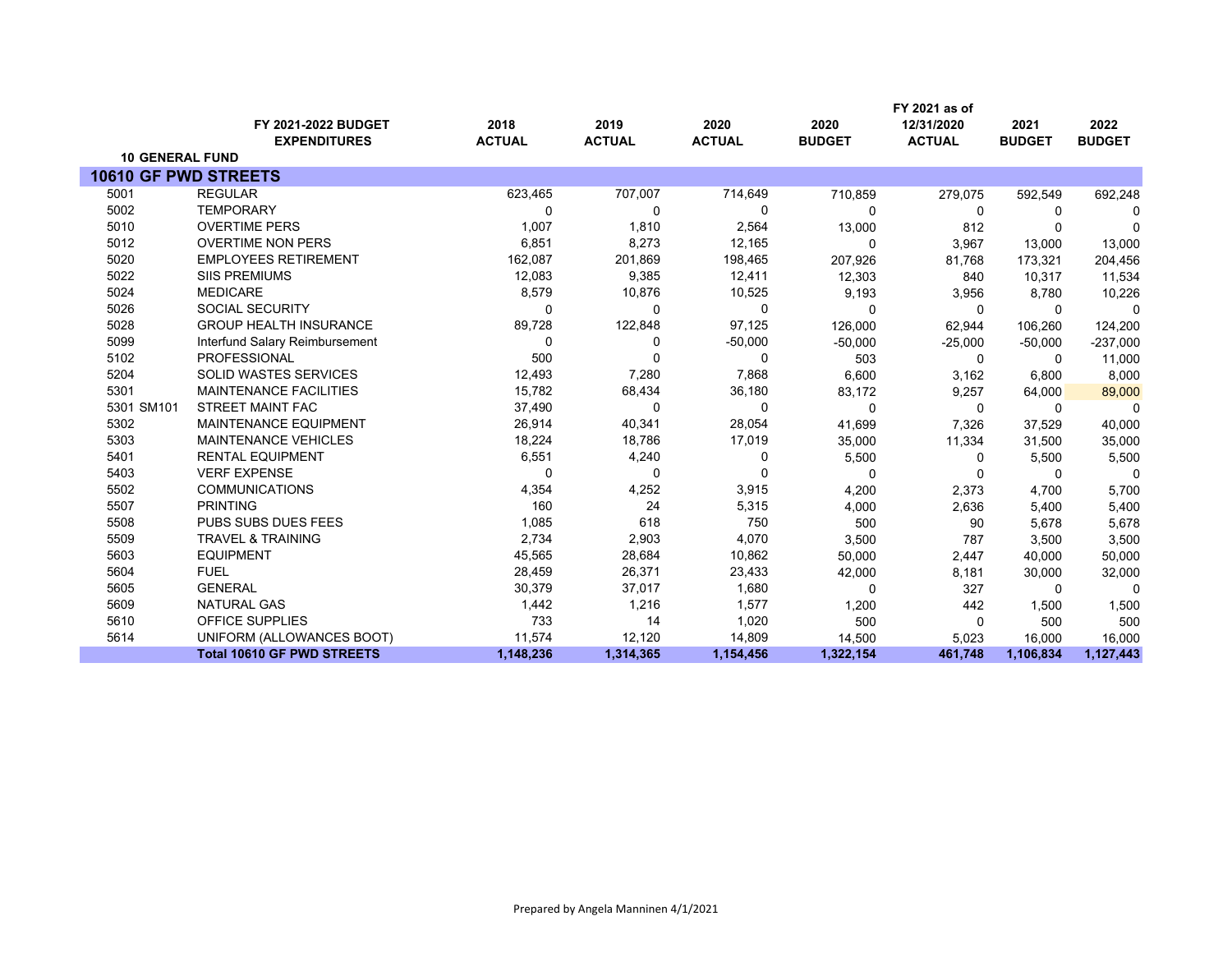|      |                                            |                       |                       |                       |                       | FY 2021 as of               |                       |                       |
|------|--------------------------------------------|-----------------------|-----------------------|-----------------------|-----------------------|-----------------------------|-----------------------|-----------------------|
|      | FY 2021-2022 BUDGET<br><b>EXPENDITURES</b> | 2018<br><b>ACTUAL</b> | 2019<br><b>ACTUAL</b> | 2020<br><b>ACTUAL</b> | 2020<br><b>BUDGET</b> | 12/31/2020<br><b>ACTUAL</b> | 2021<br><b>BUDGET</b> | 2022<br><b>BUDGET</b> |
|      | <b>10 GENERAL FUND</b>                     |                       |                       |                       |                       |                             |                       |                       |
|      | <b>10615 GF PWD LANDSCAPING</b>            |                       |                       |                       |                       |                             |                       |                       |
| 5001 | <b>REGULAR</b>                             | 545,560               | 630,646               | 669,589               | 645,953               | 303,416                     | 623,308               | 717,875               |
| 5002 | <b>TEMPORARY</b>                           | 951                   | 10,246                | 5,269                 | 10,000                | 5,185                       | 38,800                | 41,825                |
| 5010 | <b>OVERTIME PERS</b>                       | 932                   | 1,998                 | 2,285                 | 7,950                 | 901                         | $\mathbf 0$           | $\Omega$              |
| 5012 | <b>OVERTIME NON PERS</b>                   | 1,850                 | 7,197                 | 4,793                 | 0                     | 2,138                       | 7,950                 | 7,950                 |
| 5020 | <b>EMPLOYEES RETIREMENT</b>                | 142,063               | 183,058               | 187,218               | 188,941               | 88,691                      | 182,318               | 212,080               |
| 5022 | <b>SIIS PREMIUMS</b>                       | 13,247                | 10,451                | 13,064                | 14,200                | 1,924                       | 12,916                | 14,305                |
| 5024 | <b>MEDICARE</b>                            | 7,454                 | 9,782                 | 10,092                | 8,127                 | 4,484                       | 9,716                 | 11,131                |
| 5026 | SOCIAL SECURITY                            | 21                    | 666                   | 334                   | $\Omega$              | 321                         | 2,406                 | 2,593                 |
| 5028 | <b>GROUP HEALTH INSURANCE</b>              | 90,250                | 127,500               | 100,800               | 126,000               | 69,394                      | 118,800               | 138,000               |
| 5099 | Interfund Salary Reimbursement             | $\Omega$              | 0                     | 0                     | 0                     | 0                           | $\Omega$              | $-29,000$             |
| 5102 | <b>PROFESSIONAL</b>                        | $\Omega$              | $\Omega$              | $\Omega$              | $\Omega$              | $\Omega$                    | 0                     | 15,000                |
| 5104 | <b>TECHNICAL</b>                           | 18,126                | 6,790                 | 4,699                 | 8,500                 | 4,549                       | 8,500                 | 8,500                 |
| 5204 | <b>SOLID WASTES SERVICES</b>               | 7,131                 | 7,280                 | 7,454                 | 7,000                 | 3,162                       | 7,300                 | 7,500                 |
| 5301 | <b>MAINTENANCE FACILITIES</b>              | $\mathbf 0$           | $\mathbf 0$           | $\Omega$              | $\Omega$              | 0                           | $\mathbf 0$           | 0                     |
| 5302 | <b>MAINTENANCE EQUIPMENT</b>               | 27,179                | 15,885                | 18,789                | 27,897                | 3,526                       | 12,000                | 22,000                |
| 5303 | MAINTENANCE VEHICLES                       | 10,388                | 16,405                | 6,930                 | 15,000                | 3,336                       | 12,000                | 15,000                |
| 5305 | <b>MAINTENANCE GROUNDS</b>                 | 216,333               | 239,601               | 201,651               | 251,680               | 69,843                      | 210,336               | 250,000               |
| 5401 | <b>RENTAL EQUIPMENT</b>                    | 645                   | 143                   | 645                   | 0                     | 0                           | 0                     | 0                     |
| 5403 | <b>VERF EXPENSE</b>                        | $\Omega$              | $\Omega$              | $\Omega$              | $\Omega$              | $\Omega$                    | $\Omega$              | $\Omega$              |
| 5502 | <b>COMMUNICATIONS</b>                      | 2,860                 | 1,420                 | 1,207                 | 1,750                 | 564                         | 1,750                 | 1,750                 |
| 5507 | <b>PRINTING</b>                            | 160                   | $\mathbf 0$           | 5,313                 | 3,500                 | 2,636                       | 5,400                 | 5,400                 |
| 5508 | PUBS SUBS DUES FEES                        | 626                   | 30                    | $\Omega$              | 100                   | 16                          | 278                   | 278                   |
| 5509 | <b>TRAVEL &amp; TRAINING</b>               | 2,948                 | 2,220                 | 6,082                 | 5,000                 | 538                         | 6,975                 | 6,975                 |
| 5601 | <b>CHEMICALS</b>                           | 33,101                | 33,051                | 32,194                | 34,617                | 30,102                      | 34,000                | 34,000                |
| 5603 | <b>EQUIPMENT</b>                           | 26,513                | 22,648                | 17,454                | 26,043                | 5,547                       | 25,000                | 25,000                |
| 5604 | <b>FUEL</b>                                | 12,179                | 16,454                | 14,713                | 20,000                | 5,697                       | 20,000                | 20,000                |
| 5605 | <b>GENERAL</b>                             | 16,035                | 17,269                | 15,022                | 18,206                | 3,319                       | 21,000                | 21,000                |
| 5610 | OFFICE SUPPLIES                            | 2,389                 | 2,500                 | 2,190                 | 3,000                 | 0                           | 2,500                 | 2,500                 |
| 5611 | <b>OTHER SUPPLIES</b>                      | 34,749                | 45,191                | 19,641                | 20,000                | $\mathbf{0}$                | 45,000                | 45,000                |
| 5614 | UNIFORM (ALLOWANCES BOOT)                  | 6,954                 | 8,877                 | 10,074                | 8,000                 | 7,011                       | 8,000                 | 11,000                |
|      | <b>Total 10615 GF PWD LANDSCAPING</b>      | 1,220,644             | 1,417,308             | 1,357,503             | 1,451,463             | 616,303                     | 1,416,253             | 1,607,662             |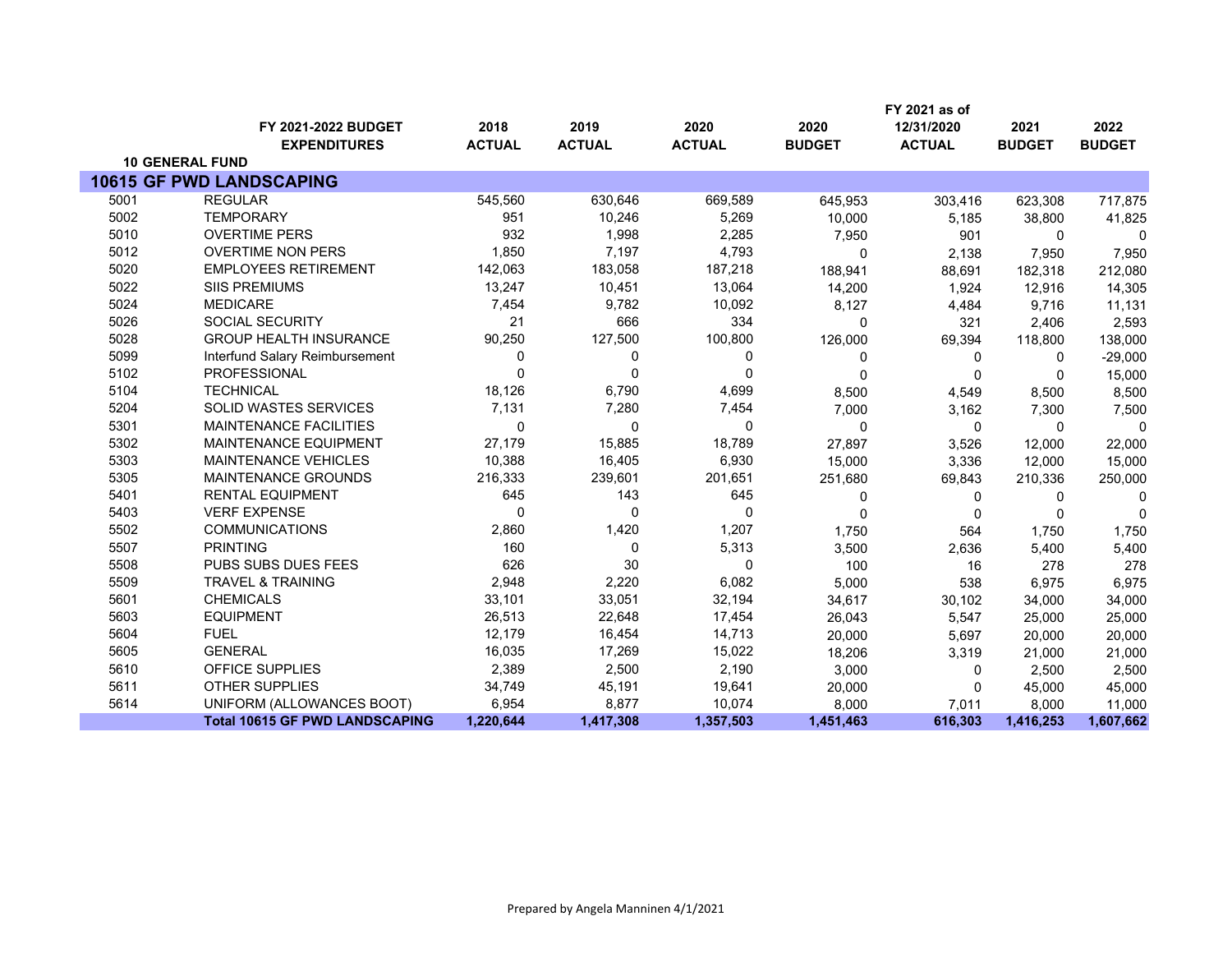|                        |                                                   |                       |                       |                       |                       | FY 2021 as of               |                       |                       |
|------------------------|---------------------------------------------------|-----------------------|-----------------------|-----------------------|-----------------------|-----------------------------|-----------------------|-----------------------|
|                        | <b>FY 2021-2022 BUDGET</b><br><b>EXPENDITURES</b> | 2018<br><b>ACTUAL</b> | 2019<br><b>ACTUAL</b> | 2020<br><b>ACTUAL</b> | 2020<br><b>BUDGET</b> | 12/31/2020<br><b>ACTUAL</b> | 2021<br><b>BUDGET</b> | 2022<br><b>BUDGET</b> |
| <b>10 GENERAL FUND</b> |                                                   |                       |                       |                       |                       |                             |                       |                       |
|                        | <b>10620 GF PWD BUILDING MAINTENANCE</b>          |                       |                       |                       |                       |                             |                       |                       |
| 5001                   | <b>REGULAR</b>                                    | 209,747               | 126,016               | 478,998               | 492,680               | 253,625                     | 538,053               | 542,143               |
| 5010                   | <b>OVERTIME PERS</b>                              | 373                   | 278                   | 6,519                 | 3,650                 | 3,358                       | 0                     | 0                     |
| 5012                   | <b>OVERTIME NON PERS</b>                          | 2,347                 | 14,126                | 27,695                | 0                     | 10,582                      | 30,650                | 30,650                |
| 5020                   | <b>EMPLOYEES RETIREMENT</b>                       | 51,838                | 38,424                | 142,396               | 144,109               | 75,052                      | 157,381               | 159,800               |
| 5022                   | <b>SIIS PREMIUMS</b>                              | 2,974                 | 2,754                 | 9,892                 | 3,200                 | 1,043                       | 8,907                 | 8,715                 |
| 5024                   | <b>MEDICARE</b>                                   | 2,891                 | 2,201                 | 7,339                 | 2,001                 | 3,755                       | 8,246                 | 8,305                 |
| 5028                   | <b>GROUP HEALTH INSURANCE</b>                     | 27,028                | 27,050                | 68,775                | 88,200                | 53,168                      | 91,740                | 93,840                |
| 5099                   | Interfund Salary Reimbursement                    | 0                     | 0                     | $-50,000$             | $-50,000$             | $-25,000$                   | $-50,000$             | $-40,000$             |
| 5202                   | MONITORING SECURITY SERVICES                      | 2,175                 | 1,800                 | 1,620                 | 1,800                 | 1,257                       | 1,800                 | 1,800                 |
| 5203                   | PEST CONTROL                                      | 8,784                 | 12,114                | 10,993                | 5,500                 | 4,335                       | 16,000                | 16,000                |
| 5204                   | <b>SOLID WASTES SERVICES</b>                      | 6,720                 | 3,821                 | 2,844                 | 4,625                 | 1,434                       | 4,625                 | 4,500                 |
| 5301                   | <b>MAINTENANCE FACILITIES</b>                     | 144,703               | 149,826               | 68,638                | 62,500                | 19,730                      | 60,000                | 90,000                |
| 5302                   | <b>MAINTENANCE EQUIPMENT</b>                      | 81,455                | 71,928                | 50,080                | 70,000                | 11,602                      | 56,000                | 70,000                |
| 5302 EM101             | <b>ELECTRIC EQUIPMENT</b>                         | 28,264                | 0                     | 0                     | 0                     | 0                           | n                     | 0                     |
| 5302 SM101             | <b>STREET EQUIPMENT</b>                           | $\Omega$              | $\Omega$              | 0                     | 0                     | 0                           |                       | $\Omega$              |
| 5303                   | <b>MAINTENANCE VEHICLES</b>                       | 3,052                 | 1,758                 | 7,327                 | 4,000                 | 451                         | 11,200                | 14,000                |
| 5401                   | <b>RENTAL EQUIPMENT</b>                           | 0                     | 55                    | 0                     | 0                     | 0                           | 0                     | U                     |
| 5403                   | <b>VERF EXPENSE</b>                               | $\Omega$              | $\Omega$              | 0                     | <sup>0</sup>          | 0                           | n                     | $\Omega$              |
| 5502                   | <b>COMMUNICATIONS</b>                             | 2,097                 | 2,269                 | 4,571                 | 3,500                 | 2,065                       | 6,500                 | 6,500                 |
| 5507                   | <b>PRINTING</b>                                   | 0                     | 0                     | 0                     | 0                     | 0                           | 0                     | $\Omega$              |
| 5508                   | PUBS SUBS DUES FEES                               | $\Omega$              | $\Omega$              | 100                   | 0                     | 146                         | 678                   | 678                   |
| 5509                   | <b>TRAVEL &amp; TRAINING</b>                      | 320                   | 2,145                 | 2,892                 | 4,000                 | 376                         | 4,500                 | 4,500                 |
| 5603                   | <b>EQUIPMENT</b>                                  | 2,572                 | 122,320               | 12,221                | 31,000                | 2,535                       | 31,000                | 31,000                |
| 5603 SM101             | <b>STREET EQUIPMENT</b>                           | 145,555               | 2,376                 | 0                     | 0                     | 0                           | 0                     | $\Omega$              |
| 5604                   | <b>FUEL</b>                                       | 1,195                 | 1,182                 | 2,583                 | 4,200                 | 1,711                       | 4,200                 | 4,200                 |
| 5605                   | <b>GENERAL</b>                                    | 1,427                 | 1,858                 | 503                   | 2,500                 | 0                           | 2,500                 | 2,500                 |
| 5610                   | <b>OFFICE</b>                                     | 2,622                 | 71                    | 107                   | 250                   | 72                          | 250                   | 250                   |
| 5614                   | UNIFORM (ALLOWANCES BOOT)                         | 3,322                 | 3,530                 | 6,430                 | 9,000                 | 5,031                       | 9,000                 | 10,000                |
|                        | <b>Total 10620 GF PWD BUILDING MAINTEN</b>        | 731,461               | 587,902               | 862,523               | 886,715               | 426,326                     | 993,230               | 1,059,381             |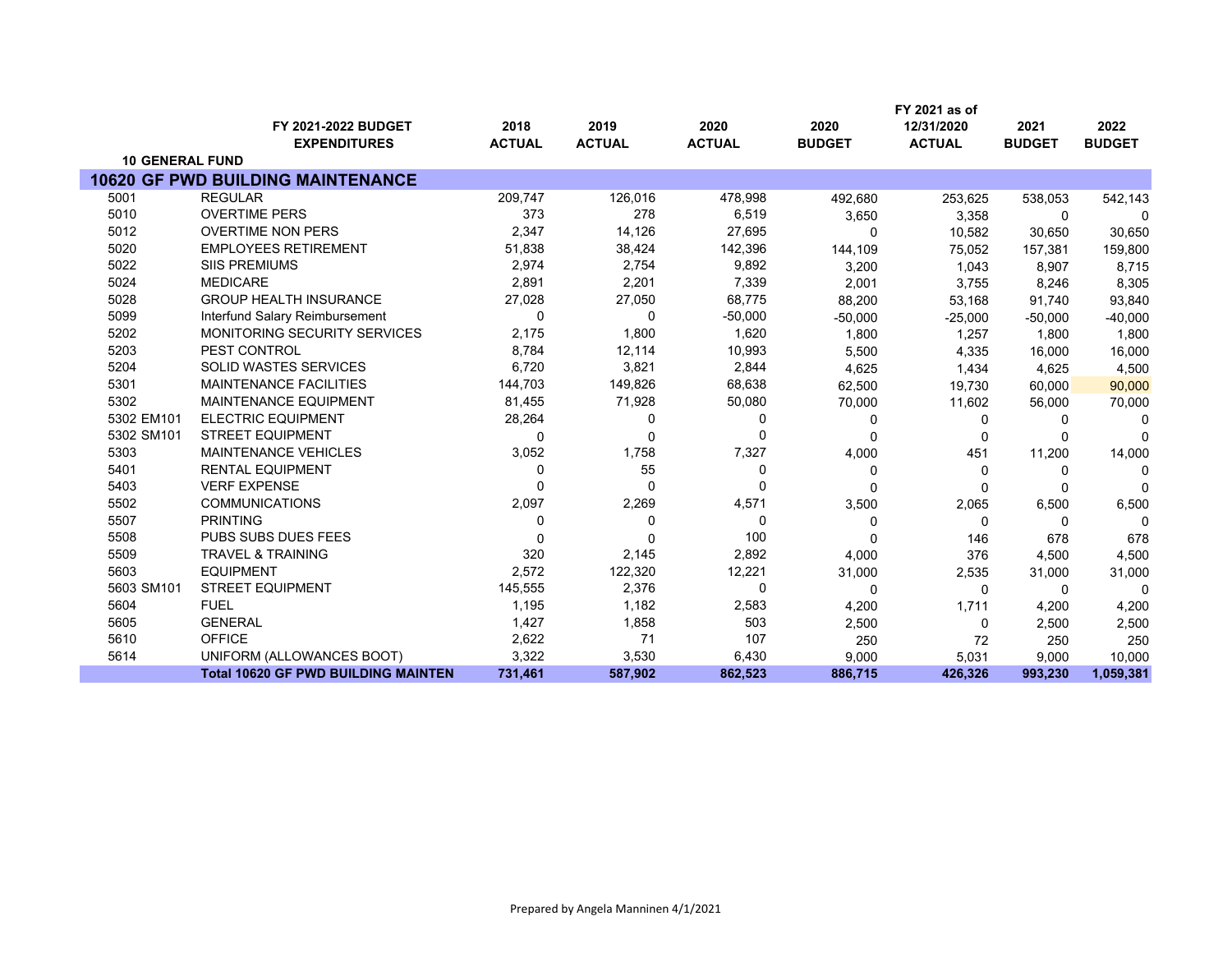|                        |                                            |                       |                       |                       |                       | FY 2021 as of               |                       |                       |
|------------------------|--------------------------------------------|-----------------------|-----------------------|-----------------------|-----------------------|-----------------------------|-----------------------|-----------------------|
|                        | FY 2021-2022 BUDGET<br><b>EXPENDITURES</b> | 2018<br><b>ACTUAL</b> | 2019<br><b>ACTUAL</b> | 2020<br><b>ACTUAL</b> | 2020<br><b>BUDGET</b> | 12/31/2020<br><b>ACTUAL</b> | 2021<br><b>BUDGET</b> | 2022<br><b>BUDGET</b> |
| <b>10 GENERAL FUND</b> |                                            |                       |                       |                       |                       |                             |                       |                       |
|                        | <b>10625 GF PWD ENGINEERING</b>            |                       |                       |                       |                       |                             |                       |                       |
| 5001                   | <b>REGULAR</b>                             | 302,772               | 390,554               | 286,987               | 411,319               | 135,382                     | 270,185               | 435,030               |
| 5001 C1903             | <b>REGULAR</b>                             | 0                     | $\Omega$              | $-178$                | 0                     | 0                           | 0                     | 0                     |
| 5001 E1409             | <b>REGULAR</b>                             | 0                     | $\Omega$              | 2,286                 | $\Omega$              | n                           |                       |                       |
| 5010                   | <b>OVERTIME PERS</b>                       | $\Omega$              | $-6,079$              | $\Omega$              | 5,300                 | $\mathbf 0$                 | O                     | $\Omega$              |
| 5012                   | <b>OVERTIME NON PERS</b>                   | 3,132                 | 4,488                 | $-1,072$              | $\Omega$              | $-829$                      | 5,300                 | 5,300                 |
| 5018                   | <b>COMPENSATED ABSENCES</b>                | $\Omega$              | $\Omega$              | $\Omega$              | U                     | $\Omega$                    | 0                     | U                     |
| 5020                   | <b>EMPLOYEES RETIREMENT</b>                | 79,232                | 98,149                | 82,248                | 120,311               | 38,154                      | 79,029                | 129,421               |
| 5022                   | <b>SIIS PREMIUMS</b>                       | 4,766                 | 3,996                 | 4,614                 | 5,100                 | 110                         | 3,588                 | 6,152                 |
| 5024                   | <b>MEDICARE</b>                            | 4,404                 | 6,256                 | 4,240                 | 3,591                 | 1,920                       | 3,995                 | 6,385                 |
| 5028                   | <b>GROUP HEALTH INSURANCE</b>              | 36,931                | 47,100                | 28,613                | 63,000                | 21,431                      | 36,960                | 66,240                |
| 5032                   | OTHER EMPLOYEE BENEFITS                    | 2,304                 | 2,852                 | 2,116                 | 2,800                 | 1,046                       | 2,800                 | 2,800                 |
| 5099                   | Interfund Salary Reimbursement             | $\Omega$              | $\Omega$              | $\Omega$              | $\Omega$              | $\Omega$                    | 0                     | $-20,000$             |
| 5102                   | PROFESSIONAL                               | 17,362                | 19,880                | 21,301                | 25,097                | 13,962                      | 25,000                | 25,000                |
| 5104                   | <b>TECHNICAL</b>                           | 21,638                | 24,444                | 13,971                | 25,000                | 10,946                      | 25,000                | 5,000                 |
| 5301                   | <b>MAINTENANCE FACILITIES</b>              | 0                     | O                     | $\Omega$              | 0                     | 0                           | 0                     |                       |
| 5302                   | <b>MAINTENANCE EQUIPMENT</b>               | 0                     | $\Omega$              | $\Omega$              | 0                     | $\Omega$                    | 0                     | $\Omega$              |
| 5303                   | <b>MAINTENANCE VEHICLES</b>                | 35                    | 688                   | 2,042                 | 1,300                 | 120                         | 1,040                 | 2,500                 |
| 5403                   | <b>VERF EXPENSE</b>                        | $\Omega$              | $\Omega$              | $\Omega$              | $\mathbf 0$           | $\mathbf 0$                 | 0                     | $\Omega$              |
| 5502                   | <b>COMMUNICATIONS</b>                      | 2,258                 | 2,851                 | 3,023                 | 3,000                 | 1,483                       | 3,000                 | 3,200                 |
| 5506                   | POSTAGE/SHIPPING                           | 753                   | 419                   | 193                   | 231                   | 150                         | 400                   | 400                   |
| 5507                   | <b>PRINTING</b>                            | 0                     | 220                   | 7,272                 | 7,200                 | 3,560                       | 7,400                 | 7,400                 |
| 5508                   | PUBS SUBS DUES FEES                        | 163                   | 485                   | 475                   | 750                   | 23                          | 750                   | 750                   |
| 5509                   | <b>TRAVEL &amp; TRAINING</b>               | 3,422                 | 2,537                 | 4,170                 | 4,000                 | 1,050                       | 3,600                 | 4,000                 |
| 5510                   | SOFTWARE LICENSES                          | 2,739                 | 4,159                 | 3,322                 | 4,200                 | 2,237                       | 6,200                 | 6,200                 |
| 5603                   | <b>EQUIPMENT</b>                           | 1,982                 | 1,343                 | 8                     | 2,000                 | 92                          | 4,200                 | 4,200                 |
| 5604                   | <b>FUEL</b>                                | 840                   | 1,214                 | 953                   | 4,000                 | 267                         | 2,000                 | 2,000                 |
| 5605                   | <b>GENERAL</b>                             | 13                    | $\Omega$              | 26                    | 200                   | 27                          | 200                   | 200                   |
| 5610                   | <b>OFFICE SUPPLIES</b>                     | 17,671                | 15,132                | 3,942                 | 17,500                | 954                         | 15,000                | 15,000                |
|                        | <b>Total 10625 GF PWD ENGINEERING</b>      | 502.414               | 620,687               | 470,552               | 705,898               | 232,084                     | 495,647               | 707,177               |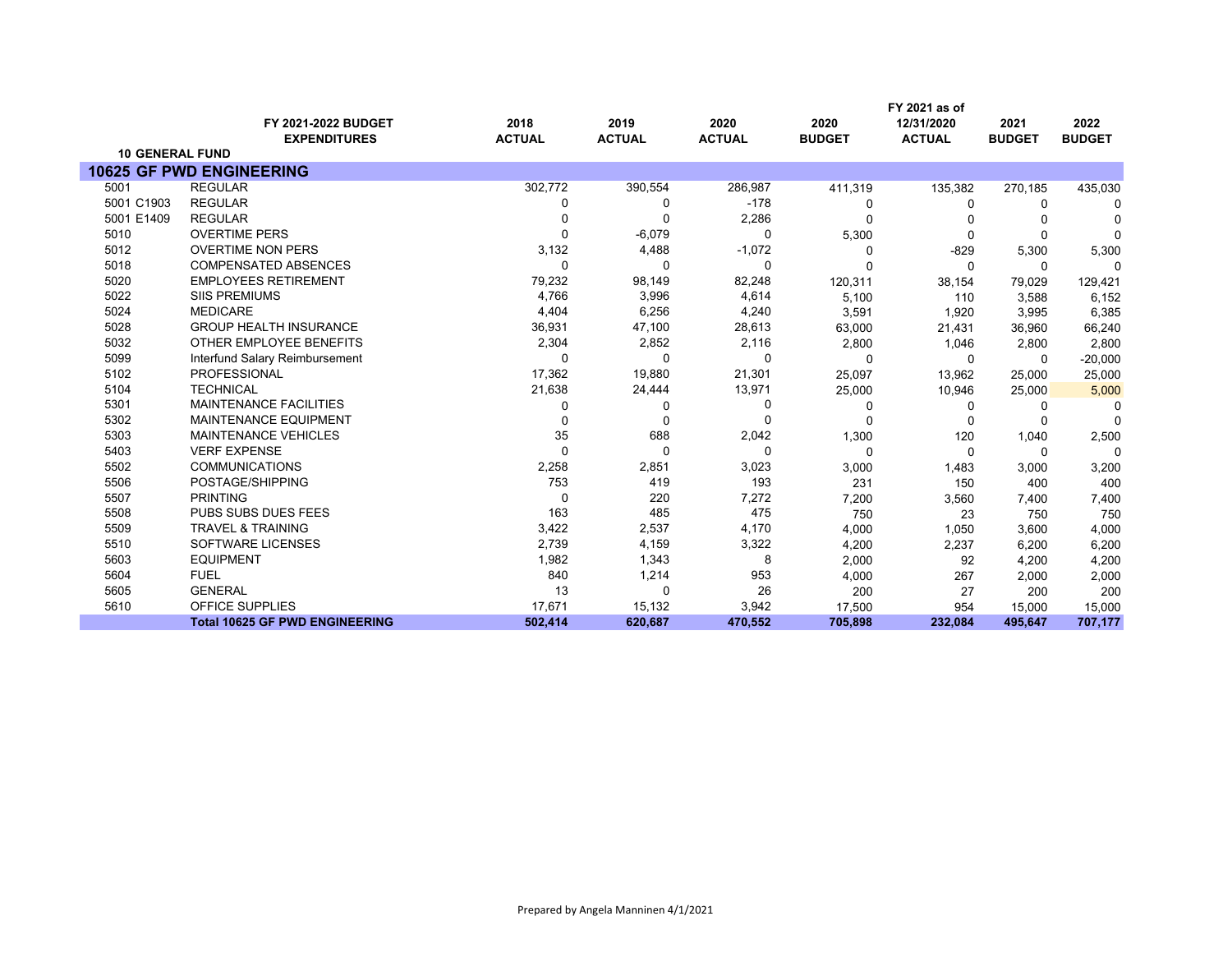|                             |                              |               |               |               |               | FY 2021 as of |               |               |
|-----------------------------|------------------------------|---------------|---------------|---------------|---------------|---------------|---------------|---------------|
|                             | <b>FY 2021-2022 BUDGET</b>   | 2018          | 2019          | 2020          | 2020          | 12/31/2020    | 2021          | 2022          |
|                             | <b>EXPENDITURES</b>          | <b>ACTUAL</b> | <b>ACTUAL</b> | <b>ACTUAL</b> | <b>BUDGET</b> | <b>ACTUAL</b> | <b>BUDGET</b> | <b>BUDGET</b> |
| <b>10 GENERAL FUND</b>      |                              |               |               |               |               |               |               |               |
| <b>10900 GF PWD CAPITAL</b> |                              |               |               |               |               |               |               |               |
| 5104                        | <b>TECHNICAL</b>             | 14,435        | 10.000        | 0             |               |               |               |               |
| 5301 E1501                  | ANNUAL MAINTENANCE-FLOOD     | 1.666         | 1.666         | 0             |               |               |               |               |
| 5301 E1601                  | ANNUAL FLOOD CONTROL MAINT   | 7.357         | 19,351        | 0             |               |               |               |               |
| 5301 E1801                  | ANNUAL FLOOD MAINTENANCE     | 120.154       | 1,200         |               |               |               |               |               |
| 5301 C1901                  | ANNUAL FLOOD CONTROL MAINT   |               | 40,542        | 0             | 13.515        |               |               |               |
| 5301 C2001                  | ANNUAL FLOOD MAINTENANCE     |               | 0             | 270.725       | 400.000       |               |               |               |
| 5301 C2101                  | ANNUAL FLOOD MAINTENANCE     |               |               |               |               | 31.951        | 451.000       |               |
| 5301 C2201                  | ANNUAL FLOOD MAINTENANCE     |               |               |               |               |               |               |               |
| 5301 R1803                  | <b>Bldr Crk Valve Risers</b> |               | 22.499        |               |               |               |               |               |
|                             | <b>Total 10900 CAPITAL</b>   | 143.612       | 95.259        | 270.725       | 413,515       | 31.951        | 451.000       |               |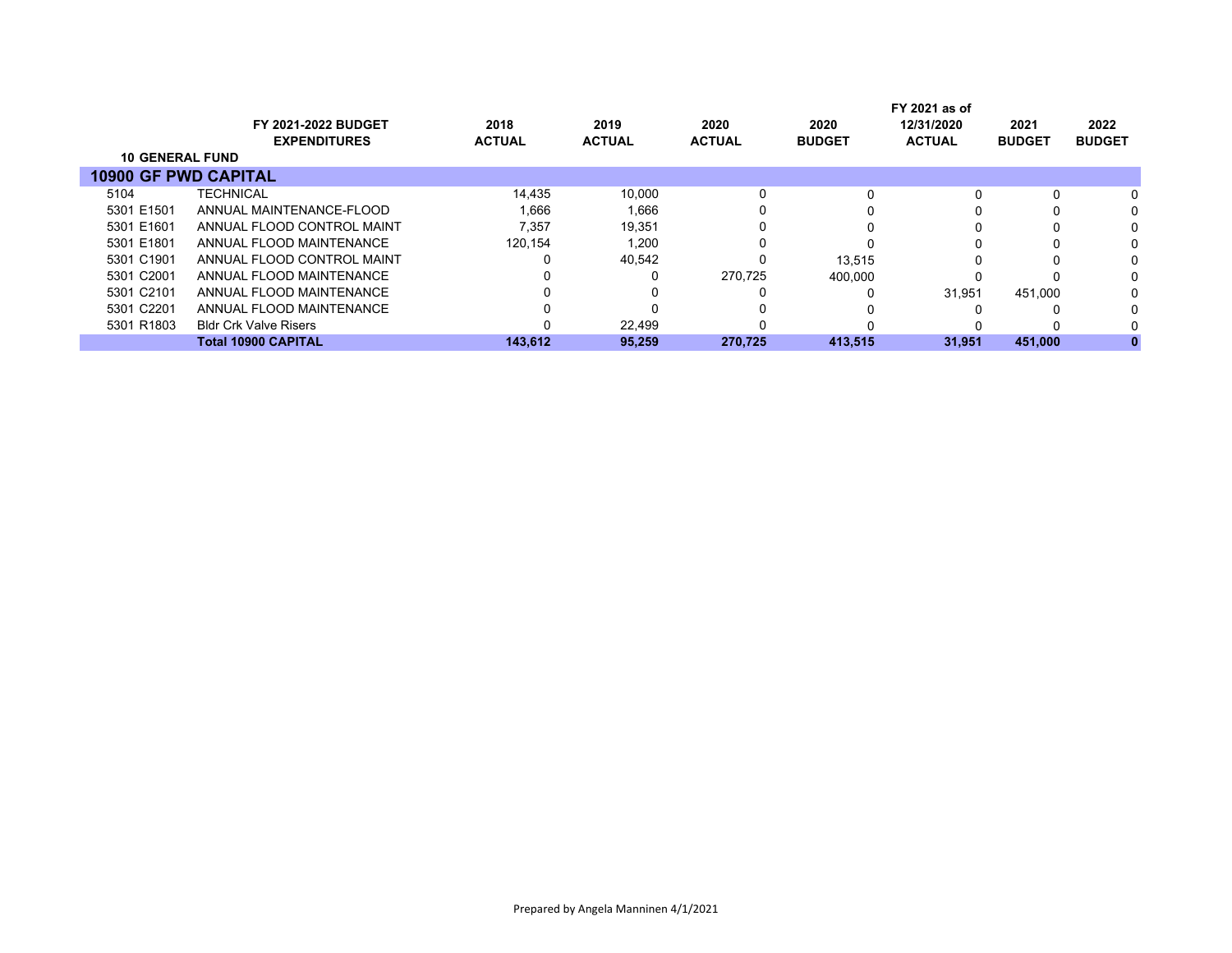|      |                                               |               |               |               |               | FY 2021 as of |               |               |
|------|-----------------------------------------------|---------------|---------------|---------------|---------------|---------------|---------------|---------------|
|      | FY 2021-2022 BUDGET                           | 2018          | 2019          | 2020          | 2020          | 12/31/2020    | 2021          | 2022          |
|      | <b>EXPENDITURES</b><br><b>10 GENERAL FUND</b> | <b>ACTUAL</b> | <b>ACTUAL</b> | <b>ACTUAL</b> | <b>BUDGET</b> | <b>ACTUAL</b> | <b>BUDGET</b> | <b>BUDGET</b> |
|      | <b>10700 GF RECREATION ADMINISTRATION</b>     |               |               |               |               |               |               |               |
| 5001 | <b>REGULAR</b>                                | 568,554       | 595,000       | 620,975       | 604,971       | 319,499       | 645,473       | 668,136       |
| 5002 | <b>TEMPORARY</b>                              | 91,818        | 103,013       | 135,864       | 140,586       | 76,842        | 161,158       | 165,590       |
| 5010 | <b>OVERTIME PERS</b>                          | $\Omega$      | 0             | 0             | 1,060         | 0             | 0             | O             |
| 5012 | <b>OVERTIME NON PERS</b>                      | $\Omega$      | 343           | $\mathbf 0$   | 1,500         | $\mathbf 0$   | 1,500         | 1,500         |
| 5018 | <b>COMPENSATED ABSENCES</b>                   | $\Omega$      | $\Omega$      | 0             | $\mathbf 0$   | $\mathbf 0$   | 0             | $\Omega$      |
| 5020 | <b>EMPLOYEES RETIREMENT</b>                   | 151,610       | 183,485       | 201,280       | 176,954       | 103,317       | 188,800       | 229,673       |
| 5022 | <b>SIIS PREMIUMS</b>                          | 14,329        | 11,669        | 15,109        | 15,400        | 4,390         | 15,990        | 16,148        |
| 5024 | <b>MEDICARE</b>                               | 7,080         | 8,246         | 8,708         | 9,306         | 4,514         | 11,718        | 12,111        |
| 5026 | <b>SOCIAL SECURITY</b>                        | 5,049         | 9,998         | 5,806         | 6,060         | 2,215         | 9,992         | 10,267        |
| 5028 | <b>GROUP HEALTH INSURANCE</b>                 | 81,938        | 104,400       | 81,939        | 100,800       | 61,200        | 105,600       | 110,400       |
| 5032 | OTHER EMPLOYEE BENEFITS                       | 1,455         | 2,235         | 2,564         | 2,500         | 1,465         | 2,500         | 2,500         |
| 5099 | Interfund Salary Reimbursement                | 0             | 0             | $-20,000$     | $-20,000$     | $-10,000$     | $-20,000$     | $-5,000$      |
| 5201 | <b>JANITORIAL SERVICES</b>                    | 294           | 0             | 0             | 0             | 0             | 0             | $\Omega$      |
| 5202 | MONITORING SECURITY SERVICES                  | 3,000         | 3,000         | 3,600         | 5,720         | 5,327         | 4,500         | 4,500         |
| 5203 | PEST CONTROL                                  | 1,609         | 1,671         | 2,220         | 4,416         | 860           | 4,416         | 4,416         |
| 5204 | <b>SOLID WASTES SERVICES</b>                  | 3,534         | 3,608         | 3,695         | 3,950         | 1,567         | 3,950         | 3,950         |
| 5301 | <b>MAINTENANCE FACILITIES</b>                 | 147,926       | 81,512        | 10,932        | 108,464       | 9,451         | 75,322        | 94,000        |
| 5302 | MAINTENANCE EQUIPMENT                         | 9,775         | 4,586         | 7,269         | 10,000        | 1,376         | 6,400         | 8,000         |
| 5303 | <b>MAINTENANCE VEHICLES</b>                   | 8,999         | 6,142         | 6,692         | 13,500        | 2,866         | 10,800        | 13,500        |
| 5304 | MAINTENANCE OFFICE EQUIPMENT                  | $\mathbf 0$   | 0             | $\mathbf 0$   | 500           | $\mathbf 0$   | 400           | $\Omega$      |
| 5305 | MAINTENANCE GROUNDS                           | 61,359        | 84,250        | 25,884        | 81,345        | 6,752         | 49,076        | 49,076        |
| 5403 | <b>VERF EXPENSE</b>                           | $\mathbf 0$   | 0             | 0             | 0             | 0             | 0             | $\Omega$      |
| 5502 | <b>COMMUNICATIONS</b>                         | 11,140        | 12,534        | 13,147        | 14,000        | 3,550         | 14,000        | 14,000        |
| 5506 | POSTAGE/SHIPPING                              | 1,341         | 538           | 236           | 477           | 105           | 477           | 477           |
| 5507 | <b>PRINTING</b>                               | 613           | 411           | 7,724         | 7,500         | 3,560         | 8,000         | 8,000         |
| 5508 | PUBS SUBS DUES FEES                           | 4,156         | 7,825         | 7,851         | 5,600         | 3,903         | 6,820         | 6,820         |
| 5509 | <b>TRAVEL &amp; TRAINING</b>                  | 5,719         | 10,322        | 16,465        | 5,488         | 2,100         | 5,000         | 5,000         |
| 5510 | SOFTWARE LICENSES                             | 0             | 0             | 10,764        | 0             | 3,681         | 0             | $\Omega$      |
| 5601 | <b>CHEMICALS</b>                              | 67            | $\Omega$      | $\Omega$      | $\Omega$      | $\Omega$      | $\mathbf 0$   | $\sqrt{ }$    |
| 5602 | <b>COURSE CLASS</b>                           | $\Omega$      | 25            | 661           | $\Omega$      | $\Omega$      | 0             | $\Omega$      |
| 5603 | <b>EQUIPMENT</b>                              | 81,310        | 140,618       | 57,249        | 183,983       | 7,140         | 90,000        | 100,000       |
| 5604 | <b>FUEL</b>                                   | 3,308         | 4,610         | 4,475         | 9,200         | 1,894         | 6,000         | 6,000         |
| 5605 | <b>GENERAL</b>                                | 1,828         | 2,575         | 3,156         | 2,625         | 877           | 2,625         | 2,625         |
| 5607 | <b>JANITORIAL</b>                             | 29,332        | 29,079        | 44,256        | 22,697        | 17,317        | 45,000        | 50,000        |
| 5609 | <b>NATURAL GAS</b>                            | 2,493         | 2,475         | 2,834         | 5,500         | 485           | 3,500         | 3,500         |
| 5610 | OFFICE SUPPLIES                               | 2,927         | 1,536         | 1,250         | 3,809         | 638           | 3,000         | 3,000         |
| 5611 | <b>OTHER SUPPLIES</b>                         | 50            | 0             | 27            | 0             | $\Omega$      | 0             |               |
| 5613 | UTILITY SERVICES (CITY PROVIDE                | 76,848        | 77,924        | 85,764        | 60,000        | 40,444        | 105,000       | 105,000       |
| 5614 | UNIFORM (ALLOWANCES BOOT)                     | 6,403         | 7,309         | 7,285         | 5,000         | 3,905         | 10,000        | 10,000        |
|      | <b>Total 10700 GF RECREATION ADMINISTR</b>    | 1,385,863     | 1,500,939     | 1,375,683     | 1,592,911     | 681,238       | 1,577,017     | 1,703,187     |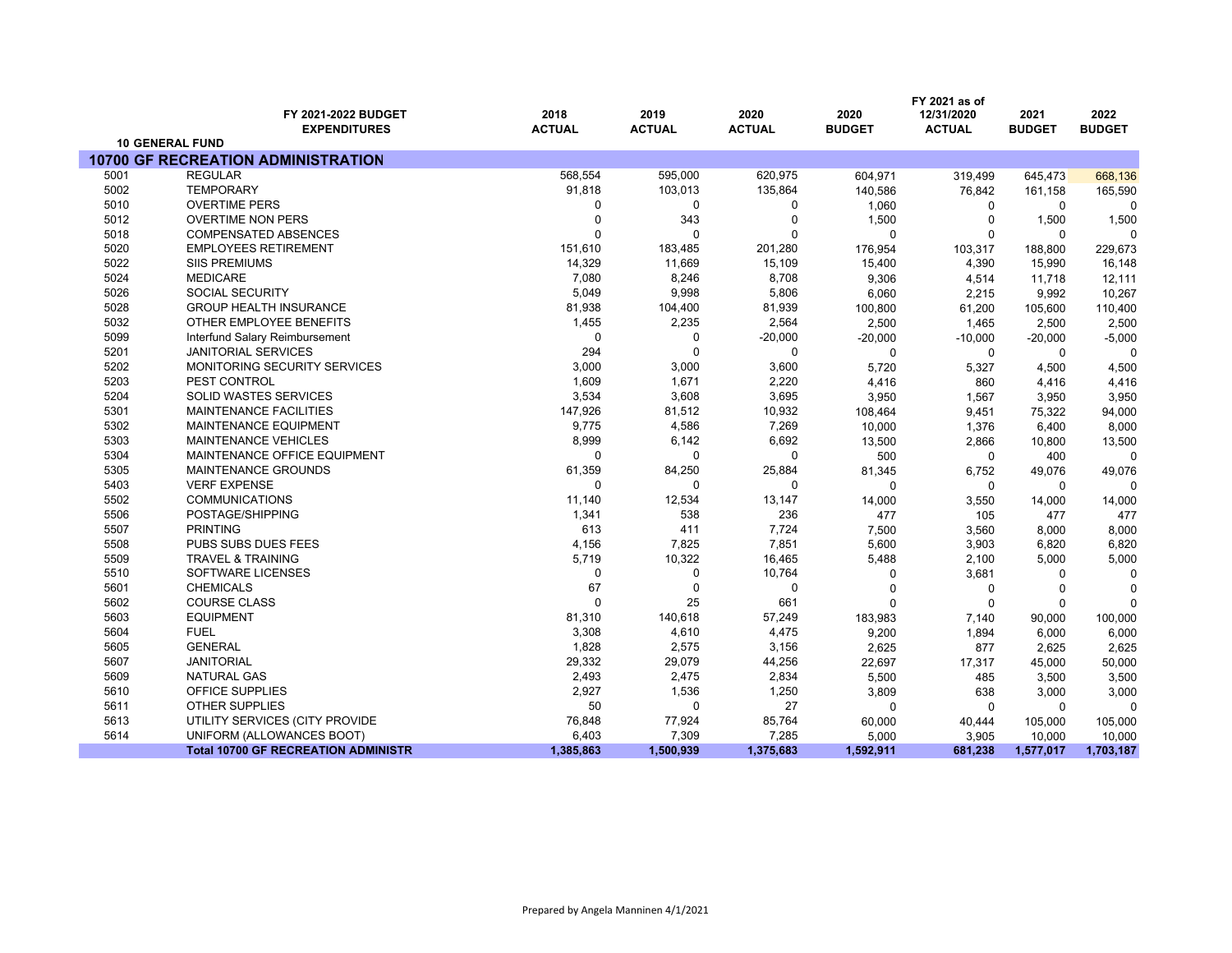|      |                                                   |                       |                       |                       |                       | FY 2021 as of               |                       |                       |
|------|---------------------------------------------------|-----------------------|-----------------------|-----------------------|-----------------------|-----------------------------|-----------------------|-----------------------|
|      | <b>FY 2021-2022 BUDGET</b><br><b>EXPENDITURES</b> | 2018<br><b>ACTUAL</b> | 2019<br><b>ACTUAL</b> | 2020<br><b>ACTUAL</b> | 2020<br><b>BUDGET</b> | 12/31/2020<br><b>ACTUAL</b> | 2021<br><b>BUDGET</b> | 2022<br><b>BUDGET</b> |
|      | <b>10 GENERAL FUND</b>                            |                       |                       |                       |                       |                             |                       |                       |
|      | <b>10710 GF SPECIAL CLASSES</b>                   |                       |                       |                       |                       |                             |                       |                       |
| 5002 | <b>TEMPORARY</b>                                  | 61,821                | 55,720                | 36,453                | 61,800                | 9,569                       | 40,000                | 43,320                |
| 5022 | <b>SIIS PREMIUMS</b>                              | 2,718                 | 1,625                 | 1,269                 | 2,450                 | 181                         | 1,424                 | 1,542                 |
| 5024 | <b>MEDICARE</b>                                   | 825                   | 847                   | 534                   | 858                   | 137                         | 580                   | 628                   |
| 5026 | SOCIAL SECURITY                                   | 3,492                 | 3,613                 | 2,284                 | 3,670                 | 584                         | 2,480                 | 2,686                 |
| 5102 | <b>PROFESSIONAL</b>                               | 300                   | 273                   | 602                   | 1,700                 |                             | 1,700                 | 1,700                 |
| 5201 | <b>JANITORIAL SERVICES</b>                        |                       |                       | C                     |                       |                             |                       | O                     |
| 5301 | <b>MAINTENANCE FACILITIES</b>                     | 134                   |                       | 0                     |                       |                             |                       |                       |
| 5501 | <b>INSURANCE</b>                                  | 1,232                 | 1,022                 | 2,380                 | 2,000                 | 0                           | 2,000                 | 2,000                 |
| 5508 | <b>PUBS SUBS DUES FEES</b>                        | 563                   | 438                   | 0                     | 700                   |                             | 700                   | 700                   |
| 5509 | <b>TRAVEL &amp; TRAINING</b>                      | 0                     |                       | 175                   | O                     | $-175$                      |                       | O                     |
| 5602 | <b>COURSE CLASS</b>                               | 652                   | 2,687                 | 495                   | 2,000                 | 50                          | 2,000                 | 2,000                 |
| 5603 | <b>EQUIPMENT</b>                                  |                       | 0                     | $\Omega$              | 650                   |                             | 650                   | 650                   |
| 5605 | <b>GENERAL</b>                                    |                       | 113                   | 0                     | 0                     |                             | 0                     |                       |
| 5610 | OFFICE SUPPLIES                                   | 101                   |                       | 157                   |                       |                             |                       |                       |
| 5611 | <b>OTHER SUPPLIES</b>                             |                       | 19                    | 0                     | 200                   |                             | 200                   | 200                   |
|      | <b>Total 10710 GF SPECIAL CLASSES</b>             | 71,836                | 66,357                | 44,349                | 76,028                | 10,345                      | 51,734                | 55,426                |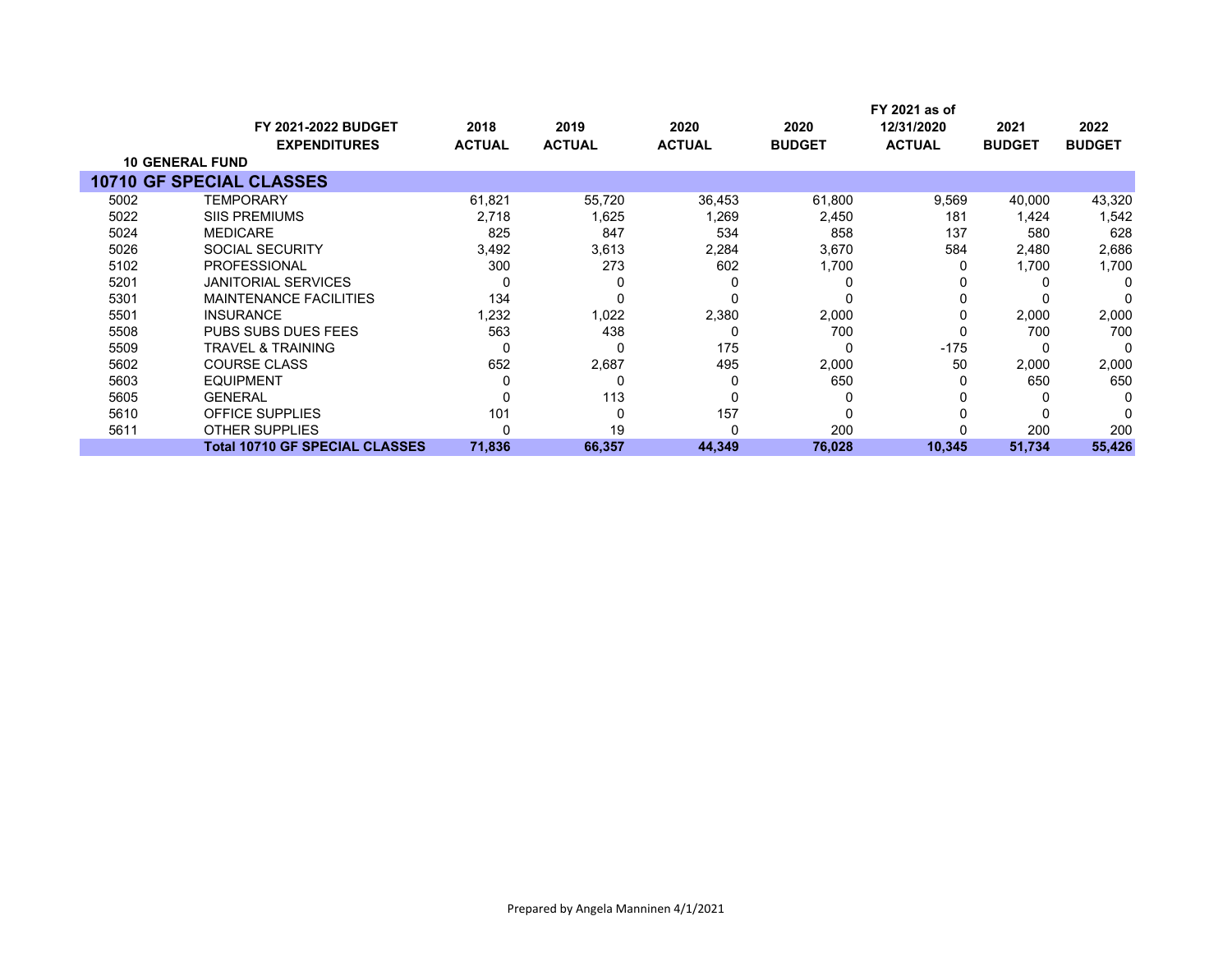|      | FY 2021 as of                   |               |               |               |               |               |               |               |
|------|---------------------------------|---------------|---------------|---------------|---------------|---------------|---------------|---------------|
|      | <b>FY 2021-2022 BUDGET</b>      | 2018          | 2019          | 2020          | 2020          | 12/31/2020    | 2021          | 2022          |
|      | <b>EXPENDITURES</b>             | <b>ACTUAL</b> | <b>ACTUAL</b> | <b>ACTUAL</b> | <b>BUDGET</b> | <b>ACTUAL</b> | <b>BUDGET</b> | <b>BUDGET</b> |
|      | <b>10 GENERAL FUND</b>          |               |               |               |               |               |               |               |
|      | <b>10712 GF TINY TOTS</b>       |               |               |               |               |               |               |               |
| 5002 | <b>TEMPORARY</b>                | 27.751        | 23.209        | 23,315        | 30,385        | 10,298        | 31,297        | 33,895        |
| 5022 | <b>SIIS PREMIUMS</b>            | 876           | 665           | 706           | 915           | 368           | 1,114         | 1,207         |
| 5024 | <b>MEDICARE</b>                 | 421           | 348           | 338           | 355           | 149           | 454           | 491           |
| 5026 | <b>SOCIAL SECURITY</b>          | 1,798         | 1,440         | 1,446         | 1,900         | 638           | 1,940         | 2,101         |
| 5201 | <b>JANITORIAL SERVICES</b>      | 110           |               |               | 0             | 0             |               | 0             |
| 5301 | <b>MAINTENANCE FACILITIES</b>   | 275           |               | 0             |               | 138           | 0             | 0             |
| 5509 | TRAVEL & TRAINING               | 0             | 95            | 15            | 200           | $\Omega$      | 200           | 200           |
| 5602 | <b>COURSE CLASS</b>             | 3,844         | 5,454         | 4,992         | 5,135         | 1.378         | 5,135         | 5,135         |
| 5605 | <b>GENERAL</b>                  | 808           | 402           | 147           | 750           | 0             | 750           | 750           |
| 5610 | OFFICE SUPPLIES                 | 79            | 142           | 362           | 0             | 60            | 0             | $\Omega$      |
|      | <b>Total 10712 GF TINY TOTS</b> | 35,960        | 31,756        | 31,320        | 39,640        | 13,029        | 40,890        | 43,779        |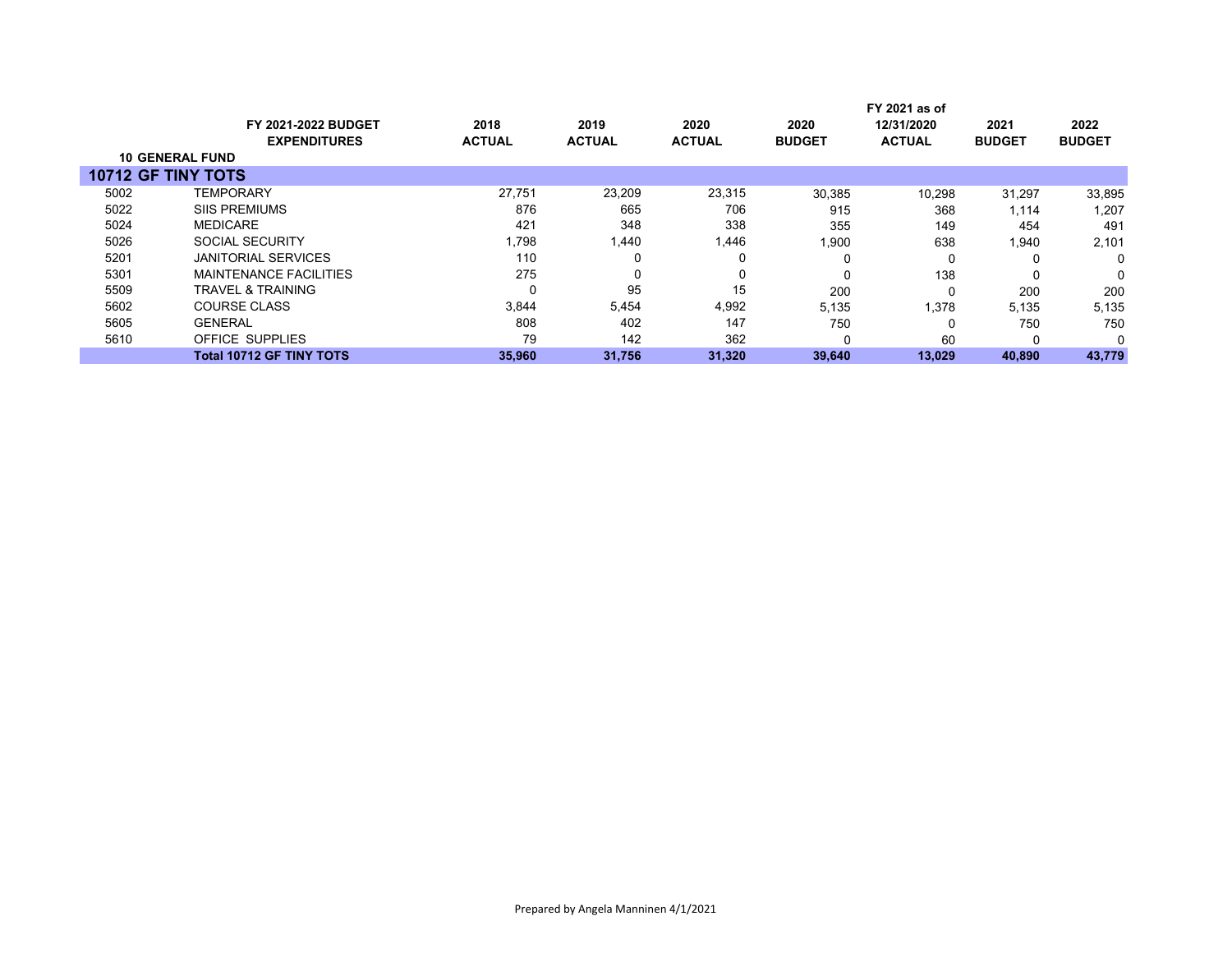|                        |                               | FY 2021 as of |               |               |               |               |               |               |
|------------------------|-------------------------------|---------------|---------------|---------------|---------------|---------------|---------------|---------------|
|                        | <b>FY 2021-2022 BUDGET</b>    | 2018          | 2019          | 2020          | 2020          | 12/31/2020    | 2021          | 2022          |
|                        | <b>EXPENDITURES</b>           | <b>ACTUAL</b> | <b>ACTUAL</b> | <b>ACTUAL</b> | <b>BUDGET</b> | <b>ACTUAL</b> | <b>BUDGET</b> | <b>BUDGET</b> |
| <b>10 GENERAL FUND</b> |                               |               |               |               |               |               |               |               |
| 10716 GF SAFEKEY       |                               |               |               |               |               |               |               |               |
| 5002                   | <b>TEMPORARY</b>              | 66,684        | 84,689        | 80,605        | 105,358       | 23,079        | 108,519       | 117,526       |
| 5012                   | <b>OVERTIME NON PERS</b>      | 0             | 128           | 17            | C             | 0             | 0             | 0             |
| 5020                   | <b>EMPLOYEES RETIREMENT</b>   | 4,488         | 11,320        | 9,294         | 11,000        | 2,614         | 13,000        | 13,000        |
| 5022                   | <b>SIIS PREMIUMS</b>          | 2,918         | 2,559         | 2,739         | 3,200         | 1,110         | 3,863         | 4,184         |
| 5024                   | <b>MEDICARE</b>               | 874           | 1,299         | 1,193         | 1,288         | 335           | 1,574         | 1,704         |
| 5026                   | <b>SOCIAL SECURITY</b>        | 2,747         | 4,183         | 3,727         | 5,508         | 877           | 6,728         | 7,287         |
| 5502                   | <b>COMMUNICATIONS</b>         | 1,282         | 1,530         | 1,207         | 1,320         | 564           | 1,320         | 1,320         |
| 5509                   | TRAVEL & TRAINING             | 120           | 276           | 34            | 564           | 0             | 946           | 946           |
| 5602                   | COURSE CLASS                  | 5,909         | 5,739         | 5,429         | 7,630         | 253           | 7,630         | 7,630         |
| 5603                   | EQUIPMENT                     | 998           | 77            | 282           | 1,382         | 0             | 1,000         | 1,000         |
| 5605                   | <b>GENERAL</b>                | 8             | 59            | 2             | $\Omega$      | 0             | $\Omega$      | 0             |
| 5607                   | <b>JANITORIAL</b>             | 0             | 26            | 0             | $\Omega$      | 0             | $\Omega$      | 0             |
| 5610                   | <b>OFFICE SUPPLIES</b>        | 287           | 223           | 666           | 1,813         | 0             | 1,813         | 1,813         |
|                        | <b>Total 10716 GF SAFEKEY</b> | 86,314        | 112,107       | 105.195       | 139,063       | 28,832        | 146,393       | 156,410       |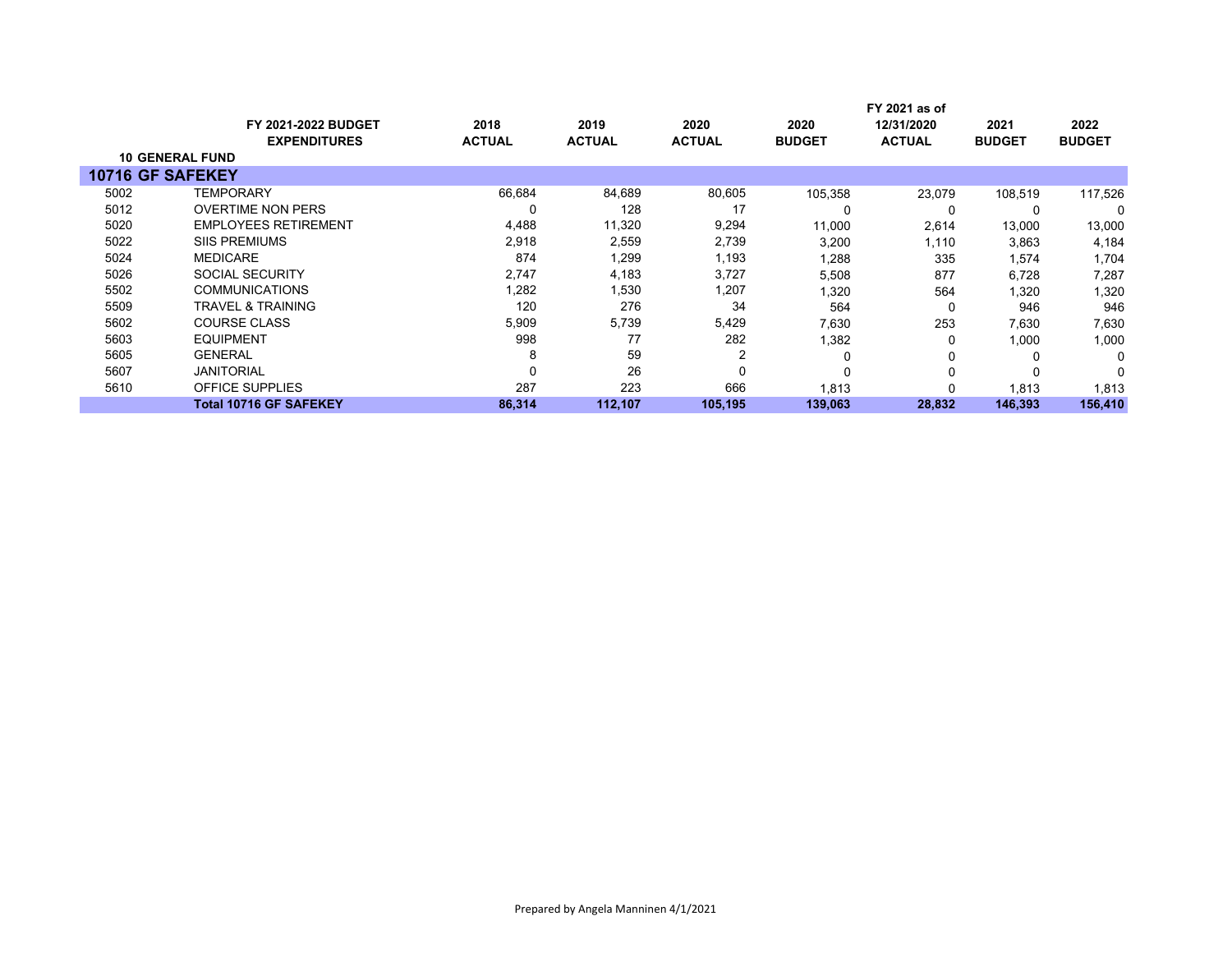|                        |                                                   |                       | FY 2021 as of         |                       |                       |                             |                       |                       |  |  |
|------------------------|---------------------------------------------------|-----------------------|-----------------------|-----------------------|-----------------------|-----------------------------|-----------------------|-----------------------|--|--|
|                        | <b>FY 2021-2022 BUDGET</b><br><b>EXPENDITURES</b> | 2018<br><b>ACTUAL</b> | 2019<br><b>ACTUAL</b> | 2020<br><b>ACTUAL</b> | 2020<br><b>BUDGET</b> | 12/31/2020<br><b>ACTUAL</b> | 2021<br><b>BUDGET</b> | 2022<br><b>BUDGET</b> |  |  |
| <b>10 GENERAL FUND</b> |                                                   |                       |                       |                       |                       |                             |                       |                       |  |  |
|                        | <b>10718 GF FITNESS CENTER</b>                    |                       |                       |                       |                       |                             |                       |                       |  |  |
| 5002                   | TEMPORARY                                         | 46,707                | 44,435                | 41,651                | 57.196                | 24.620                      | 50,000                | 54,150                |  |  |
| 5020                   | <b>EMPLOYEES RETIREMENT</b>                       | 4,857                 | 4.175                 | 5,004                 | 6,406                 | 3,061                       | 6,500                 | 7,865                 |  |  |
| 5022                   | <b>SIIS PREMIUMS</b>                              | 1,834                 | 1,307                 | 1,287                 | 2,080                 | 876                         | 2,415                 | 2,615                 |  |  |
| 5024                   | <b>MEDICARE</b>                                   | 638                   | 677                   | 611                   | 830                   | 355                         | 725                   | 785                   |  |  |
| 5026                   | <b>SOCIAL SECURITY</b>                            | 1,643                 | 1,971                 | 1,549                 | 2,262                 | 870                         | 3,100                 | 3,357                 |  |  |
| 5301                   | <b>MAINTENANCE FACILITIES</b>                     |                       | 563                   |                       | 500                   | 0                           | 400                   | 400                   |  |  |
| 5302                   | <b>MAINTENANCE EQUIPMENT</b>                      | 2,957                 | 1,248                 | 2,858                 | 4,000                 | 863                         | 3,200                 | 3,200                 |  |  |
| 5502                   | <b>COMMUNICATIONS</b>                             |                       | 0                     |                       | 400                   | 235                         | 400                   | 400                   |  |  |
| 5509                   | TRAVEL & TRAINING                                 | 580                   | 200                   | 50                    | 580                   | 0                           | 580                   | 580                   |  |  |
| 5602                   | <b>COURSE CLASS</b>                               |                       | 2,470                 | 341                   | 6,963                 | 310                         | 6,963                 | 6,963                 |  |  |
| 5603                   | EQUIPMENT                                         | 7,258                 | 0                     | $\Omega$              |                       | 111                         | O                     | 0                     |  |  |
| 5607                   | <b>JANITORIAL</b>                                 | 108                   | 551                   | 163                   | 1,000                 | 0                           | 1,000                 | 1,000                 |  |  |
| 5610                   | <b>OFFICE SUPPLIES</b>                            | 374                   | 308                   | 174                   | 800                   | 294                         | 800                   | 800                   |  |  |
|                        | <b>Total 10718 GF FITNESS CENTER</b>              | 66,955                | 57,903                | 53,688                | 83,017                | 31,596                      | 76,083                | 82,116                |  |  |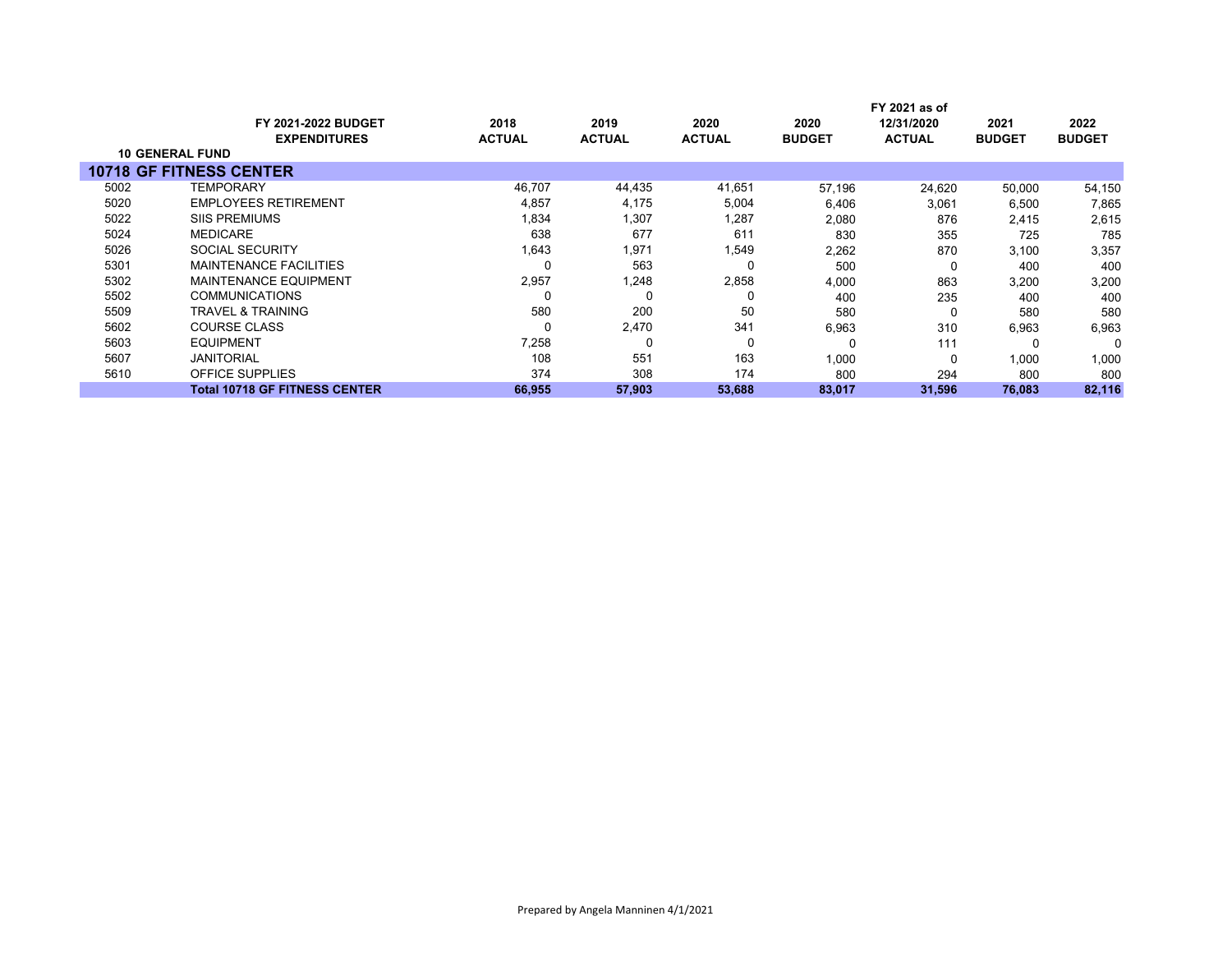|      |                                    |               |               |               |               | FY 2021 as of |               |               |
|------|------------------------------------|---------------|---------------|---------------|---------------|---------------|---------------|---------------|
|      | <b>FY 2021-2022 BUDGET</b>         | 2018          | 2019          | 2020          | 2020          | 12/31/2020    | 2021          | 2022          |
|      | <b>EXPENDITURES</b>                | <b>ACTUAL</b> | <b>ACTUAL</b> | <b>ACTUAL</b> | <b>BUDGET</b> | <b>ACTUAL</b> | <b>BUDGET</b> | <b>BUDGET</b> |
|      | <b>10 GENERAL FUND</b>             |               |               |               |               |               |               |               |
|      | <b>10720 GF ADULT SPORTS</b>       |               |               |               |               |               |               |               |
| 5002 | <b>TEMPORARY</b>                   | 3,914         | 3,035         | 4.574         | 5.150         | 513           | 5,305         | 5,745         |
| 5022 | <b>SIIS PREMIUMS</b>               | 152           | 140           | 214           | 215           | 27            | 284           | 308           |
| 5024 | <b>MEDICARE</b>                    | 52            | 48            | 67            | 73            |               | 77            | 83            |
| 5026 | <b>SOCIAL SECURITY</b>             | 221           | 206           | 288           | 310           | 32            | 329           | 356           |
| 5302 | <b>MAINTENANCE EQUIPMENT</b>       | 295           | 111           | 381           | 300           | 15            | 240           | 240           |
| 5508 | PUBS SUBS DUES FEES                | 1.130         | 748           | 170           | 1.160         | 0             | 1.160         | 1,160         |
| 5601 | <b>CHEMICALS</b>                   |               | 10            | 265           | 300           | 271           | 300           | 300           |
| 5605 | <b>GENERAL</b>                     | 1,164         | 1,076         | 780           | 1,168         | 60            | 1,168         | .168          |
|      | <b>Total 10720 GF ADULT SPORTS</b> | 6,927         | 5.375         | 6.739         | 8.676         | 926           | 8,863         | 9,361         |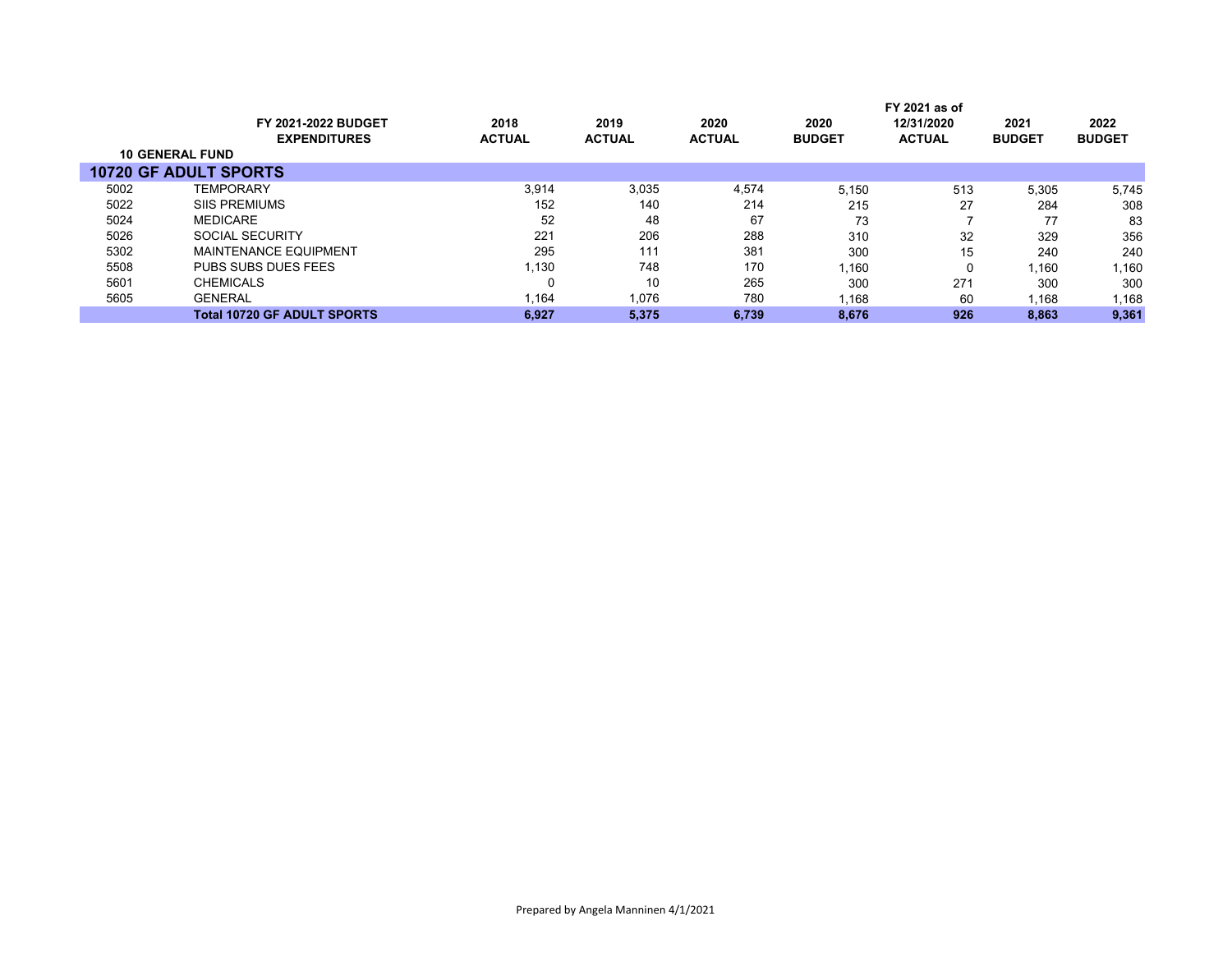|      |                              |               |               |               |               | FY 2021 as of |               |               |
|------|------------------------------|---------------|---------------|---------------|---------------|---------------|---------------|---------------|
|      | <b>FY 2021-2022 BUDGET</b>   | 2018          | 2019          | 2020          | 2020          | 12/31/2020    | 2021          | 2022          |
|      | <b>EXPENDITURES</b>          | <b>ACTUAL</b> | <b>ACTUAL</b> | <b>ACTUAL</b> | <b>BUDGET</b> | <b>ACTUAL</b> | <b>BUDGET</b> | <b>BUDGET</b> |
|      | <b>10 GENERAL FUND</b>       |               |               |               |               |               |               |               |
|      | <b>10722 GF YOUTH SPORTS</b> |               |               |               |               |               |               |               |
| 5002 | TEMPORARY                    | 25,332        | 24,878        | 23,310        | 36,702        | 12,451        | 30,000        | 32,490        |
| 5022 | <b>SIIS PREMIUMS</b>         | 1,122         | 1,042         | 1,093         | ,290          | 674           | 1.608         | 1.741         |
| 5024 | <b>MEDICARE</b>              | 357           | 366           | 343           | 372           | 181           | 435           | 471           |
| 5026 | SOCIAL SECURITY              | 1,518         | 1,563         | 1,465         | 1,589         | 772           | 1,860         | 2,014         |
| 5302 | <b>MAINTENANCE EQUIPMENT</b> | 211           | 62            | 0             | 200           | 0             | 160           | 160           |
| 5305 | MAINTENANCE GROUNDS          | 229           | 66            | 0             | 241           | 0             | 193           | 193           |
| 5502 | <b>COMMUNICATIONS</b>        | $\Omega$      | 20            | 0             | 100           | 0             | 100           | $\Omega$      |
| 5509 | TRAVEL & TRAINING            | $\Omega$      | 419           | 1,004         | 500           | 280           | 500           | 500           |
| 5602 | <b>COURSE CLASS</b>          | 2,915         | 5,771         | 4,315         | 5,130         | 588           | 5,130         | 5,230         |
| 5603 | <b>EQUIPMENT</b>             | 4,358         | 2,434         | 2,603         | 3,000         | 0             | 3,000         | 3,000         |
| 5605 | <b>GENERAL</b>               |               |               | 510           |               | 0             |               | $\Omega$      |
|      | Total 10722 GF YOUTH SPORTS  | 36,043        | 36,622        | 34,642        | 49,124        | 14,945        | 42,986        | 45,800        |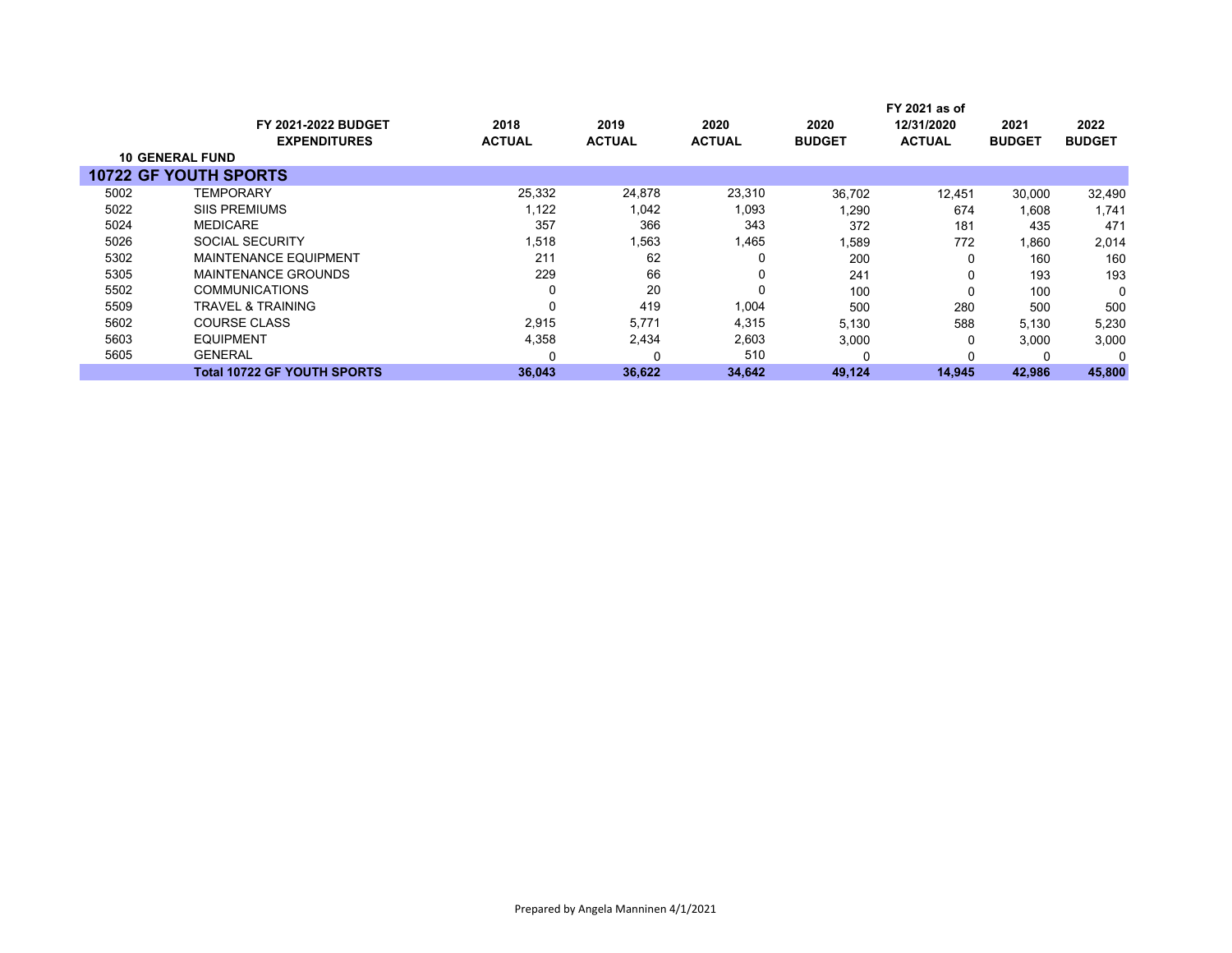|      |                                               |               |               |               |               | FY 2021 as of |               |               |
|------|-----------------------------------------------|---------------|---------------|---------------|---------------|---------------|---------------|---------------|
|      | <b>FY 2021-2022 BUDGET</b>                    | 2018          | 2019          | 2020          | 2020          | 12/31/2020    | 2021          | 2022          |
|      | <b>EXPENDITURES</b><br><b>10 GENERAL FUND</b> | <b>ACTUAL</b> | <b>ACTUAL</b> | <b>ACTUAL</b> | <b>BUDGET</b> | <b>ACTUAL</b> | <b>BUDGET</b> | <b>BUDGET</b> |
|      |                                               |               |               |               |               |               |               |               |
|      | <b>10724 GF YOUTH CENTER</b>                  |               |               |               |               |               |               |               |
| 5002 | <b>TEMPORARY</b>                              | 45,858        | 45,420        | 38,680        | 47,372        | 4,293         | 48,793        | 52,843        |
| 5020 | <b>EMPLOYEES RETIREMENT</b>                   | 7,644         | 8,950         | 8,945         | 7,802         | 1,256         | 9,100         | 9,100         |
| 5022 | <b>SIIS PREMIUMS</b>                          | 1,294         | 1,345         | 1,192         | 1,430         | 153           | 2,615         | 2,832         |
| 5024 | <b>MEDICARE</b>                               | 621           | 695           | 568           | 638           | 62            | 708           | 766           |
| 5026 | <b>SOCIAL SECURITY</b>                        | 963           | 992           | 529           | 1,103         | O             | 3,025         | 3,276         |
| 5301 | <b>MAINTENANCE FACILITIES</b>                 | 83            | 0             | 0             | 800           |               | 640           | 640           |
| 5302 | <b>MAINTENANCE EQUIPMENT</b>                  | 78            | 0             | 0             | 300           | O             | 240           | 240           |
| 5502 | <b>COMMUNICATIONS</b>                         | 0             | 0             | 0             | 1,000         | 235           | 1,000         | 1,000         |
| 5509 | <b>TRAVEL &amp; TRAINING</b>                  | 92            | 37            | 0             | 220           | O             | 198           | 198           |
| 5602 | <b>COURSE CLASS</b>                           | 1,255         | 1,057         | 1,104         | 700           |               | 700           | 700           |
| 5603 | <b>EQUIPMENT</b>                              | 178           | 0             | 500           | 432           | 0             | 432           | 432           |
| 5605 | <b>GENERAL</b>                                | 2,193         | 2,535         | 621           | 2,200         | 0             | 2,200         | 2,200         |
| 5607 | <b>JANITORIAL</b>                             | 8             | 0             | 0             | 0             |               |               | 0             |
| 5610 | <b>OFFICE SUPPLIES</b>                        | 648           | 329           | 153           | 500           |               | 500           | 500           |
|      | <b>Total 10724 GF YOUTH CENTER</b>            | 60,915        | 61,360        | 52,292        | 64,497        | 6,000         | 70,151        | 74,728        |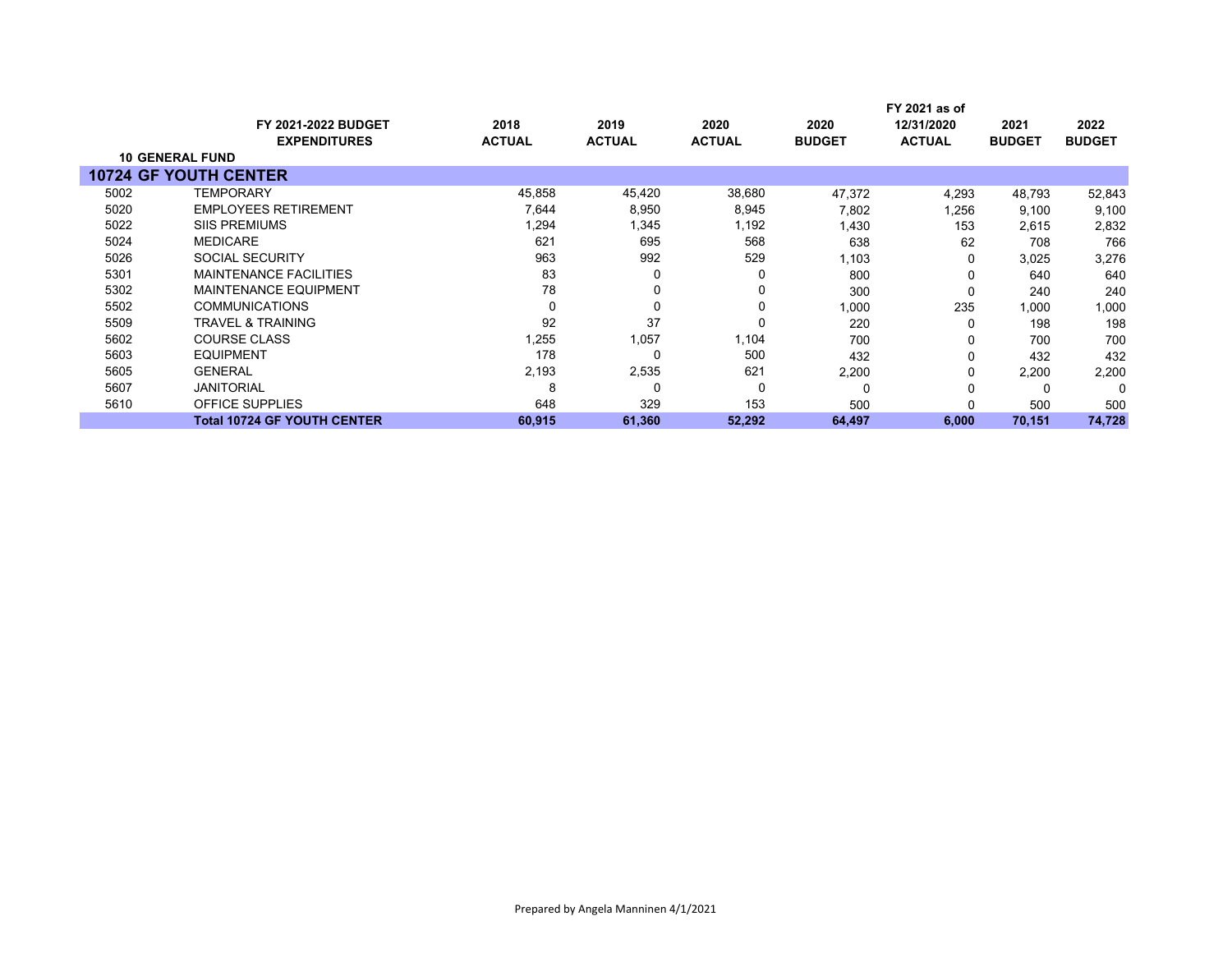|                            |                                  |               |               |               |               | FY 2021 as of |               |               |
|----------------------------|----------------------------------|---------------|---------------|---------------|---------------|---------------|---------------|---------------|
|                            | <b>FY 2021-2022 BUDGET</b>       | 2018          | 2019          | 2020          | 2020          | 12/31/2020    | 2021          | 2022          |
|                            | <b>EXPENDITURES</b>              | <b>ACTUAL</b> | <b>ACTUAL</b> | <b>ACTUAL</b> | <b>BUDGET</b> | <b>ACTUAL</b> | <b>BUDGET</b> | <b>BUDGET</b> |
| <b>10 GENERAL FUND</b>     |                                  |               |               |               |               |               |               |               |
| <b>10726 GF ART CENTER</b> |                                  |               |               |               |               |               |               |               |
| 5002                       | <b>TEMPORARY</b>                 | 36,717        | 39,544        | 13,265        | 39,140        | 1,816         | 18,314        | 19,834        |
| 5020                       | <b>EMPLOYEES RETIREMENT</b>      | 7,214         | 8,570         | 1,332         | 8,270         | 14            | 730           | 730           |
| 5022                       | <b>SIIS PREMIUMS</b>             | 1,049         | 1,147         | 415           | 1,325         | 65            | 652           | 706           |
| 5024                       | <b>MEDICARE</b>                  | 504           | 596           | 198           | 544           | 26            | 585           | 585           |
| 5026                       | SOCIAL SECURITY                  | 480           | 506           | 551           | 450           | 110           | 1,135         | 1,230         |
| 5301                       | <b>MAINTENANCE FACILITIES</b>    | 3,168         | 507           |               | 2,201         | 0             | 1,761         | 1,761         |
| 5302                       | <b>MAINTENANCE EQUIPMENT</b>     | 450           | 0             |               | 1,000         | 0             | 800           | 800           |
| 5502                       | <b>COMMUNICATIONS</b>            |               | 0             |               | $\Omega$      | 235           | 0             | 0             |
| 5509                       | <b>TRAVEL &amp; TRAINING</b>     |               | 0             |               | 600           | 0             | 540           | 540           |
| 5602                       | <b>COURSE CLASS</b>              | 976           | 2,114         | 1,322         | 3,500         | 0             | 3,500         | 3,500         |
| 5603                       | <b>EQUIPMENT</b>                 |               | 133           |               | $\Omega$      | 0             |               | $\Omega$      |
| 5610                       | OFFICE SUPPLIES                  | 85            | 4             |               | 500           |               | 500           | 500           |
|                            | <b>Total 10726 GF ART CENTER</b> | 50,643        | 53,120        | 17,084        | 57,530        | 2,267         | 28,517        | 30,185        |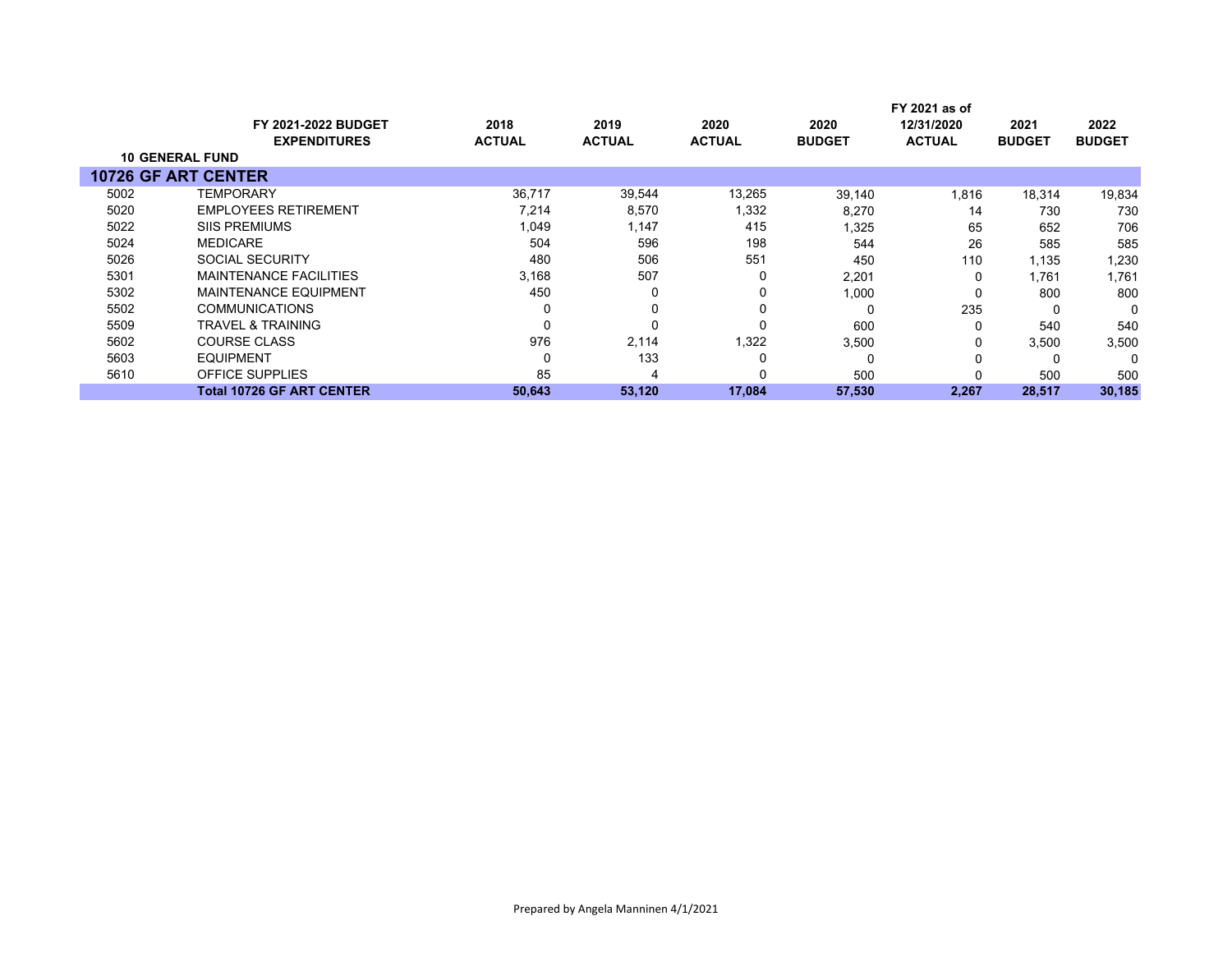|                        |                                            |               |               |               | FY 2021 as of |               |               |               |
|------------------------|--------------------------------------------|---------------|---------------|---------------|---------------|---------------|---------------|---------------|
|                        | FY 2021-2022 BUDGET                        | 2018          | 2019          | 2020          | 2020          | 12/31/2020    | 2021          | 2022          |
|                        | <b>EXPENDITURES</b>                        | <b>ACTUAL</b> | <b>ACTUAL</b> | <b>ACTUAL</b> | <b>BUDGET</b> | <b>ACTUAL</b> | <b>BUDGET</b> | <b>BUDGET</b> |
| <b>10 GENERAL FUND</b> |                                            |               |               |               |               |               |               |               |
|                        | <b>10728 GF BOOTLEG CANYON TRAIL</b>       |               |               |               |               |               |               |               |
| 5002                   | <b>TEMPORARY</b>                           | 783           | 445           | 527           | 4.635         | 564           | 2.000         | 2,166         |
| 5022                   | <b>SIIS PREMIUMS</b>                       | 24            | 12            | 16            | 130           | 20            |               | 77            |
| 5024                   | <b>MEDICARE</b>                            | 11            |               | 8             | 65            | 8             | 29            | 31            |
| 5026                   | SOCIAL SECURITY                            | 49            | 28            | 33            | 279           | 35            | 124           | 134           |
| 5301                   | MAINTENANCE FACILITIES                     | 0             |               | 0             | 1,500         | 0             | 1,200         | 1,200         |
| 5605                   | <b>GENERAL</b>                             | 2.183         | 520           | 0             | 15,000        | 0             | 2.000         | 2,000         |
| 5607                   | <b>JANITORIAL</b>                          | 987           | 1,461         | 370           | 1,000         | 0             | 1,000         | 1,000         |
|                        | <b>Total 10728 GF BOOTLEG CANYON TRAIL</b> | 4.037         | 2.472         | 954           | 22.609        | 628           | 6.424         | 6,609         |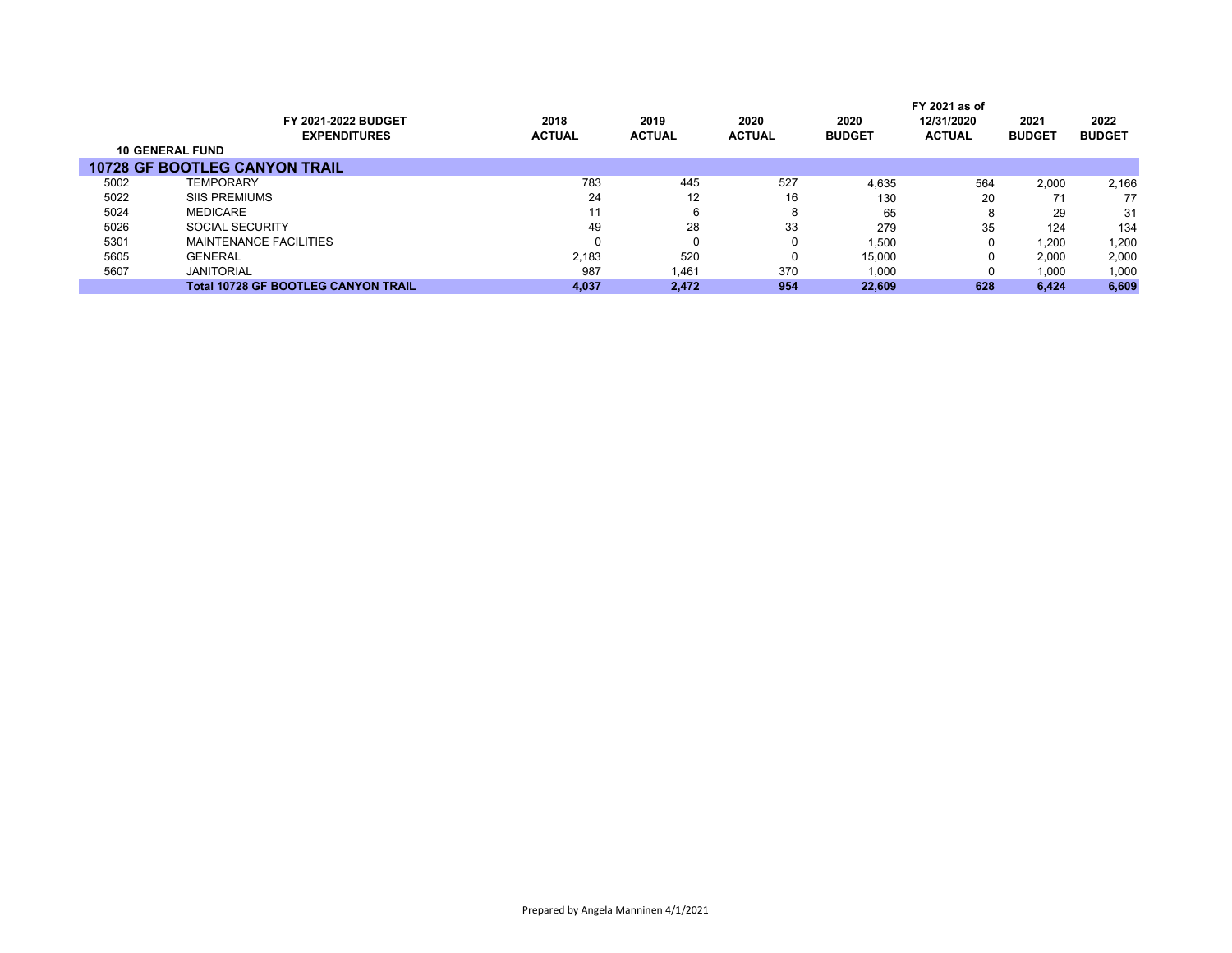|      |                                            |                       |                       |                       |                       | FY 2021 as of               |                       |                       |
|------|--------------------------------------------|-----------------------|-----------------------|-----------------------|-----------------------|-----------------------------|-----------------------|-----------------------|
|      | FY 2021-2022 BUDGET<br><b>EXPENDITURES</b> | 2018<br><b>ACTUAL</b> | 2019<br><b>ACTUAL</b> | 2020<br><b>ACTUAL</b> | 2020<br><b>BUDGET</b> | 12/31/2020<br><b>ACTUAL</b> | 2021<br><b>BUDGET</b> | 2022<br><b>BUDGET</b> |
|      | <b>10 GENERAL FUND</b>                     |                       |                       |                       |                       |                             |                       |                       |
|      | 10740 GF SWIMMING POOL                     |                       |                       |                       |                       |                             |                       |                       |
| 5001 | <b>REGULAR</b>                             | 55,251                | 61,398                | 66,324                | 61,391                | 33,942                      | 71,600                | 73,569                |
| 5002 | <b>TEMPORARY</b>                           | 187,153               | 179,511               | 145,357               | 221,450               | 78,790                      | 228,094               | 247,026               |
| 5012 | <b>OVERTIME NON PERS</b>                   | 283                   | 3,433                 | 1,063                 | 1,060                 | 405                         | 1,060                 | 1,060                 |
| 5018 | <b>COMPENSATED ABSENCES</b>                | ∩                     | 0                     | $\Omega$              | 0                     | 0                           | $\mathbf{0}$          | $\Omega$              |
| 5020 | <b>EMPLOYEES RETIREMENT</b>                | 22,805                | 27,038                | 25,981                | 17,957                | 14,618                      | 28,717                | 32,760                |
| 5022 | <b>SIIS PREMIUMS</b>                       | 10,619                | 8,898                 | 7,887                 | 11,500                | 3,915                       | 12,756                | 13,670                |
| 5024 | <b>MEDICARE</b>                            | 3,251                 | 3,760                 | 3,136                 | 3,998                 | 1,640                       | 4,361                 | 4,664                 |
| 5026 | <b>SOCIAL SECURITY</b>                     | 9,045                 | 10,558                | 7,831                 | 13,330                | 3,891                       | 14,142                | 15,316                |
| 5028 | <b>GROUP HEALTH INSURANCE</b>              | 9,500                 | 13,050                | 10,500                | 12,600                | 7,650                       | 13,200                | 13,800                |
| 5032 | OTHER EMPLOYEE BENEFITS                    | 330                   | 256                   | 372                   | 900                   | 222                         | 900                   | 900                   |
| 5103 | OTHER PROFESSIONAL SERVICES                | 1,080                 | 1,573                 | 715                   | 3,180                 | 0                           | 3,180                 | 3,180                 |
| 5104 | <b>TECHNICAL</b>                           | 200                   | 0                     | 0                     | 19,200                | 0                           | 19,200                | 16,900                |
| 5202 | <b>MONITORING SECURITY SERVICES</b>        | 600                   | 600                   | 600                   | 0                     | 300                         | $\Omega$              | 1,050                 |
| 5203 | PEST CONTROL                               | 231                   | 252                   | 1,522                 | 0                     | 805                         | 1,850                 | 2,000                 |
| 5301 | <b>MAINTENANCE FACILITIES</b>              | 12,727                | 18,791                | 11,621                | 70,448                | 10,926                      | 52,478                | 53,478                |
| 5302 | <b>MAINTENANCE EQUIPMENT</b>               | 17,665                | 5,354                 | 7,563                 | 20,790                | 2,209                       | 16,632                | 20,000                |
| 5303 | <b>MAINTENANCE VEHICLES</b>                | 5,355                 | 5,672                 | 314                   | 0                     | 26                          | 3,140                 | 4,000                 |
| 5502 | <b>COMMUNICATIONS</b>                      | 5,355                 | 5,672                 | 5,379                 | 3,925                 | 1,526                       | 5,000                 | 5,500                 |
| 5503 | ADVERTISING MARKETING                      | 20                    | 537                   | $\mathbf 0$           | 1,200                 | $\Omega$                    | 1,200                 | 1,200                 |
| 5507 | <b>PRINTING</b>                            | 51                    | 339                   | 3,715                 | 4,000                 | 1,814                       | 4,000                 | 4,000                 |
| 5508 | PUBS SUBS DUES FEES                        | 3,478                 | 3,526                 | 3,377                 | 3,345                 | 3,154                       | 4,045                 | 4,045                 |
| 5509 | <b>TRAVEL &amp; TRAINING</b>               | 433                   | 1,845                 | 1,438                 | 1,542                 | 0                           | 2,198                 | 2,198                 |
| 5601 | <b>CHEMICALS</b>                           | 20,871                | 12,350                | 24,287                | 24,022                | 10,294                      | 27,022                | 27,022                |
| 5602 | COURSE CLASS                               | 358                   | 439                   | 396                   | 1,250                 | 83                          | 1,250                 | 1,350                 |
| 5603 | <b>EQUIPMENT</b>                           | 37,594                | 30,621                | 22,700                | 47,947                | 16,293                      | 40,000                | 40,000                |
| 5605 | <b>GENERAL</b>                             | 1,665                 | 1,490                 | 1,207                 | 2,183                 | 345                         | 2,183                 | 2,183                 |
| 5607 | <b>JANITORIAL</b>                          | 525                   | 24                    | $\Omega$              | 1,900                 | $\mathbf{0}$                | 1,000                 | 1,000                 |
| 5609 | <b>NATURAL GAS</b>                         | 36,892                | 25,694                | 24,255                | 34,450                | 6,773                       | 34,450                | 34,450                |
| 5610 | OFFICE SUPPLIES                            | 720                   | 1,337                 | 488                   | 2,500                 | 218                         | 2,500                 | 2,500                 |
| 5611 | <b>OTHER SUPPLIES</b>                      | 10                    | 41                    | 24                    | 250                   | 14                          | 250                   | 250                   |
| 5613 | UTILITY SERVICES (CITY PROVIDE             | 888                   | $\mathbf 0$           | 638                   | 0                     | 0                           | $\Omega$              | $\Omega$              |
| 5614 | UNIFORM (ALLOWANCES BOOT)                  | $\Omega$              | 2,755                 | 1,834                 | 4,550                 | 0                           | 3,850                 | 3,000                 |
|      | <b>Total 10740 GF SWIMMING POOL</b>        | 444.957               | 426,814               | 380,525               | 590,868               | 199,854                     | 600,258               | 632,071               |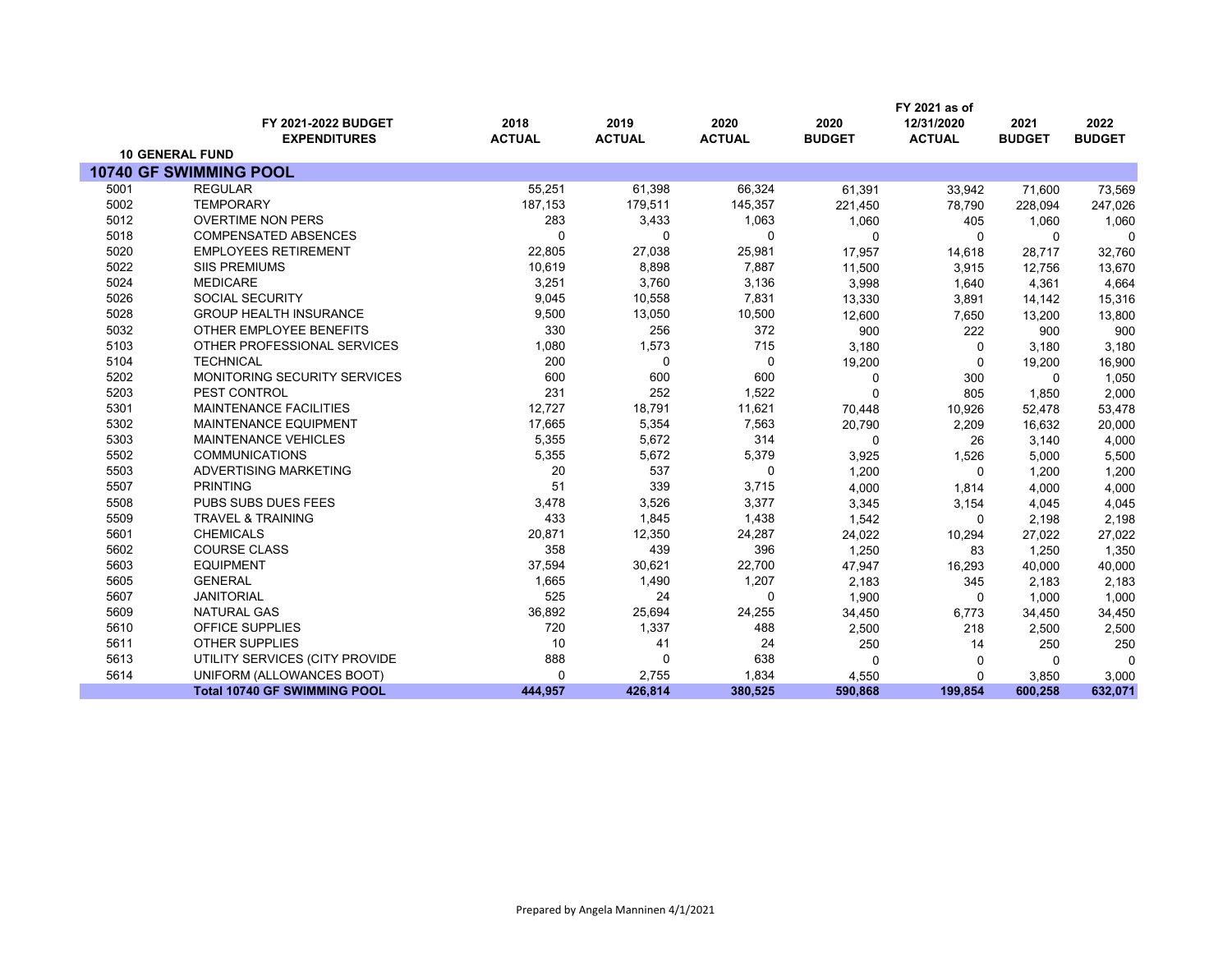## **Boulder Creek Golf Course Operations**

|      |                                                                                   | 2018          | 2019          | 2020          | 2020                | FY 2021 as of<br>12/31/2020 | 2021               | 2022                |
|------|-----------------------------------------------------------------------------------|---------------|---------------|---------------|---------------------|-----------------------------|--------------------|---------------------|
|      |                                                                                   | <b>ACTUAL</b> | <b>ACTUAL</b> | <b>ACTUAL</b> | <b>BUDGET</b>       | <b>ACTUAL</b>               | <b>BUDGET</b>      | <b>BUDGET</b>       |
|      | <b>49047 BCGC INTEREST INCOME</b>                                                 |               |               |               |                     |                             |                    |                     |
| 4712 | <b>INTEREST INCOME</b>                                                            | 0             | 0             | 175           | $\mathbf 0$         | 243                         | 0                  | $\mathbf 0$         |
| 4713 | FAIR MARKET VALUE ADJUSTMENT                                                      | 0             | 0             | 102           | 0                   | $-69$                       | 0                  | 0                   |
|      | <b>Total BCGC INTEREST INCOME</b>                                                 | $\mathbf{0}$  | $\mathbf{0}$  | 277           | $\bf{0}$            | 174                         | $\bf{0}$           | $\mathbf{0}$        |
|      |                                                                                   |               |               |               |                     |                             |                    |                     |
| 4480 | <b>10044 BOULDER CREEK CHARGE FOR SERVICES</b><br><b>BOULDER CREEK GREEN FEES</b> | 1,850,710     | 1,889,962     | 1,491,623     |                     |                             |                    |                     |
| 4481 | <b>BOULDER CR-MERCH, SALES</b>                                                    | 173,602       | 99,074        | 9,288         | 1,900,000<br>13,600 | 878,662<br>5,989            | 1,140,000<br>8,160 | 1,500,000<br>10,000 |
| 4482 | BOULDER CR-PAVILLION RENT                                                         | 11,200        | 11,000        | 17,445        | 15,000              | 15                          | 9,000              | 9,000               |
| 4483 | <b>BOULDER CR-FOOD &amp; BEVERAG</b>                                              | 61,214        | 37,636        | $-12,541$     | 60,000              | $\Omega$                    |                    | $\mathbf 0$         |
| 4484 | <b>GOLF MEMBERSHIP FEES</b>                                                       | 75,541        | 88,181        | 89,819        | 80,000              | 77,315                      | 24,000<br>60,000   | 75,000              |
| 4485 | <b>BOULDER CREEK RESTAURANT LEASE</b>                                             | $\Omega$      | 30,081        | 48,510        | $\Omega$            | 22,091                      | 24,000             | 30,000              |
| 4487 | BOULDER CREEK GOLF LESSONS                                                        | $\Omega$      | 2,391         | 6,085         | $\mathbf 0$         | 4,609                       | 1,200              | 4,000               |
| 4489 | <b>BC DISC GOLF</b>                                                               | $\Omega$      | 1,475         | 10,256        | 0                   |                             | 7,200              | $\mathbf 0$         |
|      | <b>Total BOULDER CREEK CHARGE FOR SERVICES</b>                                    | 2,172,267     | 2,159,799     | 1,660,486     | 2,068,600           | 1,313<br>989,993            | 1,273,560          | 1,628,000           |
|      |                                                                                   |               |               |               |                     |                             |                    |                     |
|      | 10750 GF BOULDER CREEK GOLF COURSE                                                |               |               |               |                     |                             |                    |                     |
| 5102 | <b>PROFESSIONAL</b>                                                               | 367,932       | 388,269       | 426,000       | 426,300             | 216,000                     | 435,229            | 487,286             |
| 5103 | OTHER PROFESSIONAL SERVICES                                                       | $\Omega$      | $\mathbf{0}$  | $\Omega$      | 3,000               | $\mathbf 0$                 | 3,000              | 3,000               |
| 5104 | <b>TECHNICAL</b>                                                                  | 896,000       | 903,675       | 920,754       | 920,700             | 469,585                     | 939,114            | 967,287             |
| 5202 | MONITORING SECURITY SERVICES                                                      | 2,148         | 2,148         | 2,448         | 2,400               | 1,374                       | 2,400              | 2,400               |
| 5203 | PEST CONTROL                                                                      | 385           | 420           | 380           | 2,000               | 95                          | 1,000              | 1,000               |
| 5204 | <b>SOLID WASTES SERVICES</b>                                                      | 3,207         | 8,175         | 6,439         | 5,000               | 2,731                       | 6,500              | 6,500               |
| 5301 | <b>MAINTENANCE FACILITIES</b>                                                     | 13,232        | 17,601        | 2,200         | 16,500              | 103                         | 13,200             | 13,200              |
| 5302 | MAINTENANCE EQUIPMENT                                                             | 20,660        | 40,714        | 32,556        | 31,188              | 23,240                      | 31,350             | 35,000              |
| 5303 | <b>MAINTENANCE VEHICLES</b>                                                       | 42,288        | 44,974        | 39,460        | 65,000              | 21,862                      | 52,000             | 52,000              |
| 5402 | <b>RENTAL STORAGE</b>                                                             | 1,302         | 1,437         | 1,602         | 2,400               | 862                         | 2,400              | 2,400               |
| 5502 | <b>COMMUNICATIONS</b>                                                             | 6,634         | 13,240        | 9,751         | 12,200              | 1,207                       | 12,200             | 12,200              |
| 5503 | ADVERTISING MARKETING                                                             | 13,457        | 10,874        | 9,596         | 20,000              | 3,625                       | 20,000             | 20,000              |
| 5506 | POSTAGE/SHIPPING                                                                  | 936           | 549           | 950           | 700                 | 457                         | 700                | 700                 |
| 5508 | PUBS SUBS DUES FEES                                                               | 50,512        | 53,944        | 53,609        | 50,000              | 31,282                      | 50,000             | 50,000              |
| 5509 | <b>TRAVEL &amp; TRAINING</b>                                                      | $\mathbf 0$   | 0             | $\Omega$      | 700                 | 0                           | 180                | 180                 |
| 5602 | <b>GOLF COURSE MERCHANDISE</b>                                                    | 143,107       | 52,456        | $\Omega$      | 5,000               | $\mathbf 0$                 | 5,000              | 5,000               |
| 5603 | <b>EQUIPMENT</b>                                                                  | 4,277         | 50,058        | 4,539         | 8,100               | 4,847                       | 13,100             | 8,100               |
| 5605 | <b>GENERAL</b>                                                                    | 16,436        | 66            | $\Omega$      | 13,200              | $\Omega$                    | 7,550              | 7,550               |
| 5606 | <b>GOLF COURSE</b>                                                                | 7,248         | 7,705         | 8,021         | 14,000              | 3,337                       | 10,000             | 10,000              |
| 5607 | <b>JANITORIAL</b>                                                                 | 4,624         | 4,476         | 7,967         | 6,500               | 4,798                       | 7,000              | 7,000               |
| 5610 | OFFICE SUPPLIES                                                                   | 5,154         | 8,132         | 6,959         | 5,850               | 3,474                       | 7,000              | 7,000               |
| 5613 | UTILITY SERVICES (CITY PROVIDE                                                    | 435,586       | 411,783       | 434,628       | 460,000             | 325,749                     | 460,000            | 460,000             |
| 5614 | UNIFORM (ALLOWANCES BOOT)                                                         | $\Omega$      | $\mathbf{0}$  | 3,994         | $\Omega$            | $\Omega$                    | $\Omega$           | $\mathbf 0$         |
|      | <b>Total 10750 GF BOULDER CREEK GOLF C</b>                                        | 2,035,124     | 2,020,695     | 1,971,852     | 2,070,738           | 1,114,628                   | 2,078,923          | 2,157,803           |
|      |                                                                                   |               |               |               |                     |                             |                    |                     |
|      | <b>SUBTOTAL OPERATIONAL</b>                                                       |               |               |               |                     |                             |                    |                     |
|      | <b>REVENUES OVER (UNDER) EXPENDITURES</b>                                         | 137,143       | 139,104       | -311,089      | $-2,138$            | -124,461                    | $-805,363$         | -529,803            |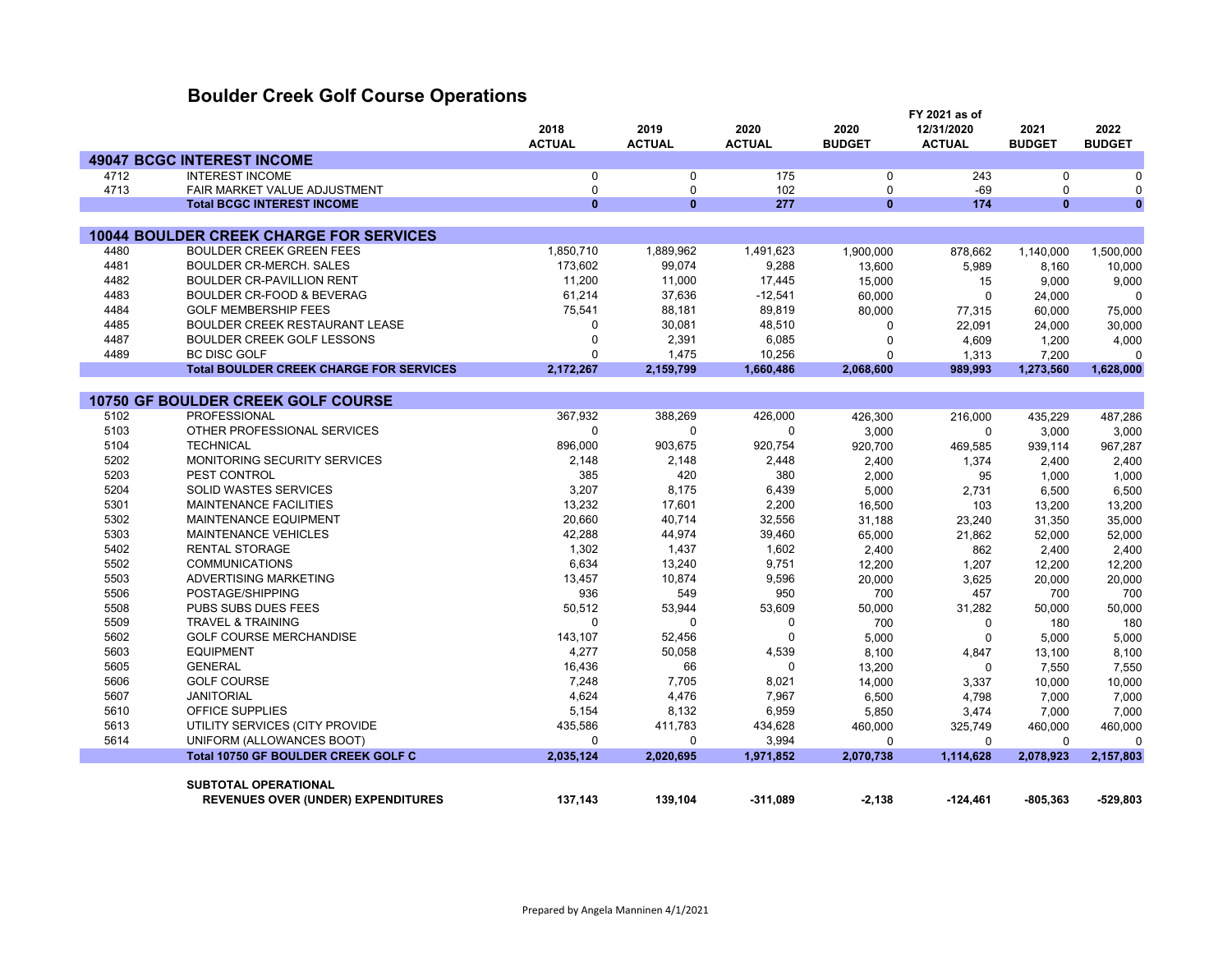|            |                                                           | 2018          | 2019          | 2020          | 2020          | FY 2021 as of<br>12/31/2020 | 2021          | 2022          |
|------------|-----------------------------------------------------------|---------------|---------------|---------------|---------------|-----------------------------|---------------|---------------|
|            |                                                           | <b>ACTUAL</b> | <b>ACTUAL</b> | <b>ACTUAL</b> | <b>BUDGET</b> | <b>ACTUAL</b>               | <b>BUDGET</b> | <b>BUDGET</b> |
|            | <b>Boulder Creek Golf Course Capital</b>                  |               |               |               |               |                             |               |               |
|            | <b>49044 BOULDER CREEK SURCHARGE</b>                      |               |               |               |               |                             |               |               |
| 4476       | <b>BC GOLF SURCHARGE FEE</b>                              | $\mathbf 0$   | 0             | 42.314        | 0             | 56,892                      | 78,000        | 100,000       |
|            | <b>Total BOULDER CREEK SURCHARGE</b>                      | $\mathbf{0}$  | $\mathbf{0}$  | 42,314        | $\mathbf{0}$  | 56,892                      | 78,000        | 100,000       |
|            |                                                           |               |               |               |               |                             |               |               |
|            | 30900 BOULDER CREEK GOLF COURSE CIP (GENERAL FUND FUNDED) |               |               |               |               |                             |               |               |
| 5301 R1802 | Boulder Cr Pav Replace Cover                              | 0             | 50,000        | 0             | 0             | $\Omega$                    | 0             |               |
| 5902 R1705 | <b>RESTROOMS BOULDER CREEK</b>                            |               | $\Omega$      | ŋ             | n             |                             | $\Omega$      | 0             |
| 5902 G1914 | <b>BOULDER CREEK PAVILLION IMPRV</b>                      |               | 46,072        | 16,275        | 103,928       | $\Omega$                    | 87,653        | $\Omega$      |
| 5904 G1909 | BOULDER CREEK EQUIPMENT LEASE                             |               | 134,196       | 110,813       | 140,000       | 110,813                     | 140,000       |               |
| 5905 R2004 | <b>BCGC Greens Repair</b>                                 |               | O             | 193           | 25,000        | 0                           | 0             | U             |
| 5905 R2015 | <b>BCGC Maintenance Yard Paving</b>                       |               | 0             | 17,418        | 150,000       | O                           | 132,582       |               |
| 5905 R2022 | <b>BCGC Repair Waterfall Coyote R</b>                     |               |               | 0             | 25.000        |                             | $\Omega$      |               |
| 5905 R2023 | <b>BCGC Repair Waterfall Putting</b>                      |               |               |               | 25,000        |                             | $\Omega$      |               |
| 5905 R2024 | <b>BCGC Water Feat Repair Desert</b>                      |               | U             | ŋ             | 50,000        | $\Omega$                    | $\Omega$      |               |
| 5905 R2025 | <b>BCGC Lake Fill Auto Valve Repl</b>                     |               |               | ŋ             | 25.000        | $\Omega$                    | 49,807        |               |
| 5905 R2026 | <b>BCGC Repair Desert Hawk Creek</b>                      |               |               |               | 30,000        |                             | $\mathbf{0}$  | $\Omega$      |
| 5905 R22*  | <b>BC GOLF COURSE IMPROVEMENTS</b>                        |               |               |               |               |                             | 0             | 100,000       |
| 5905 R22*  | GOLF CARTS 5 YEAR LEASE TO OWN                            | $\Omega$      | $\Omega$      | n             |               |                             | $\Omega$      | 283.735       |
|            | <b>Total BOULDER CREEK GOLF COURSE CIP</b>                | $\mathbf{0}$  | 230.268       | 144,699       | 573,928       | 110.813                     | 410.042       | 383,735       |
|            |                                                           |               |               |               |               |                             |               |               |
|            | 49900 GC CAPITAL (SURCHARGE FUNDED)                       |               |               |               |               |                             |               |               |
| 5905       | <b>IMPR OTHER THAN BUILDINGS</b>                          | 0             | 0             | $\Omega$      | 0             | $\Omega$                    | 55,000        |               |
| 5905 R21*  | <b>BOULDER CREEK SAND BIN</b>                             | $\Omega$      | U             | n             |               |                             | $\Omega$      |               |
| 5905 R21*  | <b>BOULDER CREEK PRV REPLACEMENT</b>                      | $\Omega$      | $\Omega$      | $\Omega$      |               |                             | $\Omega$      | 0             |
|            | <b>Total 49900 GC CAPITAL</b>                             | $\mathbf{0}$  | $\mathbf{0}$  | $\mathbf{0}$  | $\mathbf{0}$  | $\mathbf{0}$                | 55,000        | $\mathbf{0}$  |
|            | <b>TOTAL OPERATIONAL AND CAPITAL</b>                      |               |               |               |               |                             |               |               |
|            | <b>REVENUES OVER (UNDER) EXPENDITURES</b>                 | 137,143       | $-91.164$     | $-413,473$    |               | $-178.382$                  |               | $-813,538$    |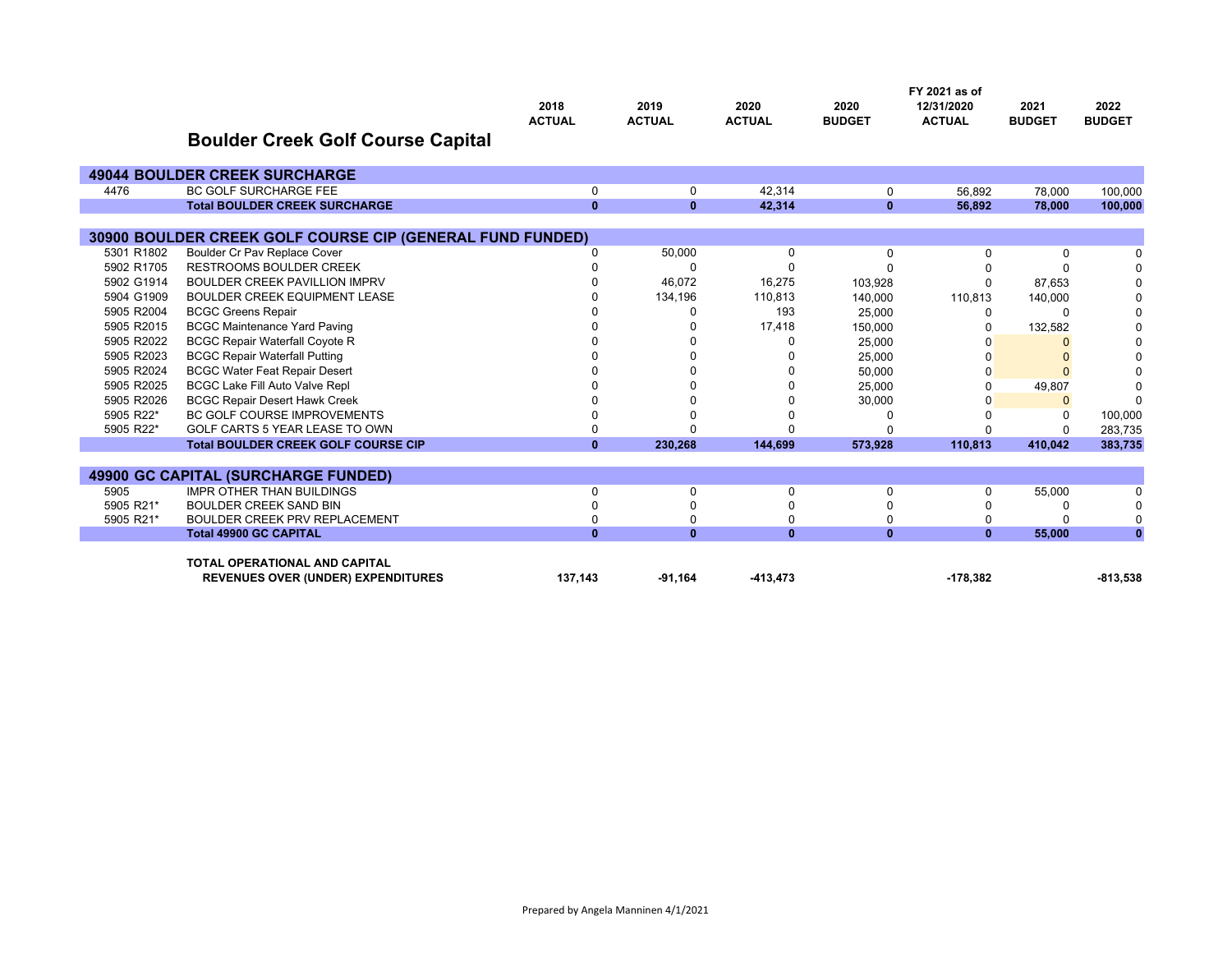## **Municipal Golf Course Operations**

|      |                                                        | 2018          | 2019          | 2020          | 2020          | FY 2021 as of<br>12/31/2020 | 2021          | 2022          |
|------|--------------------------------------------------------|---------------|---------------|---------------|---------------|-----------------------------|---------------|---------------|
|      |                                                        | <b>ACTUAL</b> | <b>ACTUAL</b> | <b>ACTUAL</b> | <b>BUDGET</b> | <b>ACTUAL</b>               | <b>BUDGET</b> | <b>BUDGET</b> |
|      | <b>48047 MUNI INTEREST INCOME</b>                      |               |               |               |               |                             |               |               |
| 4712 | <b>INTEREST INCOME</b>                                 | 0             | $\mathbf 0$   | 3.144         | $\mathbf 0$   | 1,141                       | $\mathbf 0$   | $\mathbf 0$   |
| 4713 | FAIR MARKET VALUE ADJUSTMENT                           | 0             | $\mathbf 0$   | 1,492         | $\Omega$      | $-306$                      | $\mathbf 0$   | 0             |
|      | <b>Total MUNI INTEREST INCOME</b>                      | $\mathbf{0}$  | $\mathbf{0}$  | 4.636         | $\mathbf{0}$  | 835                         | $\mathbf{0}$  | $\mathbf{0}$  |
|      |                                                        |               |               |               |               |                             |               |               |
|      | <b>10044 MUNICIPAL GOLF COURSE CHARGE FOR SERVICES</b> |               |               |               |               |                             |               |               |
| 4470 | <b>MUNI GOLF GREEN FEES</b>                            | 425,265       | 531,571       | 709,452       | 550,000       | 577,342                     | 561,000       | 920,000       |
| 4471 | MUNI GOLF CART FEES                                    | 356,671       | 399,556       | 139,070       | 375,000       | $\mathbf 0$                 | $\mathbf 0$   | $\Omega$      |
| 4472 | MUNI GOLF RANGE BALLS                                  | 21,647        | 22,752        | 15,532        | 23,000        | 9,235                       | 13,800        | 13,800        |
| 4474 | MUNI GOLF CONCESSION GOLF                              | 29,124        | 14,992        | $\mathbf 0$   | 28,000        | $\Omega$                    | $\mathbf 0$   | $\Omega$      |
| 4477 | MUNI GOLF MERCHANT SALES                               |               | 6,880         | 5,144         | 0             | 3,090                       | 1,200         | 5,000         |
| 4486 | MUNI GOLF RESTAURANT LEASE                             | 0             | 30,081        | 14,521        | $\mathbf 0$   | 12,942                      | 7,200         | 12,000        |
| 4488 | MUNI GOLF LESSONS                                      | 0             | $\mathbf 0$   | 200           | $\mathbf 0$   | 305                         | $\mathbf 0$   | $\mathbf 0$   |
|      | <b>Total MUNICIPAL GOLF COURSE CHARGE FOR SERVICES</b> | 832,708       | 1,005,833     | 883,918       | 976,000       | 602,914                     | 583,200       | 950,800       |
|      |                                                        |               |               |               |               |                             |               |               |
|      | <b>10760 GF MUNICIPAL GOLF COURSE</b>                  |               |               |               |               |                             |               |               |
| 5102 | <b>PROFESSIONAL</b>                                    | 196,910       | 217,969       | 242,580       | 243,600       | 122,580                     | 247,612       | 281,040       |
| 5104 | <b>TECHNICAL</b>                                       | 574,000       | 595,725       | 608,634       | 624,000       | 310,403                     | 636,480       | 655,574       |
| 5202 | <b>MONITORING SECURITY SERVICES</b>                    | 2,148         | 2,148         | 2,148         | 2,148         | 1,224                       | 2.148         | 2,148         |
| 5203 | PEST CONTROL                                           | 462           | 504           | 633           | 1,000         | 210                         | 1,000         | 1,000         |
| 5204 | SOLID WASTES SERVICES                                  | 3,744         | 5,385         | 4,149         | 5,000         | 1,760                       | 5,000         | 5,000         |
| 5301 | <b>MAINTENANCE FACILITIES</b>                          | 1,591         | 33,792        | $\Omega$      | 2,800         | $\Omega$                    | 2,240         | 2,240         |
| 5302 | <b>MAINTENANCE EQUIPMENT</b>                           | 3,149         | 10,416        | 6,293         | 6,000         | 3,572                       | 4,800         | 8,000         |
| 5303 | <b>MAINTENANCE VEHICLES</b>                            | 9,606         | 46,862        | 26,180        | 55,000        | 19,535                      | 44,000        | 44,000        |
| 5304 | MAINTENANCE OFFICE EQUIPMENT                           | $\Omega$      | $\mathbf 0$   | 234           | $\Omega$      | 0                           | $\mathbf 0$   | $\Omega$      |
| 5305 | <b>MAINTENANCE GROUNDS</b>                             | 25,184        | 11,000        | 700           | 20,000        | $\mathbf 0$                 | 13,600        | 13,600        |
| 5502 | <b>COMMUNICATIONS</b>                                  | 10,490        | 11,068        | 11,395        | 9,500         | 1,403                       | 9,500         | 9,500         |
| 5503 | ADVERTISING MARKETING                                  | 13,182        | 10,599        | 9,596         | 20,000        | 3,625                       | 18,000        | 18,000        |
| 5506 | POSTAGE/SHIPPING                                       | 500           | $\Omega$      | $\Omega$      | $\mathbf 0$   | $\Omega$                    | $\mathbf 0$   | $\Omega$      |
| 5508 | PUBS SUBS DUES FEES                                    | 15,112        | 18,637        | 19,654        | 9,000         | 19,844                      | 14,000        | 14,000        |
| 5509 | <b>TRAVEL &amp; TRAINING</b>                           | 0             | 5             | 0             | $\mathbf 0$   | $\Omega$                    | $\mathbf 0$   | $\Omega$      |
| 5603 | <b>EQUIPMENT</b>                                       | 2,544         | 11,664        | 704           | 1,221         | 4,898                       | 6,221         | 1,221         |
| 5604 | <b>FUEL</b>                                            | 819           | 192           | $\mathbf 0$   | 500           | $\Omega$                    | 500           | 500           |
| 5605 | <b>GENERAL</b>                                         | 840           | 78            | $\Omega$      | 1,000         | $\Omega$                    | 1.000         | 1,000         |
| 5606 | <b>GOLF COURSE</b>                                     | 5,601         | 3,236         | 7,108         | 4,000         | 2,850                       | 4,000         | 4,000         |
| 5607 | <b>JANITORIAL</b>                                      | 0             | 2,179         | 1,564         | 3,500         | 673                         | 3,500         | 3,500         |
| 5610 | OFFICE SUPPLIES                                        | 597           | 800           | 323           | 3,150         | 1,128                       | 3,150         | 3,150         |
| 5613 | UTILITY SERVICES (CITY PROVIDE                         | 418,897       | 333,398       | 369,386       | 395,000       | 274,019                     | 395,000       | 395,000       |
| 5904 | <b>EQUIPMENT</b>                                       | 8,375         | 7,020         | $\Omega$      | $\Omega$      | $\Omega$                    | $\Omega$      | $\Omega$      |
|      | <b>Total 10760 GF MUNICIPAL GOLF COURS</b>             | 1.293.750     | 1,322,678     | 1,311,281     | 1,406,419     | 767,724                     | 1,411,751     | 1,462,474     |
|      |                                                        |               |               |               |               |                             |               |               |
|      | <b>SUBTOTAL OPERATIONAL</b>                            |               |               |               |               |                             |               |               |
|      | <b>REVENUES OVER (UNDER) EXPENDITURES</b>              | $-461,043$    | $-316,845$    | -422,726      | -430,419      | $-163,974$                  | $-828,551$    | -511,674      |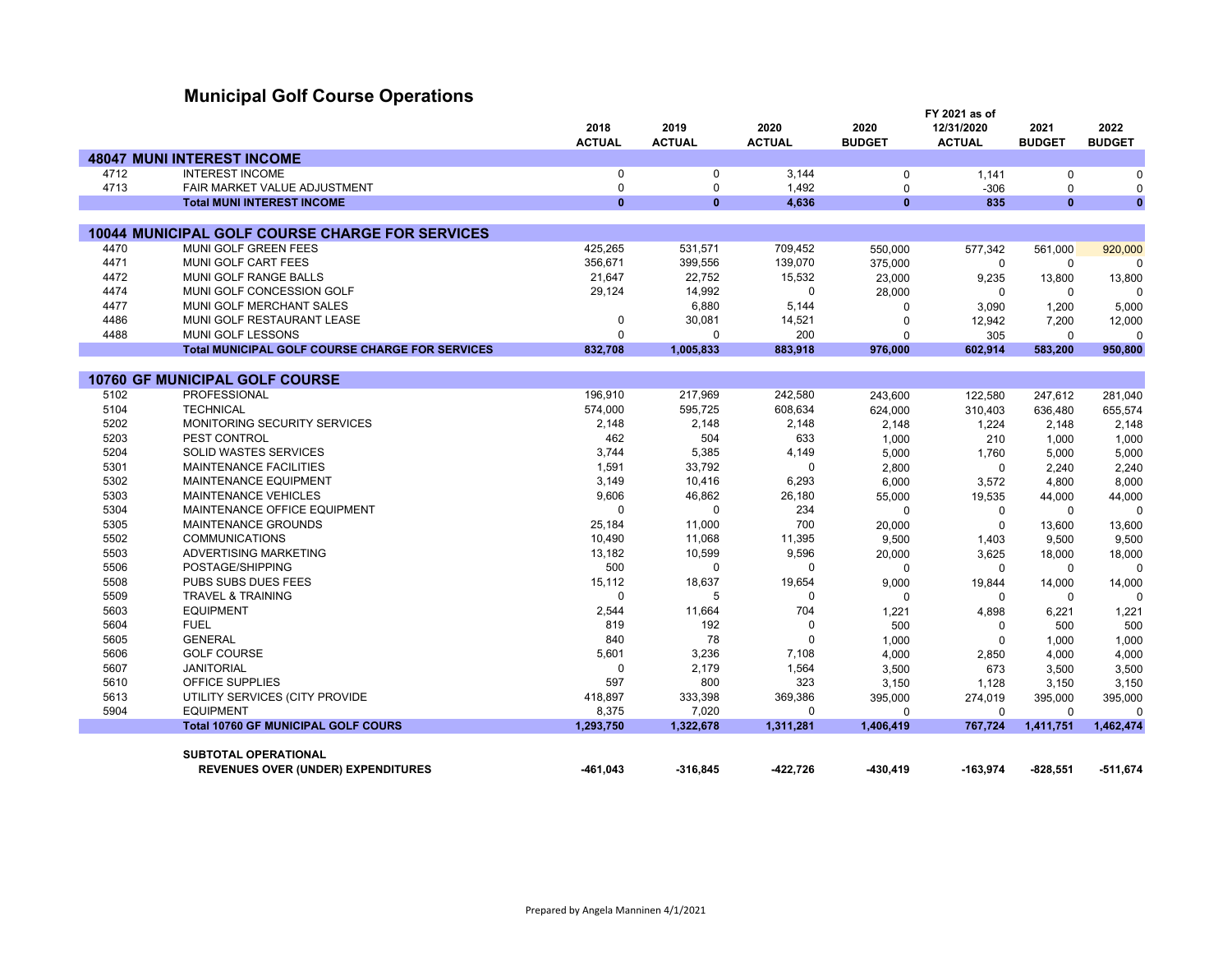|            |                                                       | 2018          | 2019          | 2020          | 2020          | FY 2021 as of<br>12/31/2020 | 2021          | 2022          |
|------------|-------------------------------------------------------|---------------|---------------|---------------|---------------|-----------------------------|---------------|---------------|
|            | <b>Municipal Golf Course Capital</b>                  | <b>ACTUAL</b> | <b>ACTUAL</b> | <b>ACTUAL</b> | <b>BUDGET</b> | <b>ACTUAL</b>               | <b>BUDGET</b> | <b>BUDGET</b> |
|            | <b>48044 MUNI SURCHARGE</b>                           |               |               |               |               |                             |               |               |
| 4476       | MUNI GOLF SURCHARGE FEE                               | 104,885       | 113,210       | 96,121        | 245.000       | 66.074                      | 69.000        | 100.000       |
|            | <b>Total MUNI SURCHARGE</b>                           | 104.885       | 113,210       | 96.121        | 245,000       | 66.074                      | 69,000        | 100,000       |
|            |                                                       |               |               |               |               |                             |               |               |
|            | 30900 MUNICIPAL GOLF COURSE CIP (GENERAL FUND FUNDED) |               |               |               |               |                             |               |               |
| 5905 R1809 | MUNI GOLF SURCHARGE REPAIRS                           | 31,280        | $\Omega$      | $\Omega$      | $\Omega$      | 0                           | 0             |               |
| 5905 R2005 | Muni Golf Clubhouse Renovation                        |               |               | 4,125         | 50,000        |                             |               | O             |
| 5905 R2017 | MUNI GOLF IRRIGATION REPLACEMENT                      |               |               | 250           | 1,000,000     | O                           |               |               |
| 5905 R2020 | Muni Golf Greenside Bunker Ren                        |               |               | 99,984        | 100.000       |                             |               | O             |
| 5905 R2021 | Muni Golf Beverage Cart for Co                        |               |               |               | 35,000        | O                           |               | O             |
| 5905 R21*  | MUNI GREENS PROTECTION                                |               |               |               |               |                             |               |               |
| 5905 R21*  | <b>MUNI GREENS MOWERS</b>                             |               |               |               |               |                             |               | C             |
| 5905 R21*  | MUNI SAND PRO BUNKER RAKING MACHINE                   |               |               |               |               |                             |               | $\Omega$      |
| 5905 R22*  | MUNI GOLF COURSE IMPROVEMENTS                         |               |               |               |               |                             |               | 75,000        |
|            | Total MUNICIPAL GOLF COURSE CIP (GENERAL FUND FUNDED) | 31,280        | $\bf{0}$      | 104,359       | 1,185,000     | $\bf{0}$                    | $\mathbf{0}$  | 75,000        |
|            |                                                       |               |               |               |               |                             |               |               |
|            | <b>48900 GC CAPITAL (SURCHARGE FUNDED)</b>            |               |               |               |               |                             |               |               |
| 5905 R2016 | Muni Golf Cottonwood Tree Removal                     | $\Omega$      | $\Omega$      | 0             | $\Omega$      | 0                           | 70,000        | 70,000        |
|            | <b>Total 48900 GC CAPITAL</b>                         | $\mathbf{0}$  | $\bf{0}$      | $\mathbf{0}$  | $\mathbf{0}$  | $\mathbf{0}$                | 70.000        | 70,000        |
|            |                                                       |               |               |               |               |                             |               |               |
|            | <b>TOTAL OPERATIONAL AND CAPITAL</b>                  |               |               |               |               |                             |               |               |
|            | <b>REVENUES OVER (UNDER) EXPENDITURES</b>             | $-387,438$    | $-203.635$    | -430.965      |               | $-97.900$                   |               | $-556.674$    |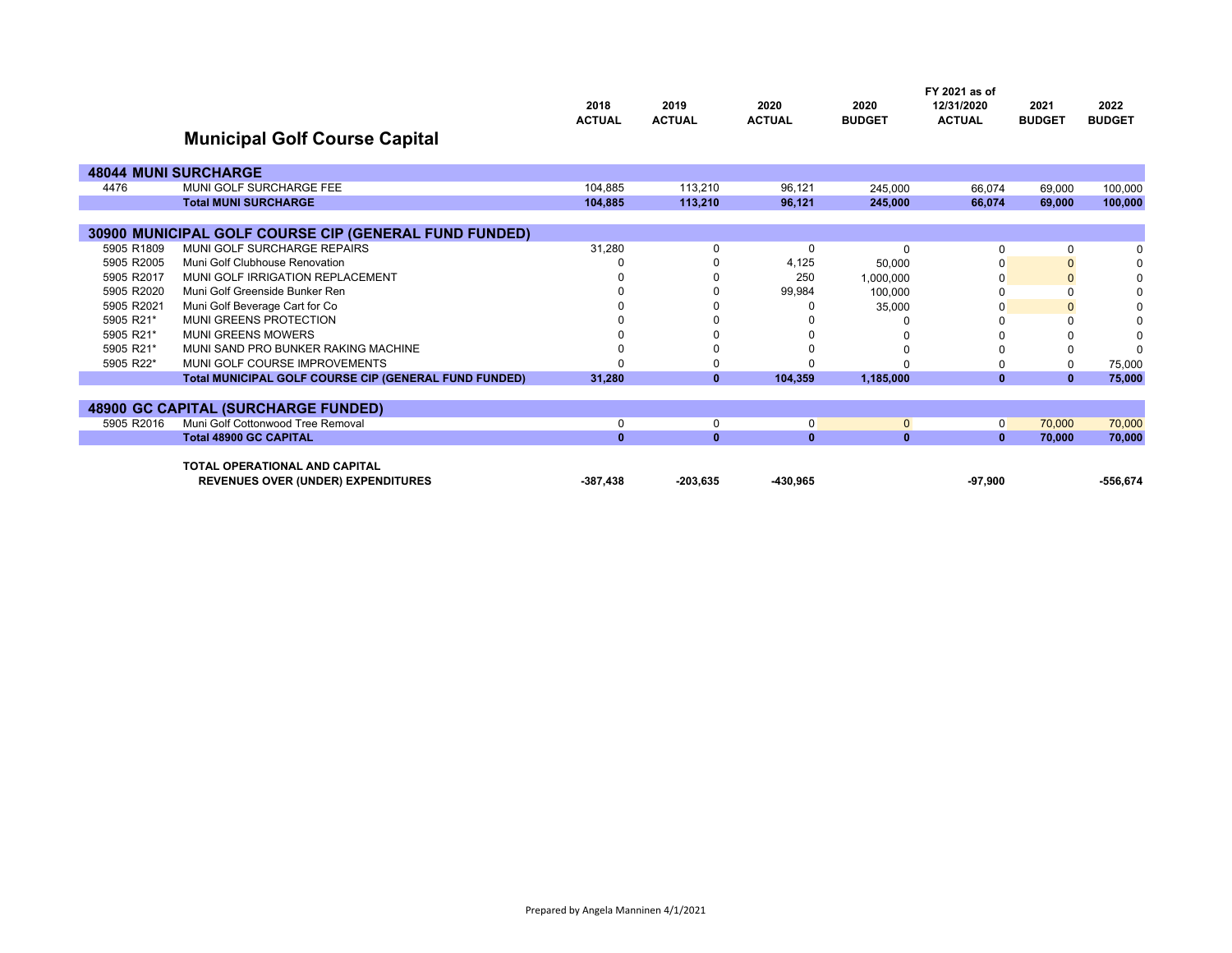|                        | <b>FY 2021-2022 BUDGET</b>                                | 2018          | 2019          | 2020          | 2020          | FY 2021 as of<br>12/31/2020 | 2021          | 2022          |
|------------------------|-----------------------------------------------------------|---------------|---------------|---------------|---------------|-----------------------------|---------------|---------------|
|                        | <b>EXPENDITURES</b>                                       | <b>ACTUAL</b> | <b>ACTUAL</b> | <b>ACTUAL</b> | <b>BUDGET</b> | <b>ACTUAL</b>               | <b>BUDGET</b> | <b>BUDGET</b> |
| <b>10 GENERAL FUND</b> |                                                           |               |               |               |               |                             |               |               |
|                        | <b>10730 COMMUNITY GRANTS</b>                             |               |               |               |               |                             |               |               |
| 5103                   | OTHER PROFESSIONAL SERVICES                               |               | 127,933       | 17,127        | 437,700       | O                           | 0             |               |
| 5103 CARES             | <b>CARES Act Grants</b>                                   |               |               |               |               | 329,018                     |               |               |
| 5103 CD001             | Fourth of July Fireworks                                  |               |               |               |               | 15,000                      | 15,000        | 15,000        |
| 5103 CD002             | Boulder City Hometown Christmas Parade                    |               |               | 2,833         |               |                             | 4,000         | 4,000         |
| 5103 CD003             | <b>Community Development Block Grant - Public Service</b> |               |               | 34,650        |               |                             | 36,198        | 0             |
| 5103 CD004             | <b>Clark County Homeless Agreement</b>                    | 6,716         |               | 6,716         |               |                             | 7,500         | 7,500         |
| 5103 CD005             | Boulder City Musuem and Historical                        | 65,000        | 65,000        | 65,000        |               | 65,000                      | 65,000        | 65,000        |
| 5103 CD006             | <b>Senior Center Grant</b>                                | 198,134       | 210,398       | 210,398       |               | 216,079                     | 216,079       | 221,913       |
| 5103 CD007             | Annual Hospital Gala - table sponsorship                  |               |               |               |               |                             | 0             | 2,500         |
| 5103 SE001             | Dam Short Film Festival                                   |               | 5,000         |               |               |                             | 5,000         | 5,000         |
| 5103 SE002             | <b>Wurst Festival</b>                                     |               | 3,665         |               |               |                             | 4,000         | 4,000         |
| 5103 SE003             | <b>UMC Pumpkin Patch</b>                                  |               | 936           |               |               |                             | 1,000         | 1,000         |
| 5103 SE004             | Spring Fine Art & Craft Show                              |               | 3,832         |               |               |                             | 4,000         | 4,000         |
| 5103 SE005             | Holiday Fine Arts & Crafts Show                           |               | 1,675         |               |               |                             | 1,500         | 1,500         |
| 5103 SE006             | Annual Spring Jamboree                                    |               | 5,000         |               |               |                             | 5,000         | 5,000         |
| 5103 SE007             | Annual Best Dam BBQ Challenge                             |               |               |               |               |                             | 5,000         | 5,000         |
| 5103 SE008             | <b>B.C. Hometown Christmas Parade</b>                     |               | 2,700         | 1,000         |               |                             | 1,000         | 1,000         |
| 5103 SE009             | Art in the Park                                           |               |               | 5,000         |               |                             | 5,000         | 5,000         |
| 5103 SE010             | Nevada Preservation Bus Tour                              |               |               | ŋ             |               |                             | 2,500         | 2,500         |
| 5508                   | PUBS SUBS DUES FEES                                       | 15,000        | 15,000        | 1,250         |               |                             |               |               |
|                        | <b>Total 10730 COMMUNITY GRANTS</b>                       | 284,850       | 441,139       | 343,975       | 437,700       | 625,097                     | 377,777       | 349,913       |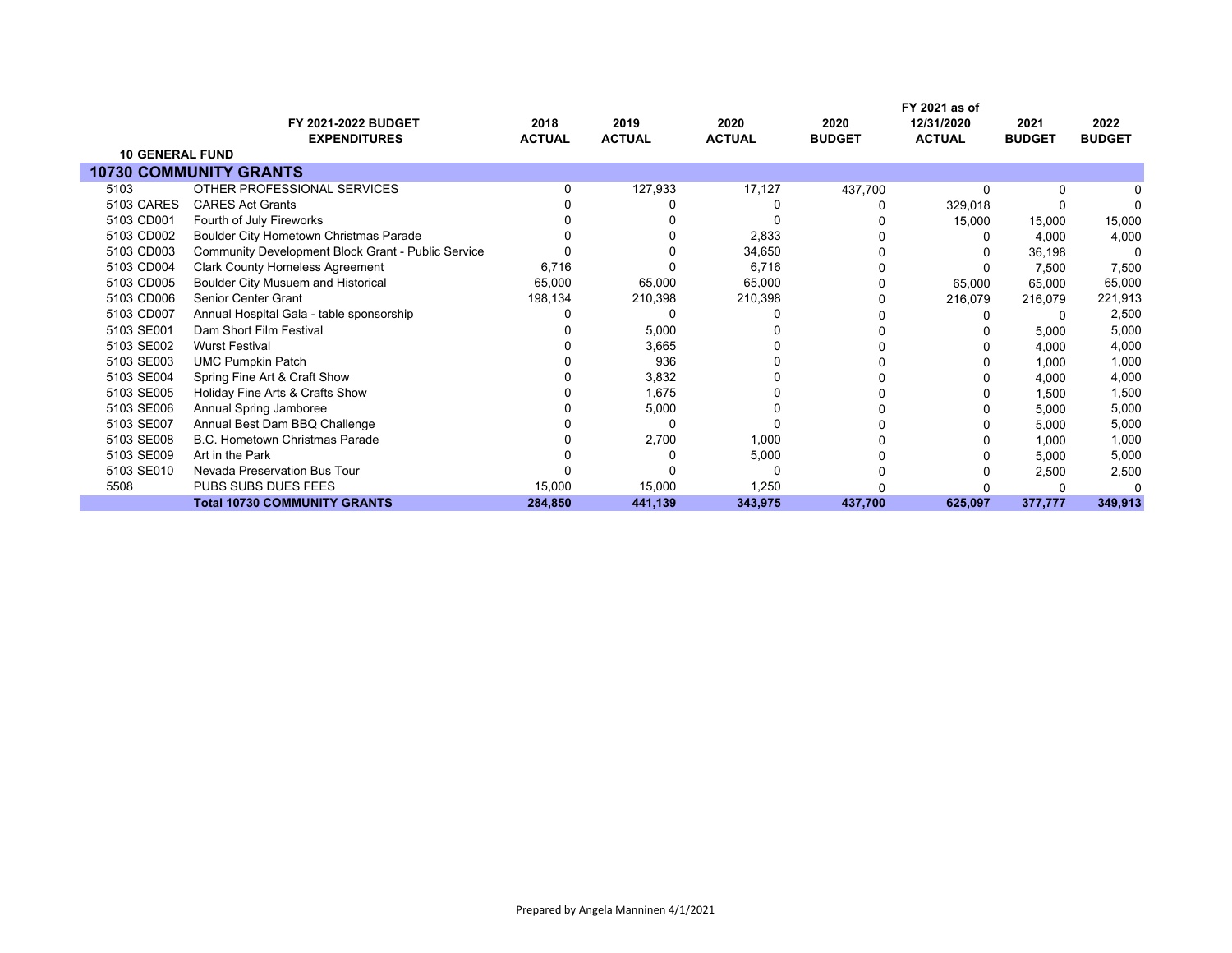|      |                                            |                       |                       |                       |                       | FY 2021 as of               |                       |                       |
|------|--------------------------------------------|-----------------------|-----------------------|-----------------------|-----------------------|-----------------------------|-----------------------|-----------------------|
|      | FY 2021-2022 BUDGET<br><b>EXPENDITURES</b> | 2018<br><b>ACTUAL</b> | 2019<br><b>ACTUAL</b> | 2020<br><b>ACTUAL</b> | 2020<br><b>BUDGET</b> | 12/31/2020<br><b>ACTUAL</b> | 2021<br><b>BUDGET</b> | 2022<br><b>BUDGET</b> |
|      | <b>10 GENERAL FUND</b>                     |                       |                       |                       |                       |                             |                       |                       |
|      | <b>10800 GF COMMUNITY DEVELOPMENT</b>      |                       |                       |                       |                       |                             |                       |                       |
| 5001 | <b>REGULAR</b>                             | 299,540               | 405,500               | 408,731               | 486,992               | 155,072                     | 356,964               | 506,594               |
| 5002 | <b>TEMPORARY</b>                           | 26,905                | 336                   | <sup>0</sup>          |                       | 0                           | 0                     |                       |
| 5012 | <b>OVERTIME NON PERS</b>                   | 235                   |                       |                       |                       |                             |                       |                       |
| 5018 | <b>COMPENSATED ABSENCES</b>                |                       |                       | $\Omega$              |                       | 0                           | <sup>0</sup>          |                       |
| 5020 | <b>EMPLOYEES RETIREMENT</b>                | 82,936                | 116,046               | 120,026               | 142,445               | 44,713                      | 104,412               | 150,712               |
| 5022 | <b>SIIS PREMIUMS</b>                       | 7,584                 | 5,148                 | 5,816                 | 6,787                 | 413                         | 4,934                 | 6,536                 |
| 5024 | <b>MEDICARE</b>                            | 4,493                 | 6,219                 | 6,047                 | 5,659                 | 2,223                       | 5,176                 | 7,346                 |
| 5026 | <b>SOCIAL SECURITY</b>                     | 857                   | 47                    | $\Omega$              | n                     | $\Omega$                    | $\Omega$              | $\Omega$              |
| 5028 | <b>GROUP HEALTH INSURANCE</b>              | 33,511                | 56,999                | 48,720                | 70,560                | 28,808                      | 50,820                | 70,380                |
| 5032 | OTHER EMPLOYEE BENEFITS                    | 959                   | 2,259                 | 2,595                 | 920                   | 1,085                       | 2,400                 | 2,400                 |
| 5099 | Interfund Salary Reimbursement             |                       | $\Omega$              | $-20,000$             | $-20,000$             | $-10,000$                   | $-20,000$             | $\Omega$              |
| 5102 | PROFESSIONAL                               | 103,559               | 232,213               | 387,050               | 438,000               | 282,033                     | 636,885               | 590,325               |
| 5303 | <b>MAINTENANCE VEHICLES</b>                | 380                   | 568                   | 48                    | 3,500                 | 607                         | 400                   | 800                   |
| 5304 | MAINTENANCE OFFICE EQUIPMENT               |                       |                       | <sup>0</sup>          | 2,500                 | <sup>0</sup>                | 2,000                 | 3,800                 |
| 5403 | <b>VERF EXPENSE</b>                        |                       |                       | $\Omega$              | $\Omega$              |                             | $\Omega$              | $\Omega$              |
| 5502 | <b>COMMUNICATIONS</b>                      | 3,600                 | 3,397                 | 4,833                 | 1,420                 | 2,234                       | 4,000                 | 4,000                 |
| 5503 | ADVERTISING MARKETING                      | 179                   | 232                   | 450                   | $\Omega$              | $\Omega$                    | $\Omega$              | $\Omega$              |
| 5506 | POSTAGE/SHIPPING                           | 1,552                 | 676                   | 1,377                 | 1,816                 | 1,011                       | 1.700                 | 1,700                 |
| 5507 | <b>PRINTING</b>                            | 807                   | 176                   | 4,121                 | 4,000                 | 1,814                       | 4,000                 | 4,000                 |
| 5508 | <b>PUBS SUBS DUES FEES</b>                 | 1,992                 | 8,336                 | 43,240                | 43,209                | 24,500                      | 39,408                | 38,078                |
| 5509 | <b>TRAVEL &amp; TRAINING</b>               | 3,102                 | 7,375                 | 3,564                 | 10,000                | $\Omega$                    | 10,000                | 18,300                |
| 5510 | SOFTWARE LICENSES                          | $\Omega$              | 0                     | 2,600                 | 0                     | 712                         | 0                     | 712                   |
| 5604 | FUEL OIL - VEHICLES EQUIPMENT              | 1,168                 | 859                   | 516                   | 5,000                 | 179                         | 750                   | 750                   |
| 5610 | <b>OFFICE SUPPLIES</b>                     | 2,626                 | 3,935                 | 2,750                 | 2,300                 | 452                         | 2,300                 | 2,300                 |
| 5611 | <b>OTHER SUPPLIES</b>                      | 48,797                | 268                   | 0                     |                       | 0                           | n                     |                       |
| 5614 | UNIFORM (ALLOWANCES BOOT)                  | 108                   | 215                   |                       |                       |                             | n                     |                       |
|      | <b>Total 10800 GF COMMUNITY DEVELOPMEN</b> | 624,888               | 850,803               | 1,022,481             | 1,205,108             | 535,857                     | 1,206,149             | 1,408,733             |